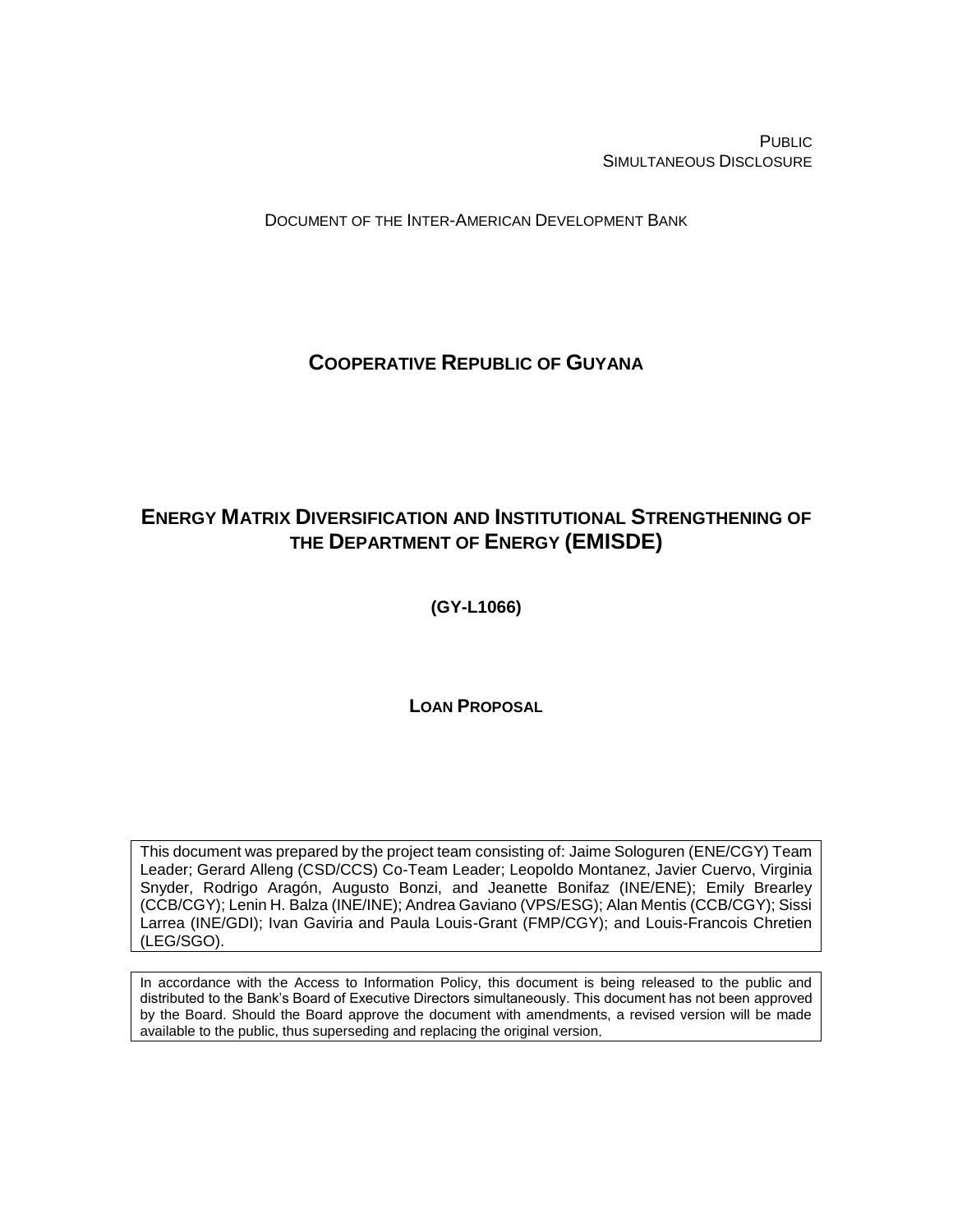# **CONTENTS**

| L. |                         |  |
|----|-------------------------|--|
|    | А.<br>В.<br>$C_{\cdot}$ |  |
| Ш. |                         |  |
|    | Α.<br>В.<br>C.<br>D.    |  |
| Ш. |                         |  |
|    | Α.<br>В.                |  |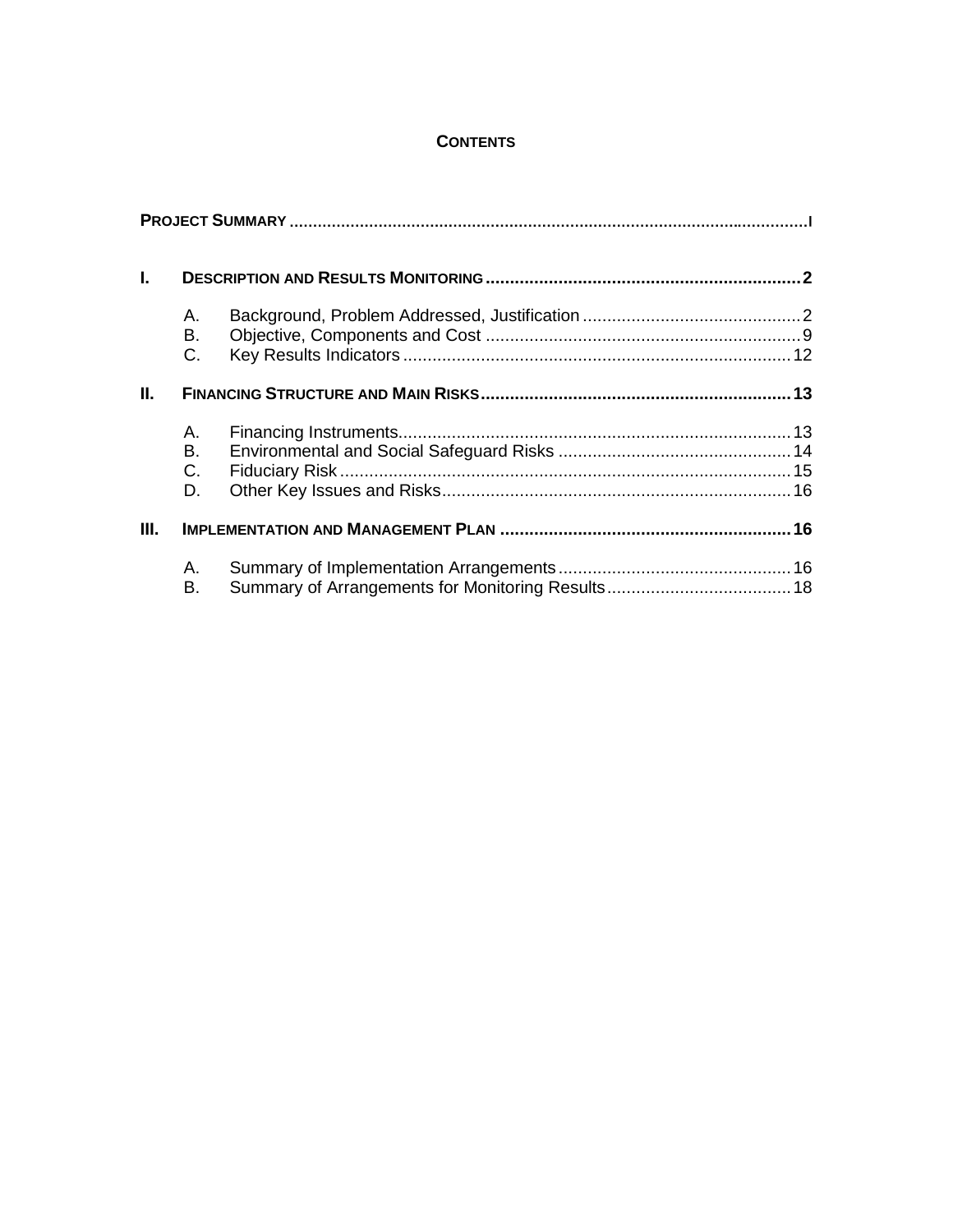| <b>ANNEXES</b>                                                                |  |  |  |  |  |  |  |
|-------------------------------------------------------------------------------|--|--|--|--|--|--|--|
| Annex I<br>Development Effectiveness Matrix (DEM) - Summary                   |  |  |  |  |  |  |  |
| <b>Results Matrix</b><br>Annex II                                             |  |  |  |  |  |  |  |
| Annex III<br><b>Fiduciary Arrangements</b>                                    |  |  |  |  |  |  |  |
| <b>ELECTRONIC LINKS</b>                                                       |  |  |  |  |  |  |  |
| <b>REQUIRED</b>                                                               |  |  |  |  |  |  |  |
| Pluriannual Execution Plan (PEP) and Annual Operational Plan (AOP)<br>1.      |  |  |  |  |  |  |  |
| <b>Monitoring and Evaluation Arrangements</b><br>2.                           |  |  |  |  |  |  |  |
| <b>Environmental and Social Management Report (ESMR)</b><br>3.                |  |  |  |  |  |  |  |
| <b>Procurement Plan (PP)</b><br>4.                                            |  |  |  |  |  |  |  |
| <b>OPTIONAL</b>                                                               |  |  |  |  |  |  |  |
| Technical document for solar PV plants in Bartica, Lethem and Mahdia<br>1.    |  |  |  |  |  |  |  |
| 2.<br><b>Technical document for L5 69 kV Transmission line</b>                |  |  |  |  |  |  |  |
| 3.<br>Technical document for reactive compensation system                     |  |  |  |  |  |  |  |
| <b>Cost-Benefit Analysis</b><br>4.                                            |  |  |  |  |  |  |  |
| <b>Public Utilities Policy Analysis (PUP)</b><br>5.                           |  |  |  |  |  |  |  |
| <b>Gender Analysis</b><br>6.                                                  |  |  |  |  |  |  |  |
| <b>Program Operation Manual (POM)</b><br>7.                                   |  |  |  |  |  |  |  |
| <b>Safequard Policy Filter (SPF) and Safequard Screening Form (SSF)</b><br>8. |  |  |  |  |  |  |  |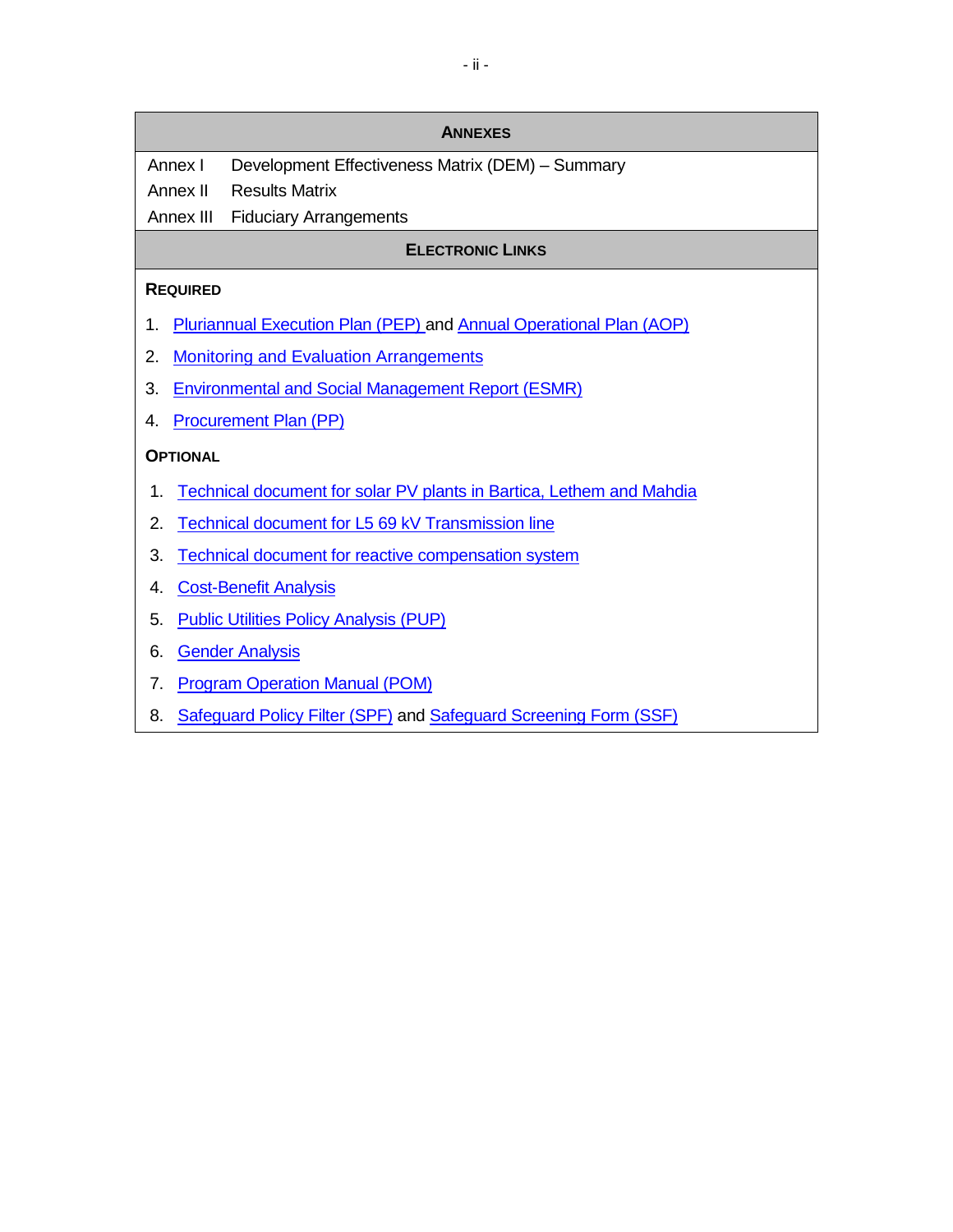|              | <b>ABREVIATIONS</b>                               |
|--------------|---------------------------------------------------|
| <b>AOP</b>   | <b>Annual Operational Plan</b>                    |
| <b>BOE</b>   | <b>Barrels of Oil-Equivalent</b>                  |
| <b>DBIS</b>  | Demerara Berbice Interconnected System            |
| DE           | Department of Energy                              |
| EAs          | <b>Executing Agencies</b>                         |
| <b>ESA</b>   | <b>Environmental and Social Assessments</b>       |
| <b>ESMP</b>  | Environmental and Social Management Plan          |
| <b>ESMR</b>  | <b>Environmental and Social Management Report</b> |
| GDP          | <b>Gross Domestic Product</b>                     |
| GEA          | Guyana Energy Agency                              |
| GoG          | Government of Guyana                              |
| <b>GPL</b>   | Guyana Power and Light Inc.                       |
| <b>GRA</b>   | <b>Guyana Revenue Authority</b>                   |
| <b>GSDS</b>  | <b>Green State Development Strategy</b>           |
| <b>HECI</b>  | Hinterland Electrification Company Inc.           |
| HEP          | Hinterland Electrification Program                |
| <b>IRR</b>   | Internal Rate of Return                           |
| <b>IsDB</b>  | <b>Islamic Development Bank</b>                   |
| <b>MoPI</b>  | Ministry of Public Infrastructure                 |
| <b>MW</b>    | Megawatts                                         |
| <b>NG</b>    | <b>Natural Gas</b>                                |
| <b>NPV</b>   | <b>Net Present Value</b>                          |
| O&G          | Oil and Gas                                       |
| ОC           | <b>Ordinary Capital</b>                           |
| <b>PCU</b>   | <b>Program Coordinating Unit</b>                  |
| <b>PEP</b>   | <b>Pluri-annual Execution Plan</b>                |
| <b>POM</b>   | <b>Program Operation Manual</b>                   |
| PP           | <b>Procurement Plan</b>                           |
| <b>PUP</b>   | <b>Public Utility Policy</b>                      |
| PV           | Photovoltaic                                      |
| <b>RE</b>    | Renewable Energy                                  |
| <b>SAIDI</b> | System Average Interruption Duration Index        |
| <b>SAIFI</b> | System Average Interruption Frequency Index       |
| <b>SHS</b>   | Solar Home PV-Systems                             |
| <b>SPF</b>   | Safeguard Policy Filter                           |
| <b>SSF</b>   | Safeguard Screening Form                          |
| ToR          | <b>Terms of Reference</b>                         |
| <b>VAR</b>   | Volt-Ampere-Reactive                              |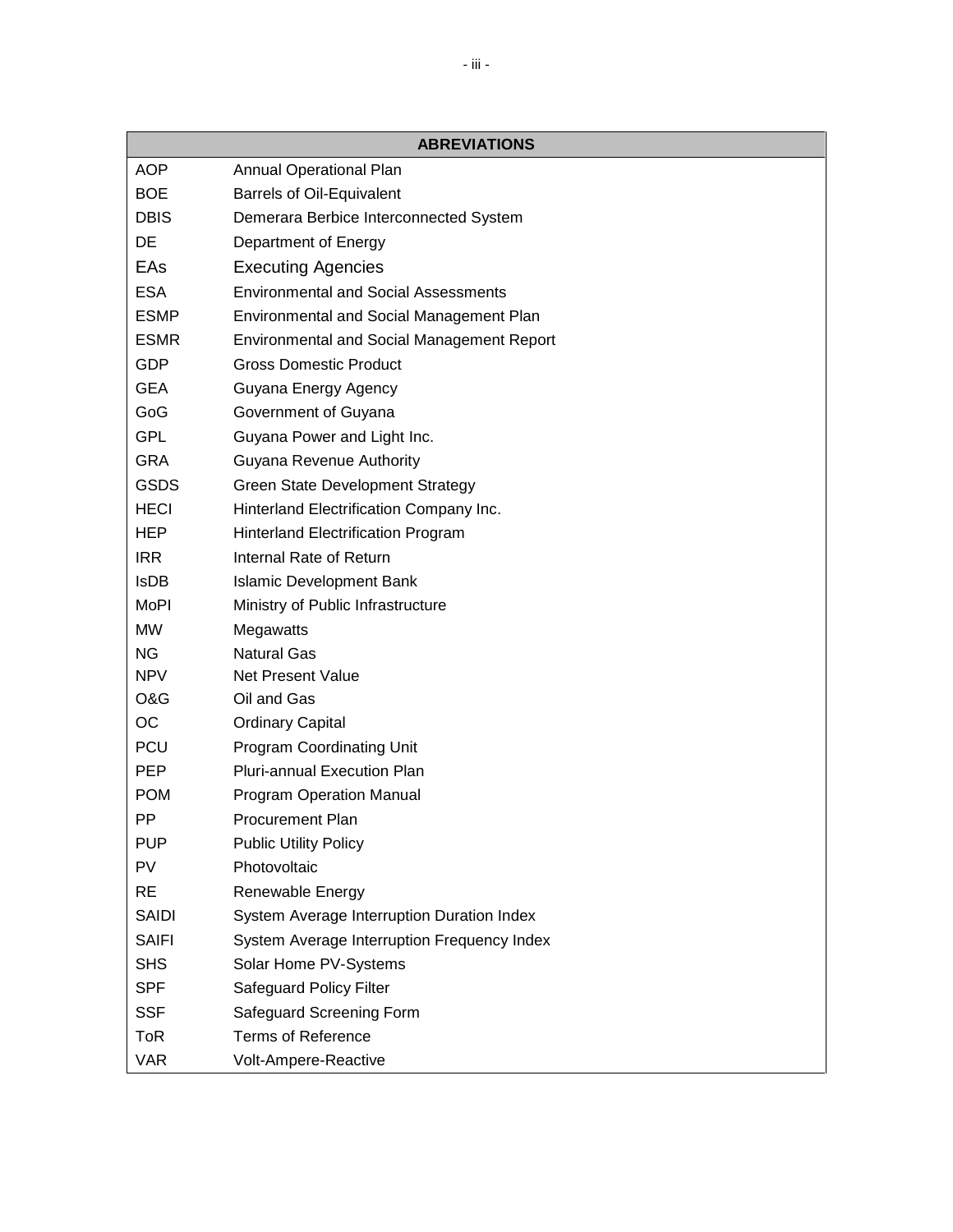#### **PROJECT SUMMARY GUYANA ENERGY MATRIX DIVERSIFICATION AND INSTITUTIONAL STRENGTHENING OF THE DEPARTMENT OF ENERGY (EMISDE) (GY-L1066)**

| <b>Financial Terms and Conditions</b>                               |                                                                 |                        |            |  |  |  |  |
|---------------------------------------------------------------------|-----------------------------------------------------------------|------------------------|------------|--|--|--|--|
| <b>Borrower:</b>                                                    | Source (f)                                                      | $\%$                   |            |  |  |  |  |
|                                                                     | <b>IDB (Regular Ordinary Capital):</b>                          | 42                     | 10,580,000 |  |  |  |  |
| Cooperative Republic of Guyana                                      | <b>IDB (Concessional Ordinary Capital):</b>                     | 42                     | 10,580,000 |  |  |  |  |
|                                                                     | IDB:                                                            | 84                     | 21,160,000 |  |  |  |  |
| <b>Executing Agencies:</b>                                          | Local:                                                          | 16                     | 3,950,000  |  |  |  |  |
| Guyana Energy Agency (GEA) and Guyana Power<br>and Light Inc. (GPL) | Total:                                                          | 100                    | 25,110,000 |  |  |  |  |
|                                                                     |                                                                 | <b>OC Concessional</b> |            |  |  |  |  |
| <b>Amortization Period:</b>                                         | 25 years                                                        |                        | 40 years   |  |  |  |  |
| <b>Disbursement Period:</b>                                         | 4 years                                                         |                        |            |  |  |  |  |
| <b>Grace Period:</b>                                                | 5.5 years $(b)$                                                 |                        | 40 years   |  |  |  |  |
| Interest rate:                                                      | LIBOR based                                                     | 0.25%                  |            |  |  |  |  |
| <b>Credit Fee:</b>                                                  | (c)                                                             | N/A                    |            |  |  |  |  |
| Inspection and supervision fee:                                     | (c)                                                             |                        | N/A        |  |  |  |  |
| <b>Weighted Average Life (WAL):</b>                                 | 15.25 years                                                     |                        | N/A        |  |  |  |  |
| Moneda de aprobación:                                               | Dollars of the United States of America                         |                        |            |  |  |  |  |
|                                                                     | $\mathbf{D}_{\text{max}}$ is a finite $\mathbf{D}_{\text{max}}$ |                        |            |  |  |  |  |

**Project at a Glance**

**Project Objective/Description:** the objective of the program is to support Guyana's evolving energy sector by: (i) investing in sustainable/cleaner energy solutions to diversify the energy matrix in the Hinterland while contributing to climate change mitigation; (ii) investing in the reinforcement of transmission infrastructure to improve reliability and stability of the Demerara Berbice Interconnected System (DBIS); and (iii) strengthening the Department of Energy (DE) to develop a regulatory framework, and improve institutional capacity and governance of the Oil and Gas (O&G) sector.

**Special Contractual Clauses prior to first disbursement:** The Borrower will provide evidence to the satisfaction of the Bank of: (i) the entry into force of the Program Operation Manual (POM) according to the terms and conditions previously agreed with the Bank; (ii) the entry into force of a subsidiary agreement between the Borrower, GEA and GPL establishing the obligations of the parties for the execution of Program Components 1 and 3, and 2 respectively, and the manner in which the resources of the loan and of the local counterpart will be transferred; (iii) the establishment of a Program Coordinating Unit (PCU) within GEA and recruitment or assignment of a coordinator, a renewable energy specialist, a financial specialist with experience in contract management, and a monitoring assistant; and (iv) the recruitment or assignment within the GPL's existing PCU of an electricity transmission design expert, a financial assistant, a procurement assistant, and of a monitoring assistant ([¶3.7\)](#page-20-0). For additional special contractual conditions please see the Environmental and Social Management Report (**ESMR**).

**Special Contractual Clauses of execution:** prior to the initiation of the program activities of Component 3, the Borrower will provide evidence to the satisfaction of the Bank of the entry into force of an agreement between the DE and GEA establishing respective roles and responsibilities for the implementation of Component 3. For additional special contractual conditions please see the [ESMR.](https://idbg.sharepoint.com/teams/EZ-GY-LON/GY-L1066/_layouts/15/DocIdRedir.aspx?ID=EZSHARE-669955382-38)

**Exceptions to Bank Policies:** None

| <b>Strategic Alignment</b>               |          |           |          |  |  |  |  |  |  |
|------------------------------------------|----------|-----------|----------|--|--|--|--|--|--|
| Challenges $(d)$ :                       | SI<br>₩  | PI<br>Ⅳ   | EI       |  |  |  |  |  |  |
| Cross-Cutting<br>Themes <sup>(e)</sup> : | GD<br>∣V | CC.<br>∣V | ∣⊽<br>IC |  |  |  |  |  |  |

Under the Flexible Financing Facility (FN-655-1), the borrower has the option to request modifications to the amortization schedule as well as currency and interest rate conversions. In considering such requests, the Bank will take into account operational and risk management considerations.

Under the flexible repayment options of the Flexible Financing Facility (FFF), changes in the grace period are possible as long the Original Weighted Average Life (WAL) and the last payment date, as documented in the loan agreement, are not exceeded.

The credit fee and inspection and supervision fee will be established periodically by the Board of Executive Directors during its review of the Bank's lending charges, in accordance with the relevant policies.

SI (Social Inclusion and Equality); PI (Productivity and Innovation); and EI (Economic Integration).

(e) GD (Gender Equality and Diversity); CC (Climate Change and Environmental Sustainability); and IC (Institutional Capacity and Rule of Law).

In parallel to IDB resources, as part of a loan of up to the amount of US\$20 million to the Co-operative Republic of Guyana, the Islamic Development Bank (IsDB) may be providing parallel public co-financing estimated to be in the amount of US\$4 million for the financing of activities complementary to those in Component 2 of the Program. These additional reimbursable resources from the IsDB will be administered directly by the Co-operative Republic of Guyana and the IsDB.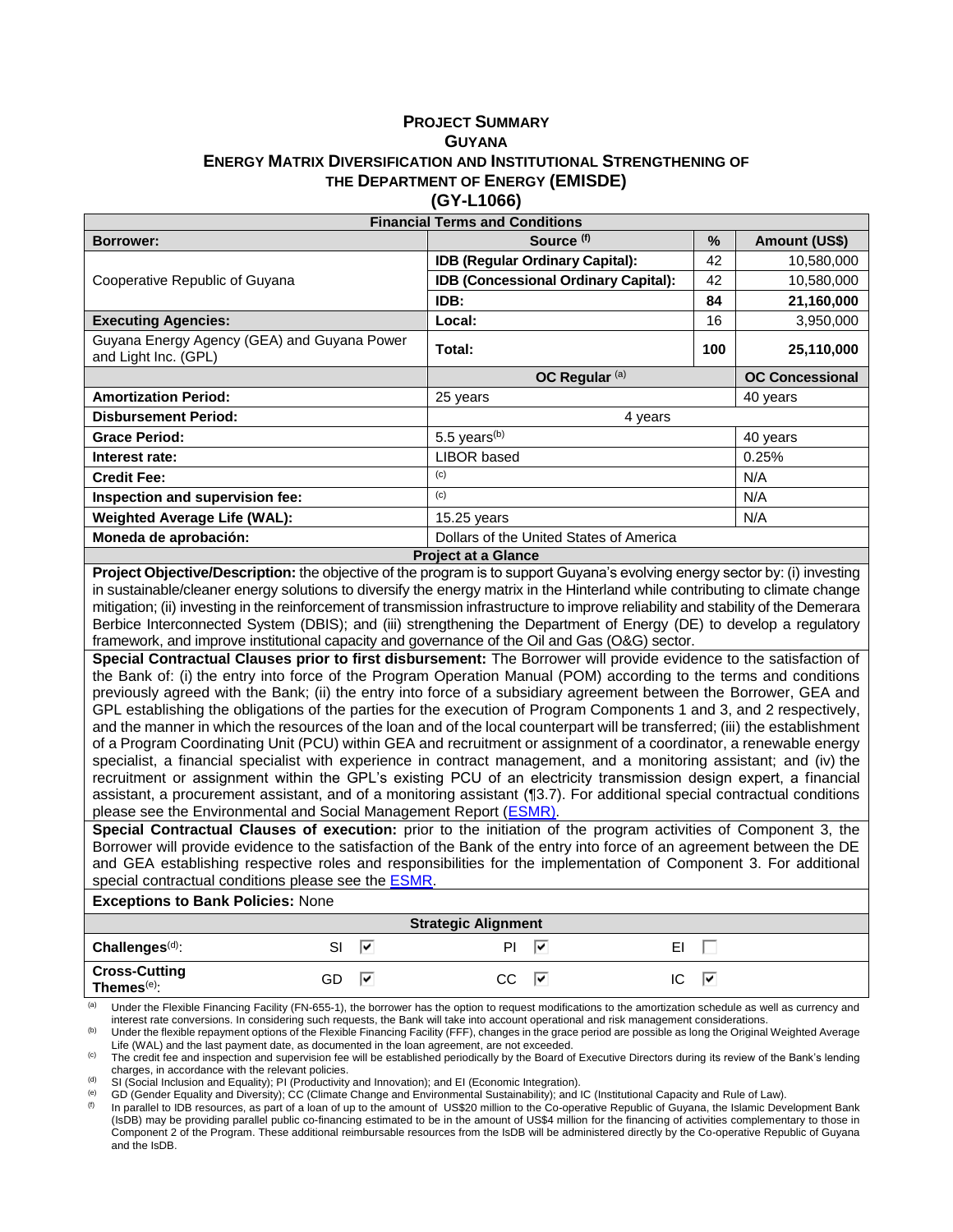# **I. DESCRIPTION AND RESULTS MONITORING**

# **A. Background, Problem Addressed, and Justification**

- 1.1 Guyana is a small country located on the northeast coast of South America with an economy that depends predominantly on commodities. Bauxite, gold, rice, sugar, and timber represent 84% of total exports. Like other small economies, Guyana relies on imports to satisfy most of the domestic demand, particularly for capital and intermediate goods, representing half of Gross Domestic Product  $(GDP).<sup>1</sup>$
- 1.2 Since 2013, the economy has grown at an average rate of 3.5% per year and average annual inflation remained subdued at 0.8%. Despite the positive economic performance, per capita income remains among the lowest in the english-speaking Caribbean, <sup>2</sup> and the Human Development Index score stands at 0.64, compared to 0.75 for the Latin America and Caribbean region. <sup>3</sup> Between 2014 and 2017, total expenditure as a share of GDP averaged 29.5%, while revenue as a share of GDP averaged 25.6%. This has contributed to recurrent fiscal deficits and debt financing with an average annual fiscal deficit of 4.0%.
- 1.3 For decades, Guyana has remained dependent on imports of fossil fuels for energy needs. At present, Guyana's main electric power utility, Guyana Power and Light (GPL), depends heavily on these imports. In 2017, electricity generation depended mainly on liquid fossil fuels and GPL spent US\$67 million on that fuel. Electriciy generation in rural areas is unreliable and expensive, and is highly dependent on diesel. Therefore, exposure to international oil price fluctuations, availability of fuel for power generation, and high fuel costs have historically constrained the pace of the country's development while creating balance of payments challenges.
- 1.4 Guyana has an opportunity to improve energy security and generation capacity. The recent discovery of Oil and Gas (O&G) will bring important revenue flows to the country ([¶1.16\)](#page-7-0). Considered to be a game changer in the country's development,<sup>4</sup> it also presents an opportunity for Guyana to develop a sustainable energy matrix. Large reserves of associated Natural Gas (NG) could be brought to shore and together with Renewable Energy (RE) sources can transform the sector towards a cleaner and greener electricity generation matrix.
- 1.5 The Government of Guyana (GoG), in the [Green State Development Strategy](https://idbg.sharepoint.com/teams/EZ-GY-LON/GY-L1066/_layouts/15/DocIdRedir.aspx?ID=EZSHARE-669955382-41) (GSDS), aims to modify the energy matrix by incorporating cleaner solutions in the generation mix at a national level. However, to respond to the GSDS, there is a need to improve capacities for planning and governance to address the underlying constraints to growth with critical and transformational infrastructure. 5 In this sense, as the country emerges as one of the most important O&G producers in the

<sup>&</sup>lt;sup>1</sup> Guyana Country Development Challenges. IDB. December 2016.

<sup>&</sup>lt;sup>2</sup> World Economic Outlook, 04/2018.<br> $\frac{3}{2}$  http://hdr.undp.org/on/composite/HF

<sup>&</sup>lt;sup>3</sup> [http://hdr.undp.org/en/composite/HDI.](http://hdr.undp.org/en/composite/HDI)

<sup>4</sup> GDP growth of 38.5% in 2020, expected year of first oil extraction and 28.5% in 2021 (2017 IMF Article IV Consultation with Guyana. IMF Country Report No. 17/175).

<sup>&</sup>lt;sup>5</sup> The IDB Group Country Strategy with the Cooperative Republic of Guyana (2017-2021) (GN-2905).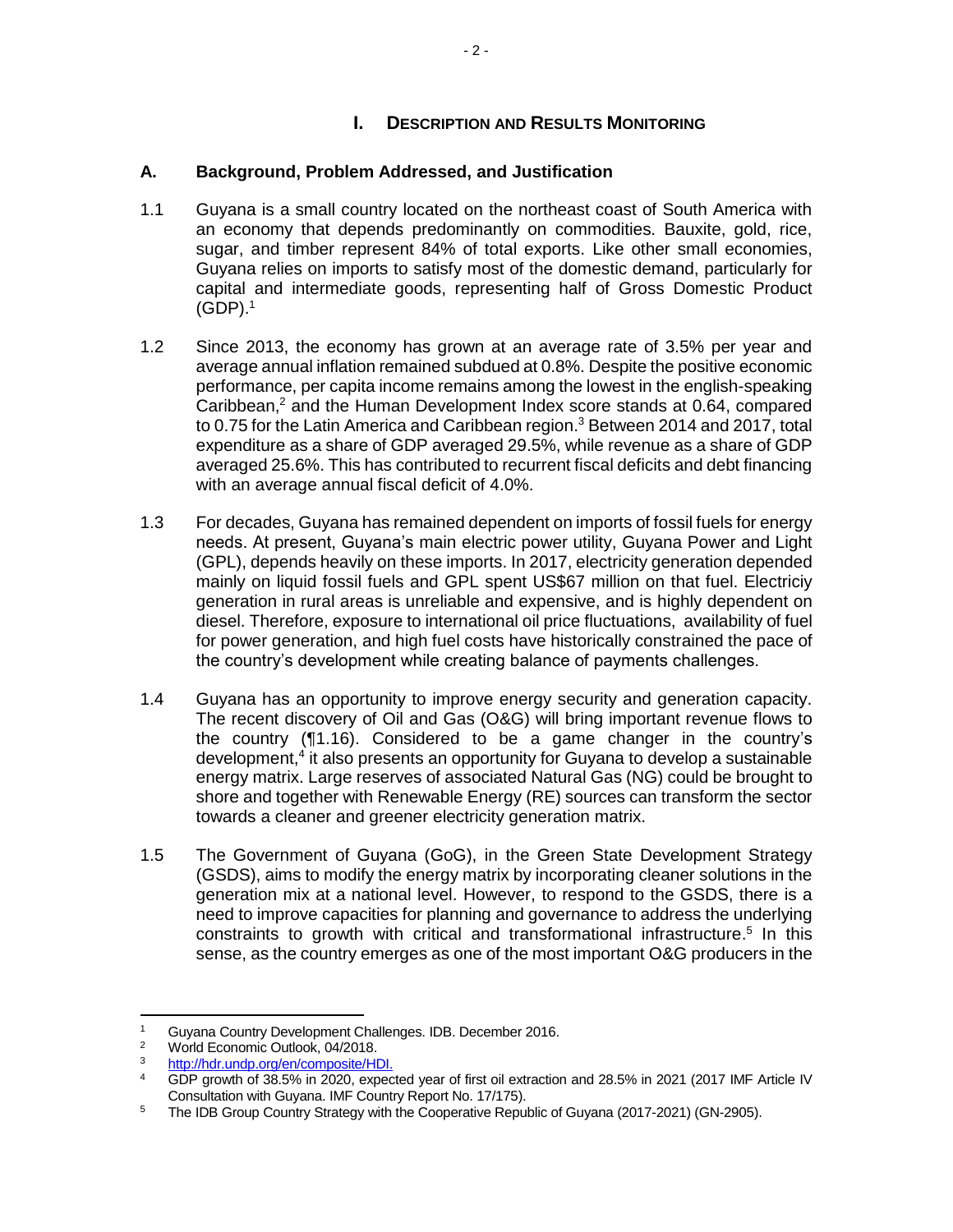Caribbean, careful policy-making, investment, and local capacity strengthening to manage the new energy sector will be crucial.

- 1.6 **The Energy Sector.** Traditionally comprised by the electricity sector (generation-transmission-distribution, in rural and urban areas) and fossil fuel import/distribution, Guyana must deal with a new O&G sector as producer and exporter.
- 1.7 The energy sector can be presented by: (i) the electricity sector; and (ii) the O&G sectors. Therefore, while the country has important challenges in the diversification of the electricity generation mix with renewables and the associated transmission and distribution $6$  upgrades; the O&G discovery generates the immediate need to develop local capacity for managing this sector for it to become efficient and transparent, and at the same time supply gas to generate electricity.
- 1.8 **The Electricity Sector.** It can be separated in two categories: off-grid systems in rural areas, better known as the Hinterland;<sup>7</sup> and the Demerara-Berbice Interconnected System (DBIS).
- 1.9 The Hinterland are often geographically isolated and electricity generation is supplied by centralized, community-scale diesel generators using imported fuel, subject to variations in fuel availability.
- 1.10 Over the last decade, the GoG has launched several initiatives to help increase electricity access to the rural population, $8$  as well as to improve energy security and affordability. From 2011-2014, 11,000 65-watt Solar Home PV-Systems (SHS) were installed under the Hinterland Electrification Program (HEP) and in 2016, another 6,000 SHS were installed with the support of the IDB. $9$ The years after, the GoG also introduced small PV systems for social infrastructure (health and education facilities).
- 1.11 In past years, the GoG commenced a plan and developed power generation projects to diversify the electricity matrix in the Hinterland envisaging extensive use of RE such as mini-hydro, biogas, wind and solar and displacing diesel generation power plants.
- <span id="page-6-0"></span>1.12 The government developed the Green Bartica Plan,<sup>10</sup> which aims to create a climate resilient economy and establish a green pathway including the electricity sector. In addition, the Guyana Energy Agency (GEA), in coordination with the Hinterland Electrification Company Inc. (HECI), started to develop plans for minihydro and micro-solar PV grid systems in many rural regions of the country, partly in collaboration with the IDB and other development partners.<sup>11</sup>

 $\overline{a}$ 6 IDB with 3239/BL-GY is already supporting 830 KM of distribution lines rehabilitation.

<sup>&</sup>lt;sup>7</sup> The hinterland are rural communities distant from the coast. They represent about 85% of the country's territory and 20% of the population, comprised mostly of indigenous people such as Amerindians.

<sup>&</sup>lt;sup>8</sup> Total population in Guyana is estimated at 0.8 million people (2017). Rural electricity access is about 29%. Urban areas estimated at 90.1%.

<sup>9</sup> Guyana REDD+ Investment Fund funded HEP.<br> $\frac{10}{2}$  http://meg.gov.gv/tag/green.bartics.dovelopment

<sup>10</sup> [http://moc.gov.gy/tag/green-bartica-development-and-land-use-plan/.](http://moc.gov.gy/tag/green-bartica-development-and-land-use-plan/)<br>11 GRT/EM-13897-GV supports a 150 Kilo-Watt (KW) rup of the river

GRT/FM-13897-GY supports a 150 Kilo-Watt (KW) run of the river mini-hydro power plant and designs are developed for 10 solar PV mini-grids.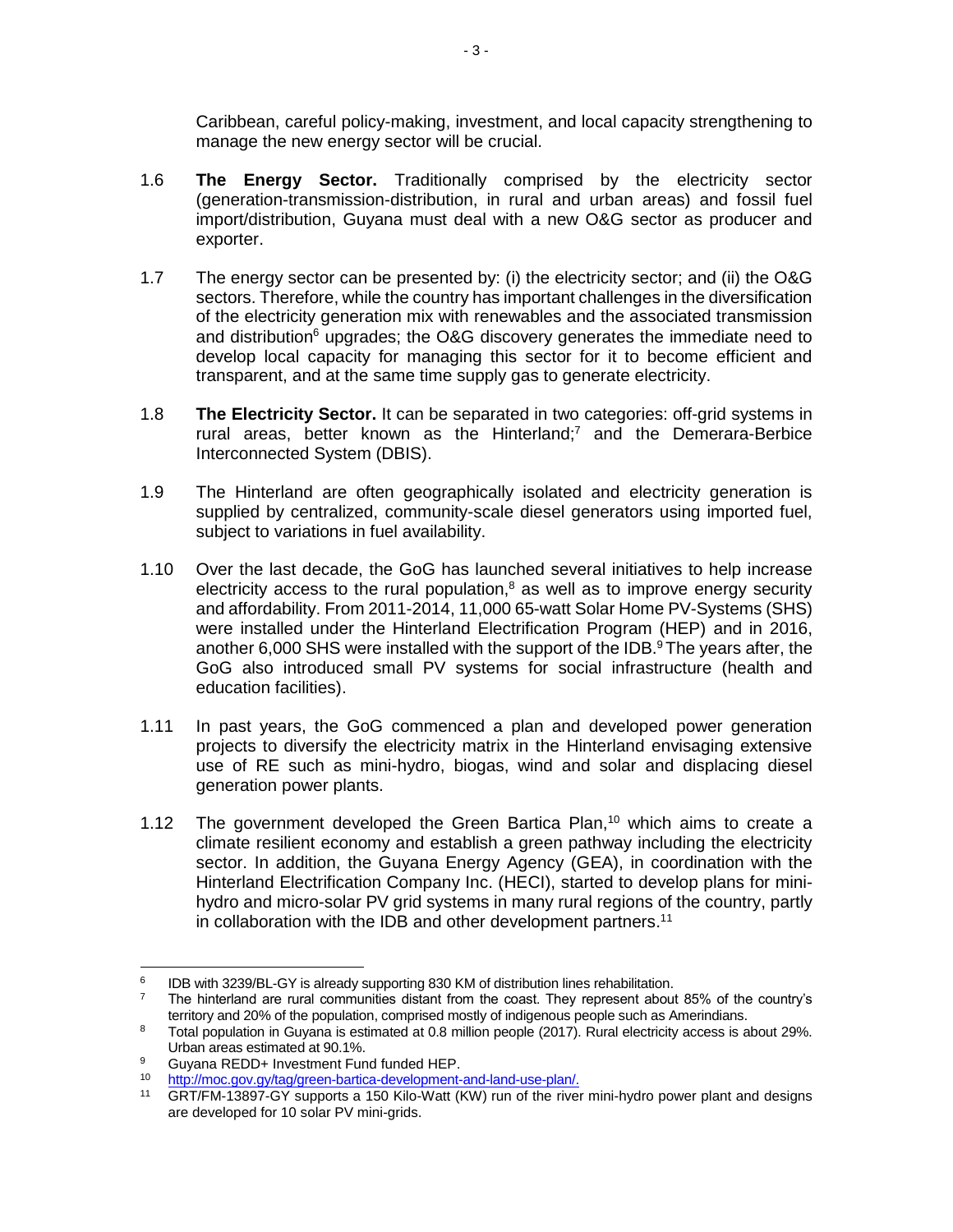- 1.13 The other important category in the electricity sector is the DBIS, which is the principal system in the country and it is owned, operated and managed by GPL. The installed generating capacity of the DBIS is 172 (Megawatts) MW, of which 135.9 MW is considered effective and operative, and runs by liquid fossil fuels.<sup>12</sup>
- 1.14 Over the last six years, electricity demand has exhibited annual average growth rate of 4.3%, which is expected to continue to increase as a result of GDP growth due to the oil discoveries. As such, it is expected that the DBIS will experience a threefold increase in demand, from 762.2 GWh in 2017 to 2,173 GWh by 2035.<sup>13</sup> This forecast translates into an installed capacity of 330 MW by 2035, requiring a significant improvement in the transmission and distribution system of the DBIS. The transmission system in DBIS is relatively small and is comprised by 276 km of 69 kV lines interconnecting 15 substations, from Skeldon (Berbice region) to Edinburgh Cannes (Demerara region) in a radial structure along the coastal area. The frequency of the electrical system is 60 HZ, and the entire transmission infrastructure belongs to GPL. Consumption in the DBIS is 45% residential, 37% industrial, and 18% commercial. As of December 2017, GPL had 188,664 customers.
- 1.15 Due to its configuration, maintenance of the infrastructure is difficult since the line needs to be in constant operation. For this reason, outages occur when maintenance is performed.<sup>14</sup> There is an estimated 70 MW of independent generation not connected to the grid. These producers, mostly industries and large commercial businesses, had to invest in their own generators due to the high cost and poor reliability of the interconnected system. <sup>15</sup> Therefore, the DBIS also identifies the need to strengthen the national transmission and distribution infrastructure that can, not only incorporate new diversified generation capacity, but provide better and reliable electricity to the population.
- <span id="page-7-0"></span>1.16 **The O&G Sector.** Since 2015, a consortium of three major international oil companies - ExxonMobil, Hess and the China National Offshore Corporation, have held licenses to explore for oil in Stadbroek block, located 210 miles off the country's coast. 16
- 1.17 In 2017, the discovery of several economically viable oil deposits within the block was announced. The consortium found viable oil reservoirs after drilling four exploratory wells in the Liza field of Stabroek block (Liza 1, 2, 3, and 4) and two more in the Payara reservoir (Payara-1 and Payara-2). Further exploratory wells Snoek-1, Turbot-1, and Longtail-1 were also successful. The consortium estimates that recoverable resources from the Stabroek block stand at around 4 billion barrels of oil-equivalent (boe). This discovery places the country among the 40 largest reserve-holders in the world.<sup>17</sup>

 $\overline{a}$ <sup>12</sup> Approximately 30 MW biomass plant is under the public sugar company (not operational).

<sup>&</sup>lt;sup>13</sup> Update DBIS Generation Expansion Plan 2018 p-145.<br><sup>14</sup> During 2017, six system outages occurred

During 2017, six system outages occurred.

<sup>15</sup> Electricity tariff averages US\$0.30/kWh. Tariffs in the region (US\$/kWh): Suriname (0.05), Trinidad and Tobago (0.06); Jamaica (0.24); Barbados (0.26).

<sup>16</sup> The Stabroek block currently comprises 26,800 square kilometers. Esso Exploration and Production Guyana Limited is the operator and holds a 45% interest in the Stabroek block. Hess Guyana Exploration Ltd. holds a 30% interest, and CNOOC Nexen Petroleum Guyana Limited holds a 25% interest.

<sup>17</sup> Energy Information Administration - Oil Reserves Data.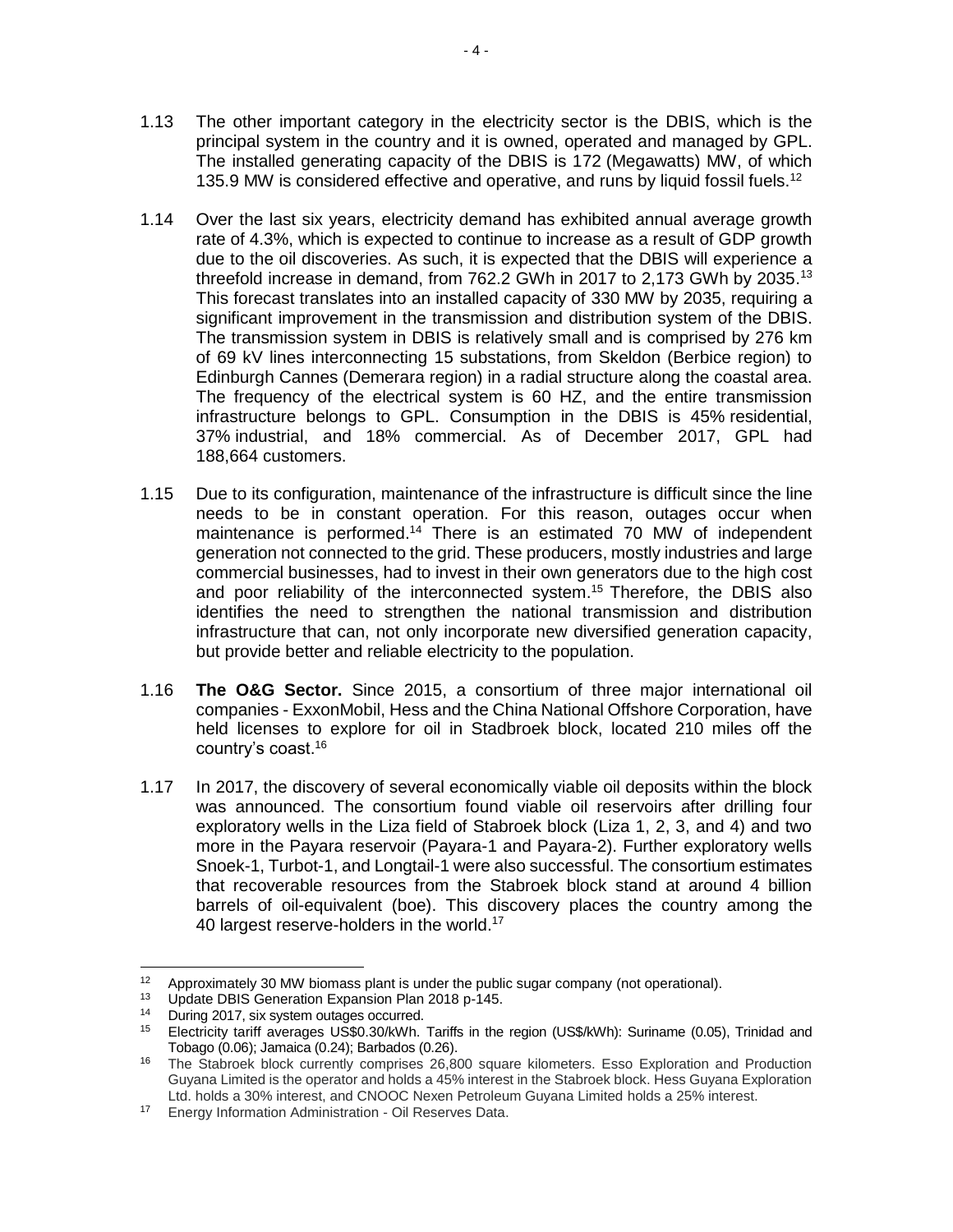- 1.18 This oil discovery represents a significant shift in Guyana's development trajectory. Early estimates by the consortium show oil production with an initial output of 120,000 boe/day and projected to reach 300,000 boe/day in 2025. Should these production levels be met, the value of oil production could reach approximately US\$3.2 billion in 2020, a figure equivalent to about 89% of the current GDP.<sup>18</sup> While the main direct effect of the oil sector on the domestic economy will be through fiscal revenue, if well managed, it could improve the overall standard of living of the people of Guyana.
- 1.19 Upstream O&G production presents an entirely distinct set of governance challenges for the resource-owning state from those that Guyana has faced heretofore as an oil importer. The country lacks the regulatory and institutional framework to manage the new sector ([¶1.34\)](#page-11-0), and the necessary arrangements to regulate the participation of potential private investors.
- 1.20 **Problems Identified.** The main challenges of the energy sector that this program has identified and will contribute to solve are: (i) lack of diversification of energy sources in electricity generation in the Hinterland; (ii) poor transmission infrastructure reliability and stability; and (iii) capacity development of the O&G sector.
- 1.21 **Lack of diversification of energy sources in electricity generation in the Hinterland.** To date, the operation of small off-grids in the Hinterland relies on imported diesel for power generation, which is costly and negatively affects the environment. The fuel is usually transported in bulk using rivers and unpaved roads which becomes increasingly problematic in the rainy season,<sup>19</sup> resulting in limited electricity service to a certain number of hours<sup>20</sup> and unreliable and expensive electricity costs.
- 1.22 Three of the largest townships using diesel generation that are planned to be supported with the present program are Bartica (population 15,000), Lethem (population 5,000) and Mahdia (population 4,200), <sup>21</sup> where electricity services are operated by the respective government-owned local utilities and coordinated by HECI. Electricity supply in Lethem is provided by the Lethem Power Company with an installed capacity of 3.2 MW, and in Mahdia by the Mahdia Power and Light Inc. with an installed capacity of 1.2 MW. The exception to the local utility rule is in Bartica, where GPL operates the local system with an installed capacity of 4.4 MW. The generation systems, all diesel-based, are a mix of aged turbines with reduced efficiency in both, generation and fuel consumption. The government-owned utilities face costs significantly higher compared to the provision of supply on the coastal areas. At the same time, the utilities did not have access to solar technology at utility scale, mainly due to lack of technical knowledge of those systems. They have been traditionally conditioned to the use of diesel generators

<sup>18</sup> IMF Article IV 2018 p-4.

<sup>&</sup>lt;sup>19</sup> In Lethem and Mahdia, 450 and 200 kilometers from Georgetown respectively, transportation of bulk fuel is done mainly by trucks which becomes very difficult during the rainy season.

<sup>&</sup>lt;sup>20</sup> Lethem has 24/7 service except during rainy season (May-July); Madhia 18/7 year round (lower during rainy season); and Bartica 24/7 year round (depending on diesel availability).

<sup>&</sup>lt;sup>21</sup> These three townships were selected as part of a GoG plan for developing the interior while deconcentrating the population in the coastal areas.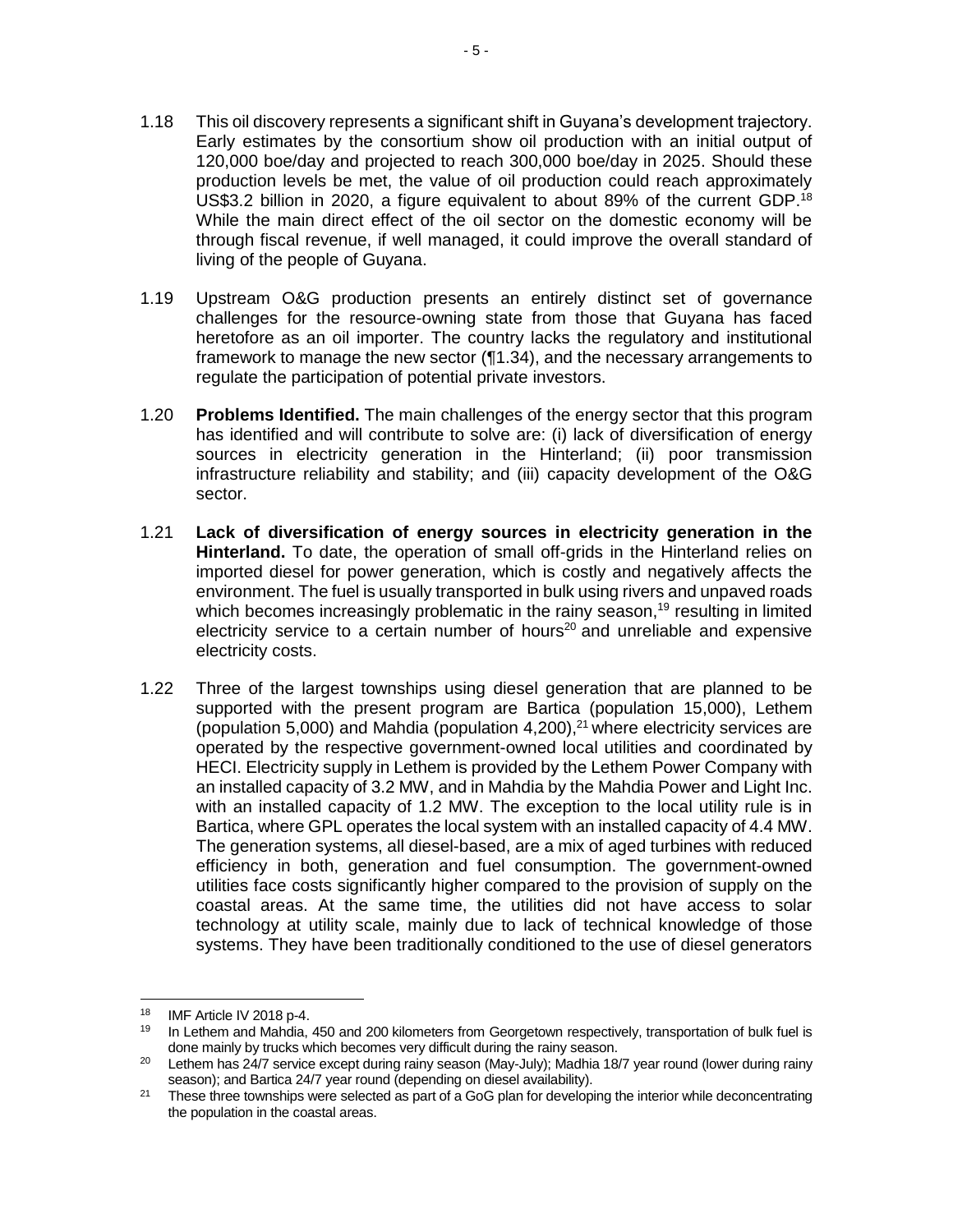on a large-scale. Therefore, fuel use accounts for between 60 - 80% of the total operational cost of the power utilities.

- 1.23 The high cost and low quality of service has hindered the development of electricity services and limited productive activities in the communities as well as limited the spread of information and communication infrastructure. The high cost burden to supply electricity to isolated rural areas has required the GoG to regularly subsidize electricity tariffs. In Lethem generation costs are about US\$0.49/ kWh, while consumers currently pay an average rate of US\$0.33-0.40/kWh, requiring government subsidies in the range of US\$500,000 per year. More broadly, the cost of electricity in the hinterland townships can be as high as US\$0.50/Kilo-Watt-hour (kWh). Using diesel in power generation has contributed to Guyana's greenhouse gas emissions and delayed climate change mitigation goals as indicated in Guyana's commitments to the Paris Agreement.<sup>22</sup>
- <span id="page-9-0"></span>1.24 Gender balance is another cross-cutting challenge in the project townships. It is linked to the current range of feasible economic actives in these rural areas. The IDB conducted an analysis of specific issues affecting women and/or men<sup>23</sup> to understand the local environment for women [\(Gender Analysis\)](http://idbdocs.iadb.org/wsdocs/getDocument.aspx?DOCNUM=EZSHARE-669955382-25). In mining towns, men leave the household for extended periods to work in the gold mines. Women are left in charge of the family and farming activities, assuming full responsibilities for maintaining the house, working the land and taking care of the children, limiting their opportunities to generate income for their survival and that of their family.
- <span id="page-9-1"></span>1.25 Therefore, the support of productive use of electricity represents an opportunity to shape programming to provide electricity to communities and empower women within those communities to make further gains in education, enter the workforce, and start businesses (specific activities in [¶1.41](#page-13-0) and [¶1.42\)](#page-14-0). Gender-focused pilot interventions can be a driver for energy investments. $24$
- 1.26 **Poor transmission infrastructure reliability and stability.** The DBIS transmission electricity system requires large infrastructure investments. The updated expansion plan highlights the need to reinforce and upgrade the transmission system of the DBIS to: (i) attend to the increasing electricity demand estimated over the next 15 years; (ii) reach international operating standards by replacing aged and unreliable equipment; (iii) integrate new generation sources (such as solar and wind, and NG); (iv) improve quality of service; and (v) ensure a constant electricity supply that can adapt to variation due to seasonal or daily flows.
- 1.27 These increasingly higher technical requirements are particularly relevant in the New Sophia substation in Georgetown and in the transmission line from the Kingston substation.<sup>25</sup> The actual configuration of the DBIS transmission network in this section of the grid caused six system power outages that negatively affected the entire customer base. The normal system operating conditions with this single 69 kV circuit carrying over 30 MW, about 25% of the total system load, is crucial,

<sup>22</sup> <sup>22</sup> Guyana's Paris Commitments indicated 100% RE by 2025.<br><sup>23</sup> Conder applysis to identify appeific appertunities for warmen.

Gender analysis to identify specific opportunities for women within the project. Dr.-Eng. Johanne Hanko with the collaboration of M.Sc. Eng. Isidro Espinoza.

<sup>&</sup>lt;sup>24</sup> [https://www.usaid.gov/energy/gender/women-forefront-clean-energy-future.](https://www.usaid.gov/energy/gender/women-forefront-clean-energy-future)

<sup>25</sup> Because a single circuit is used for such an important interconnection, there is a high possibility that scheduled maintenance would be deferred and therefore unplanned outages would increase.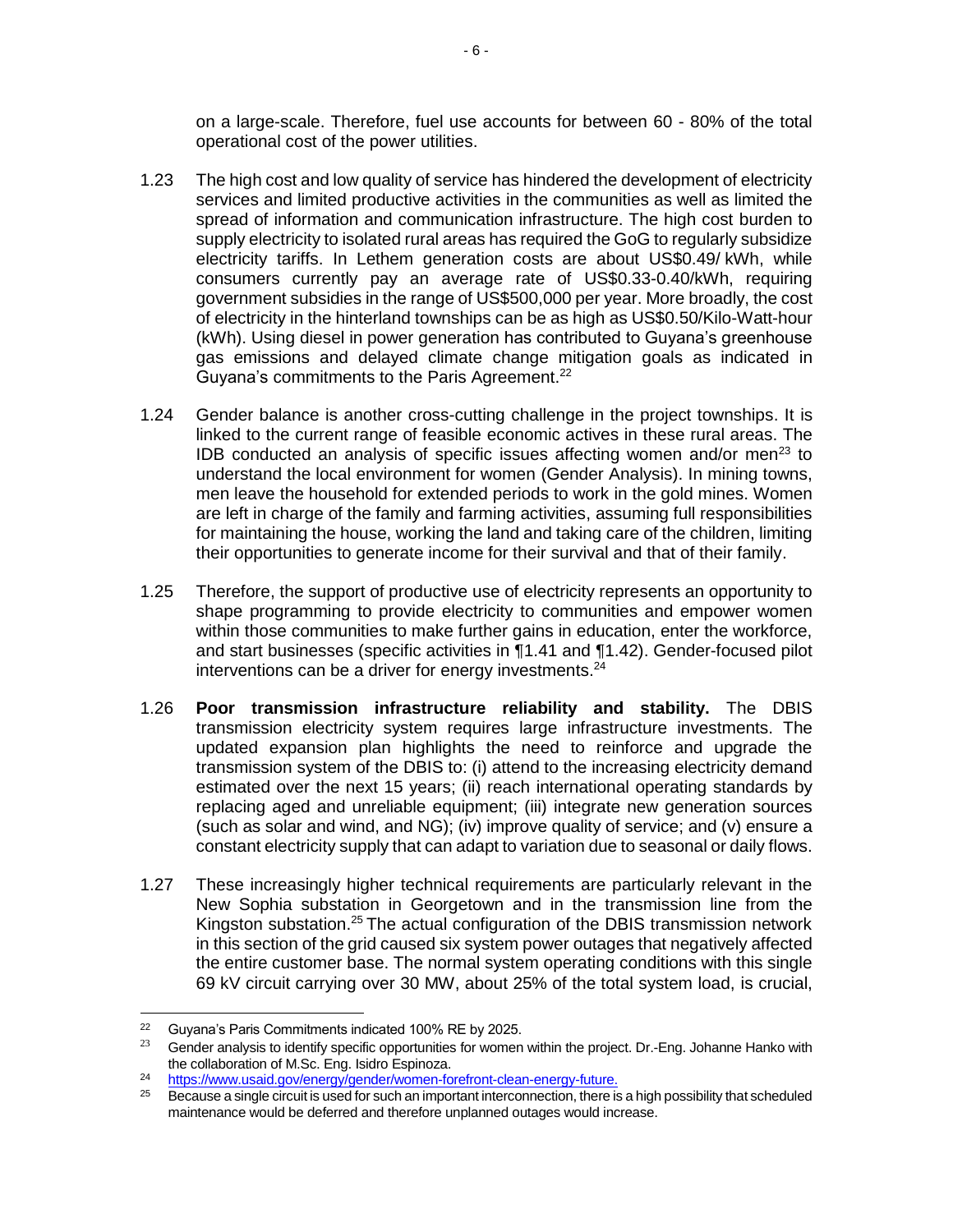as any trips for any reason can result in the shutdown of the entire system. These trips resulted in six total system shutdowns of the DBIS in 2017, causing widespread outages, high losses of revenue $26$  to the company and contributing to high rate of System Average Interruption Duration Index (SAIDI) and System Average Interruption Frequency Index (SAIFI) statistics for the company.<sup>27</sup>

- 1.28 The DBIS is affected by voltage variations. With no voltage support at the Sophia substation, the low voltage levels are not only outside the accepted levels required for optimal transmission (>5%) but account for low receipt of power, contributing to transmission losses and consequently affecting stability of the system and the financial situation of the company.
- 1.29 The low reliability of the power system as a result of failures and voltage variations, has contributed to companies leaving the country or having them to purchase self-generation equipment. Continued system unreliability undermines GPL's attempts to win back self-generation customers, and negatively impacted the development of electricity intensive value-added production/services (i.e. manufacture, tourism).
- 1.30 **Capacity development of the O&G sector.** The nascent O&G sector requires a regulatory framework and a cadre of trained technical experts to ensure sustainable exploitation. While there are many factors influencing development outcomes for countries that are well-endowed with natural resources, appropriate institutional frameworks are often the key element to avoid substandard outcomes. Guyana has never been an O&G producer and therefore, existing institutional, legal and regulatory laws governing the O&G energy sector are either inadequate or nonexistent. Existing GoG institutions are already overburdened, and must deal with new demands that will have important impacts on the country. In this context, the GoG has recently created the Department of Energy (DE) that now needs to develop the entire O&G regulatory and institutional architecture to allow for a proper and careful development of the country's hydrocarbon sector. <sup>28</sup> Guyana has limited in-country local human capacity that can develop the regulatory framework with the necessary arrangements under which both, public and private stakeholders will operate. The country requires high level technical support to build a strong and transformative O&G sector.
- 1.31 **The Institutional structure of the energy sector.** The Ministry of Public Infrastructure (MoPI) has the overall responsibility for the administration, high-level policy making and regulatory functions of the power sector. The sector is governed by the [Electricity Sector Reform Act \(ESRA\) of 1999,](http://parliament.gov.gy/publications/acts-of-parliament/the-electricity-sector-reform-act-1999/) and its [ESRA Amendment](https://idbg.sharepoint.com/teams/EZ-GY-LON/GY-L1066/_layouts/15/DocIdRedir.aspx?ID=EZSHARE-669955382-40)  [17 of 2010.](https://idbg.sharepoint.com/teams/EZ-GY-LON/GY-L1066/_layouts/15/DocIdRedir.aspx?ID=EZSHARE-669955382-40) The MoPI houses the following agencies: (i) the GEA oversees the provision of the policy support, technical planning, and the development of operating codes and regulations for the development of the energy sector as well as O&G importation; (ii) the HECI is in charge of the implementation and operation of projects via local utilities of small grids and solar systems installed in rural areas (Hinterland). GEA and HECI work in close collaboration due to some overlap in responsibilities; and (iii) the GPL is the public vertically-integrated utility that

<sup>26</sup> <sup>26</sup> Estimated US\$3,000 MWh in 2017.

<sup>&</sup>lt;sup>27</sup> SAIDI as of 2017, stood at 133 in the network; and, a SAIFI of 128.<br><sup>28</sup> The Official Carette (Extremational) of Guyang number 120/2018

<sup>28</sup> The Official Gazette (Extraordinary) of Guyana number 120/2018 dated August 2, 2018 established the creation of DE under the Ministry of the Presidency.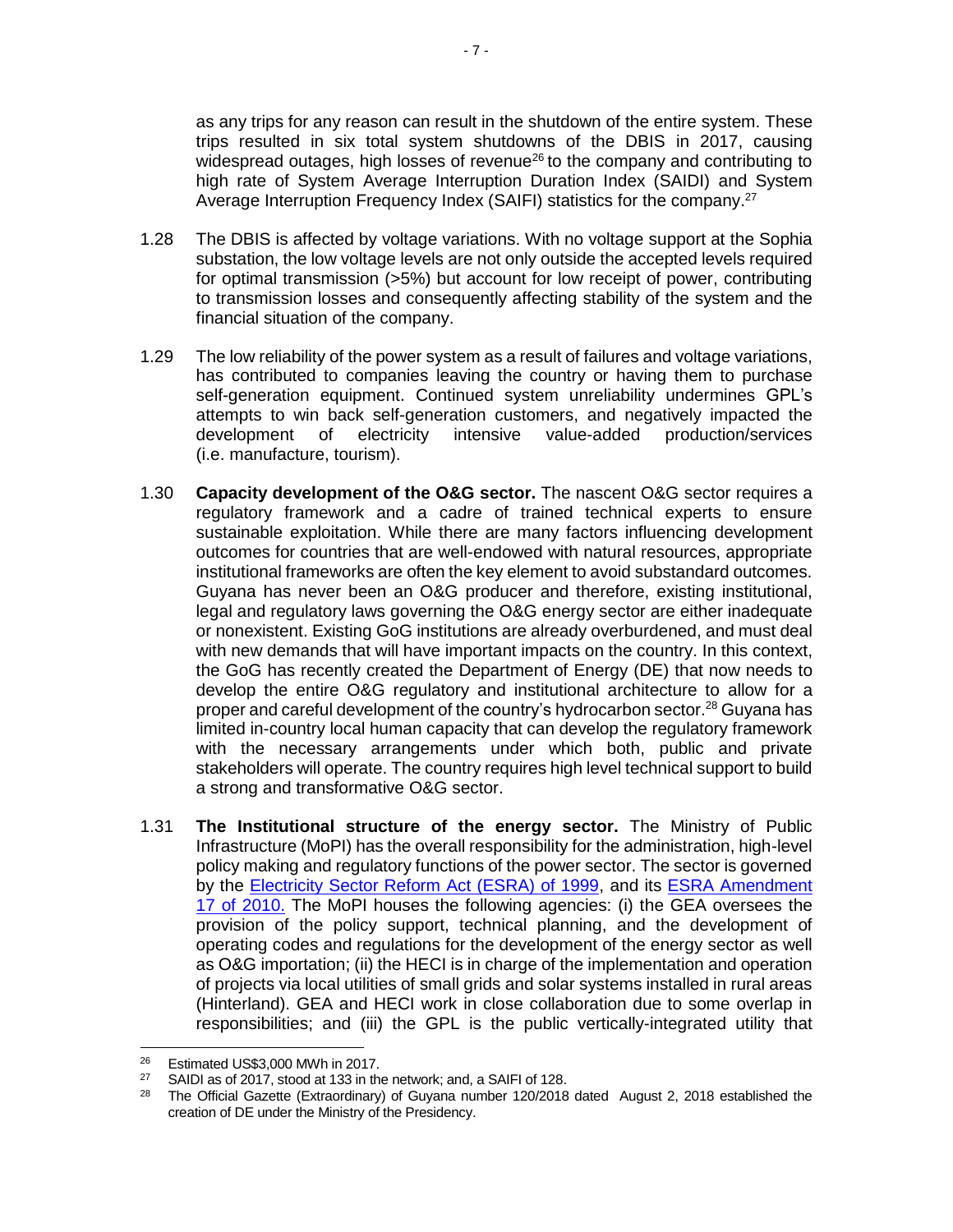operates the DBIS covering approximately 80% of the population. Other institutions under the MoPI are the Public Utilities Commission and the Government Electrical Inspectorate.

- 1.32 Responsibility for the O&G sector has been transitioned from the Ministry of Natural Resources to the recently created the DE, which operates under the Ministry of the Presidency and oversees the upstream activities of the O&G sector. The detailed scope of work and mandate of the DE - as well as the mandates and responsibilities of the other GoG agencies - is currently under development.
- 1.33 **Sector knowledge.** The IDB has been actively supporting GoG efforts to transform the energy sector through financing for several activities such as rural electrification, institutional strengthening, distribution network rehabilitation, and policy reforms. IDB support has included rural electrification and institutional strengthening (1103/SF-GY); legal, regulatory and institutional framework strengthening and implementation of sector policies (1938/BL-GY); network rehabilitation and loss reduction (2567/BL-GY, 3238/OC-GY,3239/BL-GY); technical assistance and development of RE (GRT/FM-13897-GY); technical cooperation for gas to power feasibility studies (ATN/OC-16533-GY); and NG associated infrastructure for onshore gas availability (ATN/OC-16532-GY). Experience shows that transmission infrastructure rehabilitation is needed for further improvement of the reliability of service. Experience showed that the penetration of RE in rural areas presents a suitable technology option for electricity access and diesel fuel displacement in electricity generation.
- <span id="page-11-0"></span>1.34 Lastly, the IDB is preparing a multi-tranche Policy Based-loan operation (GY-L1067). The objective is to support the energy sector in Guyana with the formulation and adoption of key early policy measures needed to take the initial steps towards building the O&G sector and fostering the diversification mix towards a sustainable electricity generation ([¶1.48\)](#page-15-0). Given the recent development in the O&G sector, a Donor Coordination initiative has been stablished to coordinate the activities of the sector. IDB is participating in the discussions and information sharing.<sup>29</sup>
- 1.35 **Strategic alignment.** The program is consistent with the Update to the Institutional Strategy (UIS) 2010-2020 (AB-3008) and is aligned with the development challenge(s) of: (i) social inclusion and equality by the promotion of productive uses of electricity; and (ii) productivity and innovation by the investment in solar technology in Bartica, Mahdia and Lethem, and the reinforcement of transmission infrastructure in the DBIS. The program is aligned with the cross-cutting theme(s) of: (i) gender equality and diversity by empowering women in productive activities; (ii) climate change and environmental sustainability as the investments include the reduction of  $CO<sub>2</sub>$  emissions and women empowerment by fostering entrepreneurship activities ([¶1.24](#page-9-0) and [¶1.25\)](#page-9-1); and (iii) institutional capacity and rule of law with the strengthening of the DE. Additionally, the program will contribute to the Corporate Results Framework 2016-2019 (GN-2727-6) by the indicators of: (i) electricity transmission lines installed or upgraded; (ii) installed power generation from RE sources; (iii) reduction of emissions with support of

 $29$  The IDB has been actively supporting the DE with two ongoing TCs towards building the GoG capacity to properly manage the nascent O&G sector (ATN/OC-16533-GY and ATN/OC-16532-GY).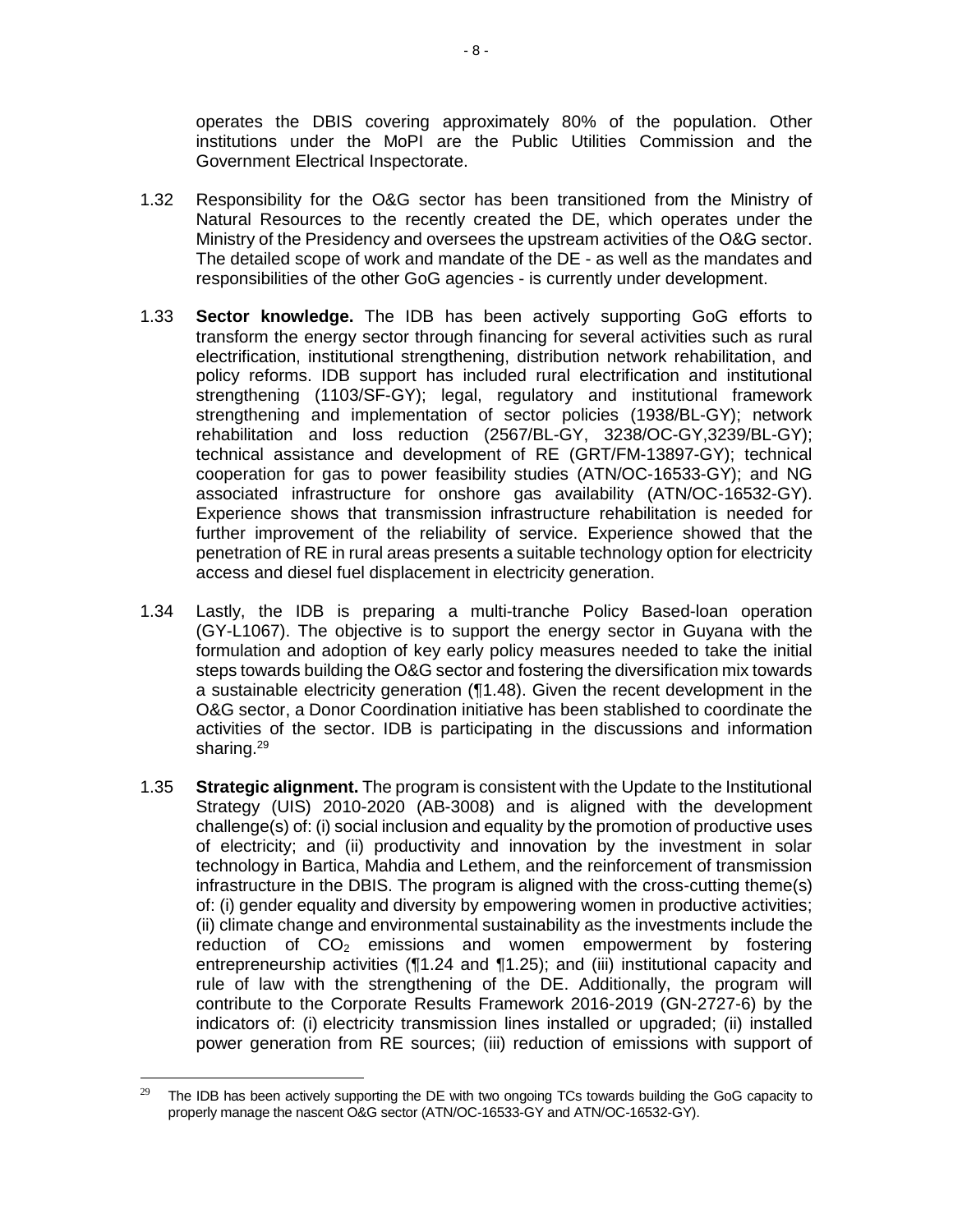IDBG financing; (iv) micro/small/medium enterprises provided with non-financial support; (v) government agencies benefited by projects that strengthen technological and managerial tools to improve public service delivery; and (vi) women beneficiaries of economic initiatives by supporting the empowerment of indigenous people through productive initiatives and the promotion of access to higher quality jobs in the formal sector. The program is also aligned with the IDB Country Strategy with Guyana (GN-2905) as it supports the strategic areas of: (i) establishing a modern national strategy and planning framework; and (ii) delivering critical infrastructure to facilitate human and private sector development. The program is also included in the Update of Annex III of the 2018 Operational Program Report (GN-2915-2). Lastly, the program is aligned with the Sustainable Infrastructure for Competitiveness and Inclusive Growth Sector Strategy (GN-2710-5) and it is consistent with the Energy Sector Framework (GN-2830-5) with the development of renewable energy sources, improvement of energy security, and strengthening of the governance of the sector in Guyana.

- 1.36 The program is consistent with the Bank's Climate Change Sector Framework Document (GN-2835-3). According to the [joint MDB approach](https://publications.iadb.org/handle/11319/8505) on climate finance tracking, 68.05% of total IDB funding for this operation result in climate change mitigation activities. This contributes to the IDBG's climate finance goal of 30% of combined IDB and IIC operational approvals by year's end 2020.
- 1.37 **Consistency with the Public Utilities Policy (PUP) GN-2716-6.** The program meets the IDB's Public Utility Policy (PUP), GN-2716-6 policy conditions of: (i) economic evaluation by proving that the investments are economically viable in accordance with the cost-benefit evaluation methodology used and accepted by the Bank; that considered an economic-technical assessment of both the upgrade and expansion projects including a new transmission line, and the new solar PV systems in the townships; and (ii) financial sustainability by verifying that GPL, given the reduction in unserved electricity, will receive sufficient funds to meet its financial commitments and cover the operating and maintenance costs of the systems related to the operation. In addition, the selection, execution, operation, and maintenance of the program's activities comply with the scope of environmental and social sustainability of the PUP by the PV generation technology which fulfills the dual role of increasing the supply of services and contributing to environmental sustainability through the development of a loweremissions offering. The operation is aligned with the PUP's policy objectives related to: (i) expand the capacity to provide greater access by the entire population including disadvantaged communities and groups; (ii) improve the quality and reliability of the existing service with reinforcements in the transmission systems; and (iii) create incentives for service demand and delivery of service efficiently with the off-grid solar technologies that is more affordable than the current solution using diesel (PUP [Analysis\)](https://idbg.sharepoint.com/teams/EZ-GY-LON/GY-L1066/_layouts/15/DocIdRedir.aspx?ID=EZSHARE-669955382-28).

### **B. Objective, Components and Cost**

1.38 The objective of the program is to support Guyana's evolving energy sector by: (i) investing in sustainable/cleaner energy solutions to diversify the energy matrix in the Hinterland while contributing to climate change mitigation; (ii) investing in the reinforcement of transmission infrastructure to improve reliability and stability of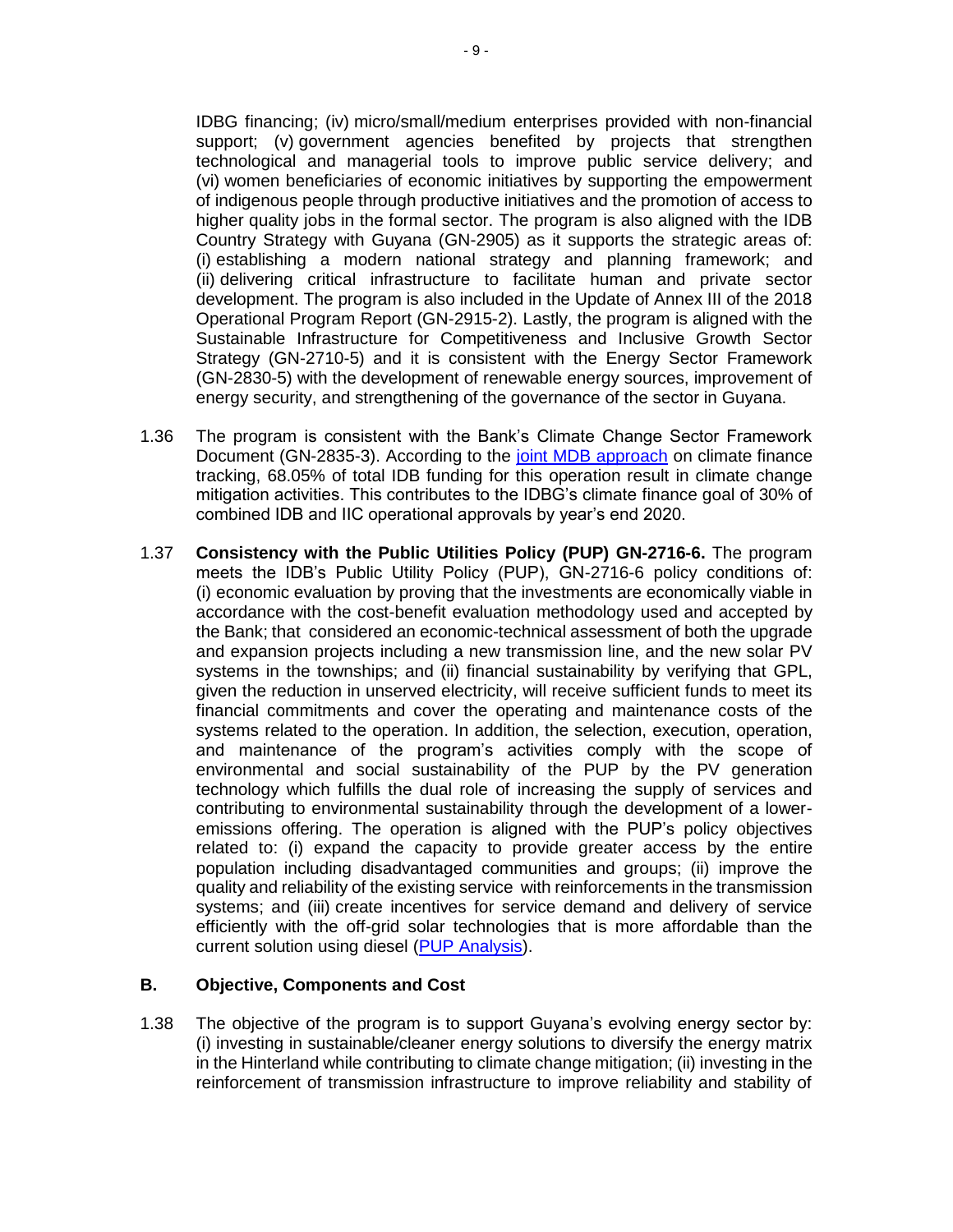the DBIS; and (iii) strengthening the DE to develop a regulatory framework and improve institutional capacity and governance of the O&G sector.

- 1.39 **Component 1. Renewable Energy solutions for the Hinterland (US\$8.6 million).** <sup>30</sup> This component will address the energy diversification policy goals of the GoG by financing investment in solar technology in three townships, financing the installation of three PV-tied mini-grid systems in Bartica (1.5 MW), Lethem (1 MW), and Mahdia (0.65 MW), totaling 3.15 MW. In addition, the component will finance the implementation of a storage capacity to manage intermittence of these sources. The GoG has already identified the location of the solar plants, which will use public land and technical project designs are under development. Considering that characteristics and needs of each township are different, the new generation plants will have tailored generation system solutions to meet respective current and future demands. The installation of solar PV systems will partially displace the use of fossil fuel for electricity generation, and therefore make a significant contribution to climate change mitigation with the reduction of  $CO<sub>2</sub>$  emissions. The PV mini-grid will also improve the reliability and extend the availability of the power supply for longer periods of the day during the rainy season. The PV technology at utility scale, introduced in this component, represents itself an innovative solution to satisfy a concrete need in the three townships. The investment will incorporate a pilot smart metering initiative that is considered an important step forward as it will provide a technological advancement in the operation of the distribution grid.
- 1.40 The financing of solar technology will contribute to the sustainable economic development of the townships. In Lethem, the component will provide reliable electricity supply to meet the expanding needs of power supply in the township, attending to a large population of indigenous people. Lethem is located on the border between Brazil and Guyana, with economic activity based largely on commerce between the two countries. Warehouses and retail businesses will benefit from more reliable electricity services. In Bartica, the new power supply will contribute to the "Green Bartica Plan" that involves a holistic approach to sustainable economic growth in the township, and climate change mitigation. Bartica's main economic activities stem from extractive industries such as mining and logging, as well as commerce. Finally, in Mahdia, the component will provide reliable and extended hours of electricity use to the overall population, especially commercial activities that increased with the recent population boom in the community. In all three townships, more than 24,000 residents connected to the grid, largely comprised of indigenous Amerindians, will be benefited with more reliable energy, and less  $CO<sub>2</sub>$  emissions by reducing diesel consumption.
- <span id="page-13-0"></span>1.41 The introduction of solar energy presents a great opportunity to implement a women's economic empowerment program at the community level, contributing mainly to the development of productive uses of electricity and community engagement. Specific issues affecting women in the townships supported by the program are related to access to energy,<sup>31</sup> thus, this component will support the

<sup>&</sup>lt;sup>30</sup> This component supports the goals of GRT/FM-13897-GY on mobilizing resources for renewables.

Grogan and Sadanand study in Nicaragua illustrates that access to electricity increases rural women working outside the home by 23%.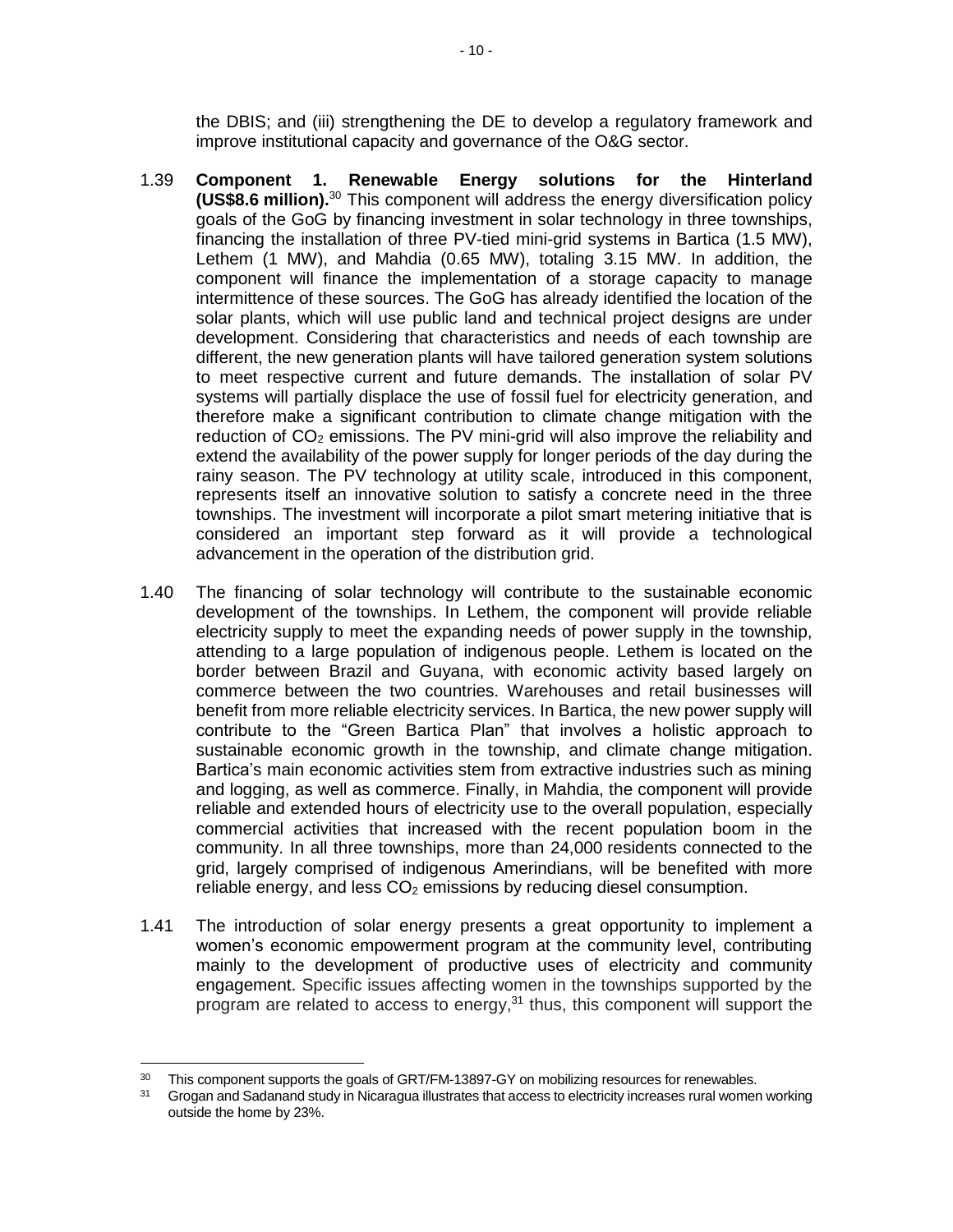development of community centers with access to computers and equipment necessary for income generation activities such as sewing machines.

- <span id="page-14-0"></span>1.42 Training in activities that have local market potential such as tailoring, clothes sales and small enterprise development and basic management to expand opportunities for entrepreneurship, as well as computer literary and internet will also be provided.
- 1.43 **Component 2. Reinforcement of transmission infrastructure (US\$9.95 million).** This component will finance investments to improve reliability of the transmission infrastructure of the DBIS in the Kingston-Sophia transmission section with: (i) reinforcements of the new Sophia substation; and (ii) investments in transmission system redundancy.
- 1.44 The first solution is based on the installation of a reactive compensation system (VAR) at the New Sophia substation. This investment requires the installation of a 69-kV bay to accommodate the connection.<sup>32</sup> The system will increase the power transfer capability by enhancing voltage stability and maintaining a smooth voltage profile under different network conditions.
- 1.45 The second solution incorporates the international standard of N-1 criteria commonly implemented in utilities. It is a two-fold solution to solve the problems associated with the single circuit L5, 69 kV transmission line, namely: (i) construct an additional transmission line between Kingston and Sophia at a higher rating than the existing line and on separate structures; and (ii) upgrade the existing line to the rating of the new line. The conductor under the current configuration is operating almost to its maximum capacity so the new one will provide the grid the possibility to operate at higher amps consequently reducing the risk of trips and outages. This will reduce outages by reducing the level of emergency maintenance and allowing the system to operate under a regular maintenance schedule. The load carried by the affected line should be smoothly transferred to the other line. One expected result of the program is to reduce and eliminate customer outages resulted from line trips on the single transmission line between Kingston and Sophia. The investment represents an important development to improve system reliability to the overall customer base of GPL and to prepare the grid for integrating future generation infrastructure, whether it be NG or renewables.<sup>33</sup>
- 1.46 A loan from the Islamic Development Bank (IsDB) to the Cooperative Republic of Guyana has been recently approved with several infrastructure investments totaling up to US\$20 million. It is understood that an estimated amount of US\$4 million may finance upgrades in the Kingston substation<sup>34</sup> (footnote (f) in the Summary). It is the first IsDB loan to Guyana.
- 1.47 The component incorporates the development of standards for the storage and disposal of unused electric equipment in the company, providing a guideline for GPL improvement in management and operation of the substations. Finally, GPL is an Equal Opportunity Employer, there are no policy, tools, procedures or metrics for tracking gender and diversity. Therefore, the development of a Corporate

 $32$  $32$  A static compensator supports stability of the grid.<br> $33$  Complementing the current operation 3369/BL-GY

<sup>&</sup>lt;sup>33</sup> Complementing the current operation 3369/BL-GY that aims to reduce technical and commercial losses.

The IsDB investment is executed in parallel and does not affect the achievement of the objectives of this loan. Specific information on the other loan components is not yet available.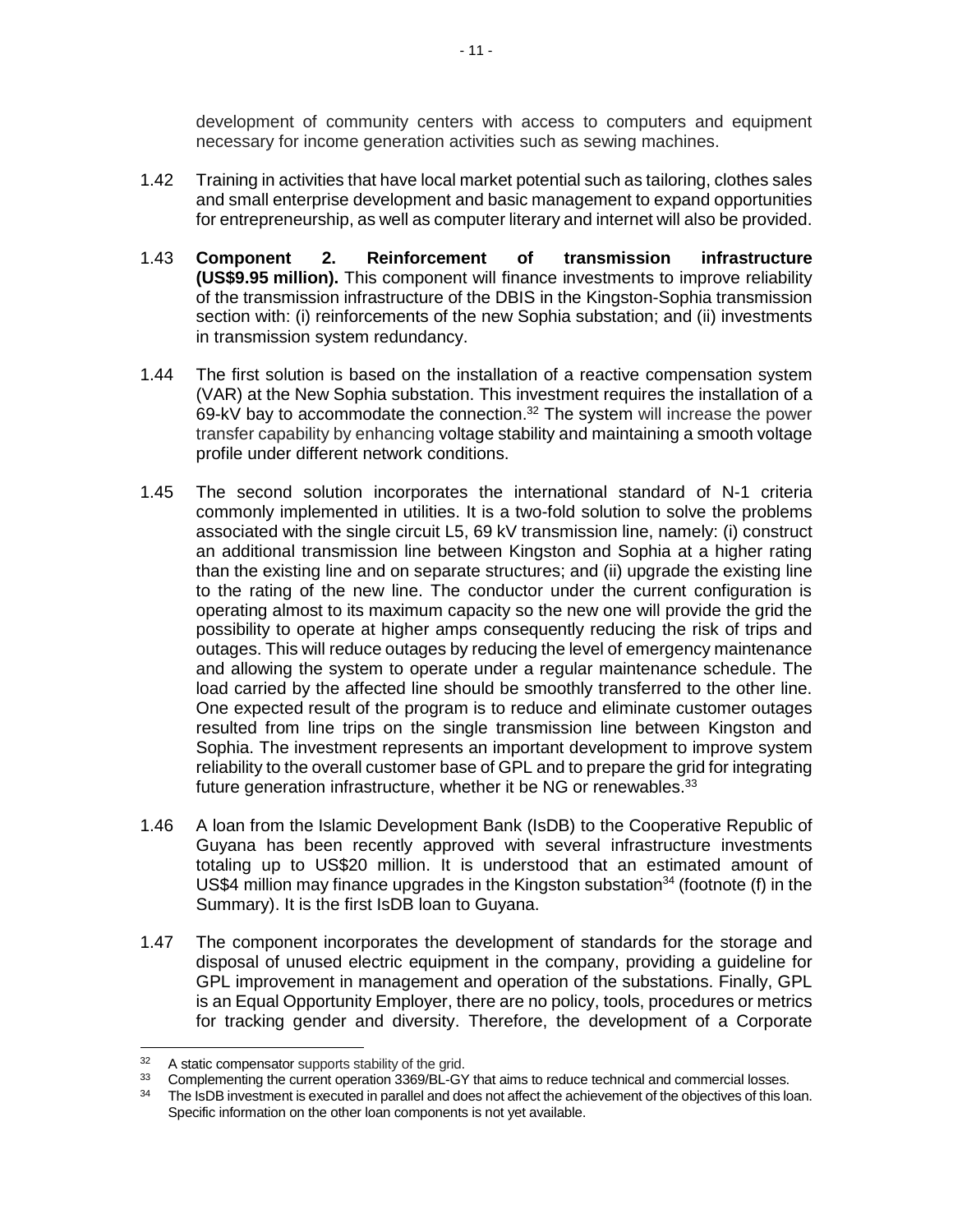Gender and Diversity Analysis for GPL is planned, which can lead to the development of an operative policy mainstreamed in GPL.

- <span id="page-15-0"></span>1.48 **Component 3. Institutional Strengthening and Governance of the Department of Energy (US\$4.5 million).** This component will finance the activities to strengthen the newly created the DE. In particular, it will finance: (i) capacity building initiatives and best practice organizational structure, including high level training and coaching of government staff in the DE: the work will strengthen the GoG's ability to manage the O&G sector effectively and efficiently; and (ii) technical support for the development of the design of a new O&G legislative and regulatory framework that are urgently needed in Guyana considering that the country has no experience in the upstream activities. The activities of this component are also consistent with another operation currently under development ([¶1.34\)](#page-11-0). The design of this framework will consider international references and benchmarks and lessons learned from developing countries that have initiated similar activities in the sector, especially regarding contract management. Therefore, this component will support the GoG to improve the competitiveness and productivity of the nascent O&G sector.
- 1.49 **Program management and other costs (US\$2.06 million)**. This component will finance management costs, audits and monitoring and evaluation of the program for both Executing Agencies (EAs).

#### **C. Key Results Indicators**

- 1.50 The achievement of the program's objectives will be measured against the indicators and targets set forth in the Results Matrix. The expected impacts are: (i) diversification of the energy matrix resulting in generation cost reductions; (ii) reduction and avoidance of  $CO<sub>2</sub>$  emissions; (iii) improvement of unserved electricity demand; and (iv) a fully functional DE with the required capacity to manage the O&G sector. Therefore, at the completion of the project, the following outcomes will be obtained: (i) utility scale solar PV capacity is installed and operating in three selected townships in the hinterland; (ii) female entrepreneur groups are empowered and use electricity in their productive activities; (iii) reduced number of outages in the DBIS; (iv) improved DBIS stability; (v) O&G regulatory framework is created; and (vi) Production Sharing Agreement procedures are in place and enforced for better management of the O&G sector.
- 1.51 The economic and financial evaluation with a [Cost Benefit Analysis](https://idbg.sharepoint.com/teams/EZ-GY-LON/GY-L1066/_layouts/15/DocIdRedir.aspx?ID=EZSHARE-669955382-29) was performed and concluded that the program is economically sound. The methodology calculated the economic and financial analysis for each major investment separately (Components 1 and 2) and consolidated as a single program. The economic Net Present Value (NPV) of the program at 12% discount rate is US\$4.5 million, with an Internal Rate of Return (IRR) of 15.7%. The benefits of the program are based on: (i) cost savings from solar generation in the Hinterland compared to use of light-fuel oil; (ii) reliability improvements in DBIS with the transmission reinforcements; (iii) reduction of electricity transmission losses in DBIS; and (iv) additional electricity consumption associated to voltage normalization with the new reactive compensation. The evaluation included a sensitivity analysis considering a 20% variation in eight main variables used in the economic analysis. The sensitivities led to similar results and conclusions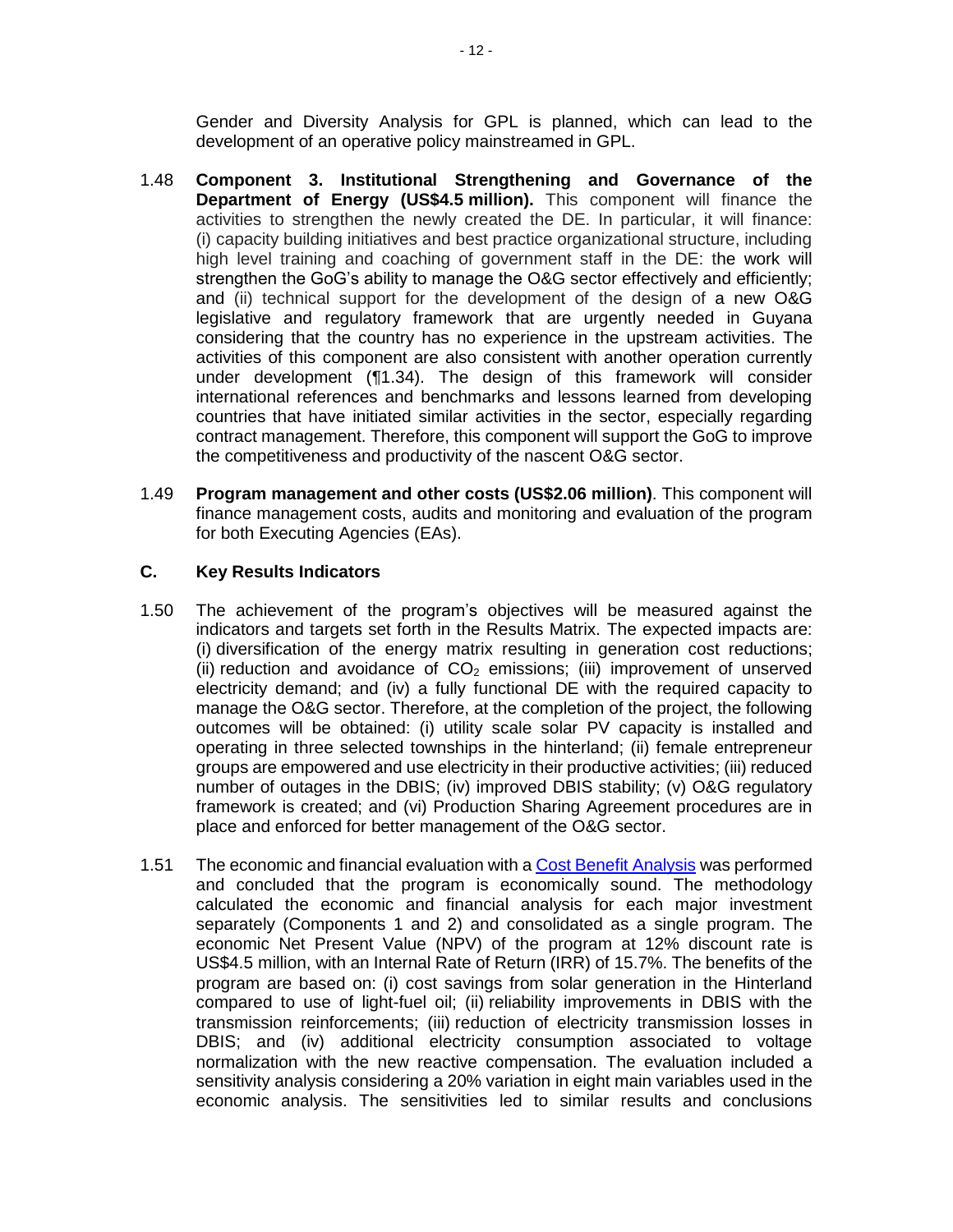regarding the robustness of the program as they had positive economic NPVs and economic IRRs greater than 12% for all sensitivities.

### **II. FINANCING STRUCTURE AND MAIN RISKS**

### **A. Financing Instruments**

2.1 The project is structured as a specific investment loan, which will be financed with two sources: (i) up to US\$21,160,000, with US\$10,580,000 from the Bank's Ordinary Capital (OC) and US\$10,580,000 from the concessional resources of the OC; and (ii) a local counterpart of US\$3,950,000. The total program cost is described in Table 1. The program's disbursement period of four years is presented in Table 2. The duration of the program is based on the advanced technical design of the projects and possibility of retroactive financing. A detailed budget description covering the main activities in the operation over the disbursed period is available in the [Pluriannual Execution Plan \(PEP\)](https://idbg.sharepoint.com/teams/EZ-GY-LON/GY-L1066/_layouts/15/DocIdRedir.aspx?ID=EZSHARE-669955382-42) an[d Annual Operational](https://idbg.sharepoint.com/teams/EZ-GY-LON/GY-L1066/_layouts/15/DocIdRedir.aspx?ID=EZSHARE-669955382-44)  [Plan \(AOP\).](https://idbg.sharepoint.com/teams/EZ-GY-LON/GY-L1066/_layouts/15/DocIdRedir.aspx?ID=EZSHARE-669955382-44)

| <b>WBS</b>     | <b>Component/Product/Task Name</b>                                                                      | <b>IDB Financing</b> | Local<br>Counterpart (a) | <b>Total Cost</b> |
|----------------|---------------------------------------------------------------------------------------------------------|----------------------|--------------------------|-------------------|
| 1              | <b>Component 1. Renewable</b><br><b>Energy Solutions for the</b><br><b>Hinterland</b>                   | 8,600,000.00         |                          | 8,600,000.00      |
| $\overline{2}$ | <b>Component 2. Reinforcement of</b><br><b>Transmission Infrastructure</b>                              | 6,000,000.00         | 3,950,000.00             | 9,950,000.00      |
| 3              | <b>Component 3. Institutional</b><br><b>Strengthening and Governance</b><br>of the Department of Energy | 4,500,000.00         |                          | 4,500,000.00      |
| 4              | <b>Project Management and Other</b><br>Costs                                                            | 2,060,000.00         | 2,060,000.00             |                   |
|                | Project Management total                                                                                | 1,750,000.00         |                          |                   |
| 4.1            | a. GEA                                                                                                  | a.1,268,000.00       |                          | 1,750,000.00      |
|                | b. GPL                                                                                                  | b.482,000.00         |                          |                   |
|                | Contingencies total                                                                                     | 310,000.00           |                          |                   |
| 4.2            | a. GEA                                                                                                  | a.155,000.00         |                          | 310,000.00        |
|                | b. GPL                                                                                                  | b.155,000.00         |                          |                   |
|                | <b>Total</b>                                                                                            | 21,160,000.00        | 3,950,000.00             | 25,110,000.00     |

| Table 1. Program's Budget (US\$) |  |  |  |  |
|----------------------------------|--|--|--|--|
|----------------------------------|--|--|--|--|

(a) Local counterpart is expected to be provided by GPL as they consider the planned investments to be of strategic importance.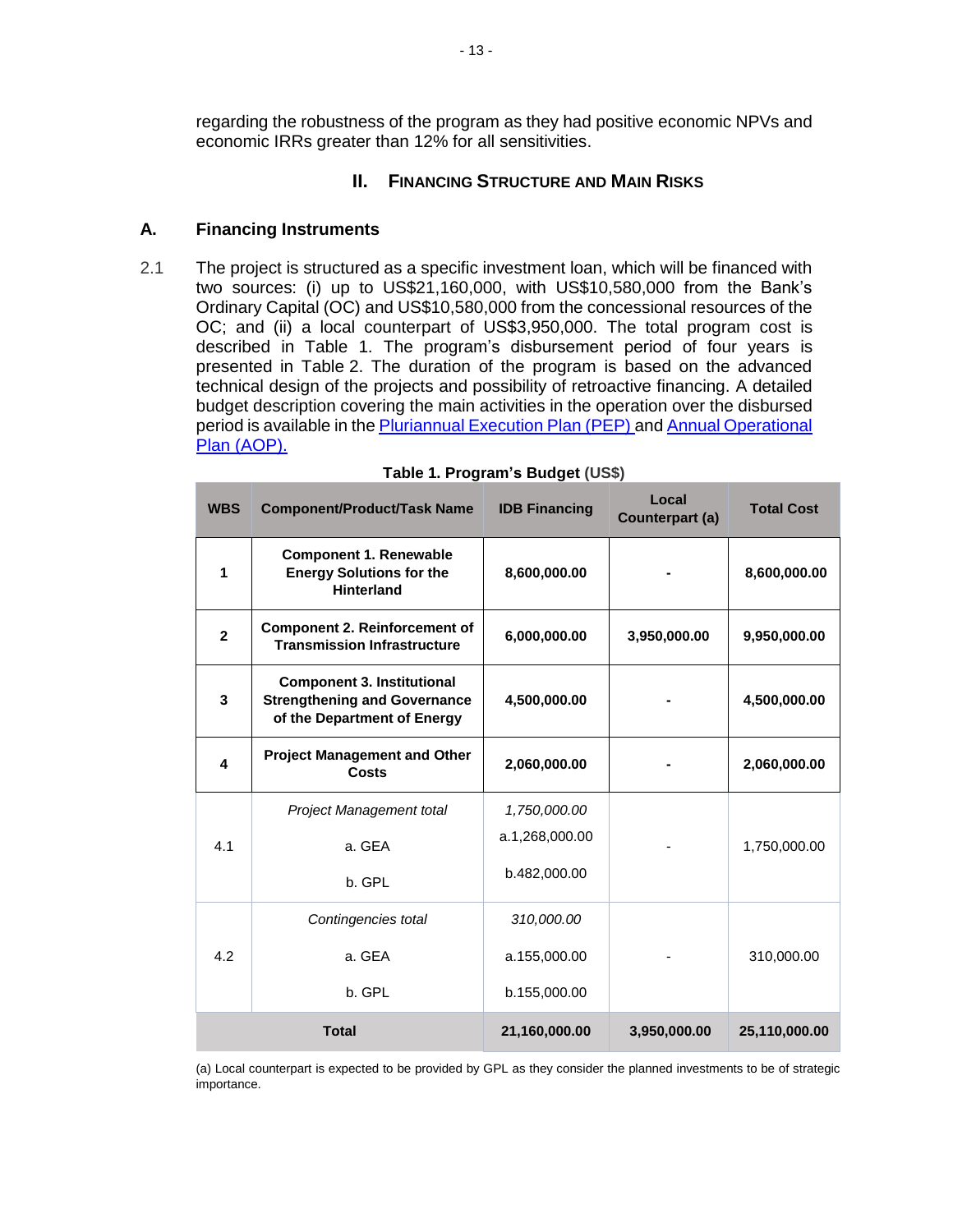| <b>Source</b>        | <b>Amounts</b> |           | Year 1<br>Year <sub>2</sub> |           | Year 4    |
|----------------------|----------------|-----------|-----------------------------|-----------|-----------|
| <b>BID</b>           | 21,160,000     | 6,443,595 | 11,345,095                  | 2,370,748 | 1,000,562 |
| Local<br>Counterpart | 3,950,000      | 1,296,000 | 2,294,000                   | 360,000   | ۰         |
| <b>TOTAL</b>         | 25,110,000     | 7,739,595 | 13,639,095                  | 2,730,748 | 1,000,562 |
|                      |                | 31%       | 85%                         | 96%       | 100%      |

**Table 2. Disbursement Projections (US\$)**

#### **B. Environmental and Social Safeguard Risks**

- 2.2 In accordance with the IDB's Policy OP-703, this operation is classified as Category "B." The infrastructure development consists of the installation of three solar plants in Bartica, Madhia and Lethem (Component 1) and the installation of a new transmission line in Georgetown and upgrade of three related substations (Component 2). It is anticipated that the project will generate moderate impacts that could be easily mitigated by the implementation of the required mitigation measures. Two Environmental and Social Assessments (ESA) were developed for both project components, which include Environmental and Social Management Plans (ESMPs) for each solar plant and one for the transmission line and substations. Additional details are presented in the attached [Environmental and](https://idbg.sharepoint.com/teams/EZ-GY-LON/GY-L1066/_layouts/15/DocIdRedir.aspx?ID=EZSHARE-669955382-38)  [Social Management Report](https://idbg.sharepoint.com/teams/EZ-GY-LON/GY-L1066/_layouts/15/DocIdRedir.aspx?ID=EZSHARE-669955382-38) (ESMR) and a summary of key topics is presented in the paragraphs below.<sup>35</sup>
- 2.3 The main impacts for Component 1 will be associated with land clearing (pre-construction) and erosion during both construction and operations as well as other limited impacts related to worker influx, traffic, waste management and other standard impacts during construction. The ESMP includes a full set of mitigation measures to address the expected impacts. The risk, of lack of socio-environmental mitigation measures in place before construction has been identified as medium and will be mitigated by implementing environmental and social mitigation measures in the ESMP. The three townships have important presence of indigenous people and these Amerindian communities are main beneficiaries of the project; mainly positive impacts are expected on indigenous people. No land acquisition at any site is foreseen for the development of the solar plants and all the needed land is already owned by the Government; no claims from indigenous communities have been reported in the ESA and according to the consultations that were undertaken with the indigenous community leaders (Toshaos) at the three communities. Despite these conditions the program has identified as medium the risk of subsequent land claim by indigenous communities and will be mitigated with delivery of official documents on land ownership before first disbursement. Component 1 will also entail development programs for women to foster equal opportunities and, thus, a parallel gender analysis was conducted;

All relevant environmental and social documentation has been disclosed.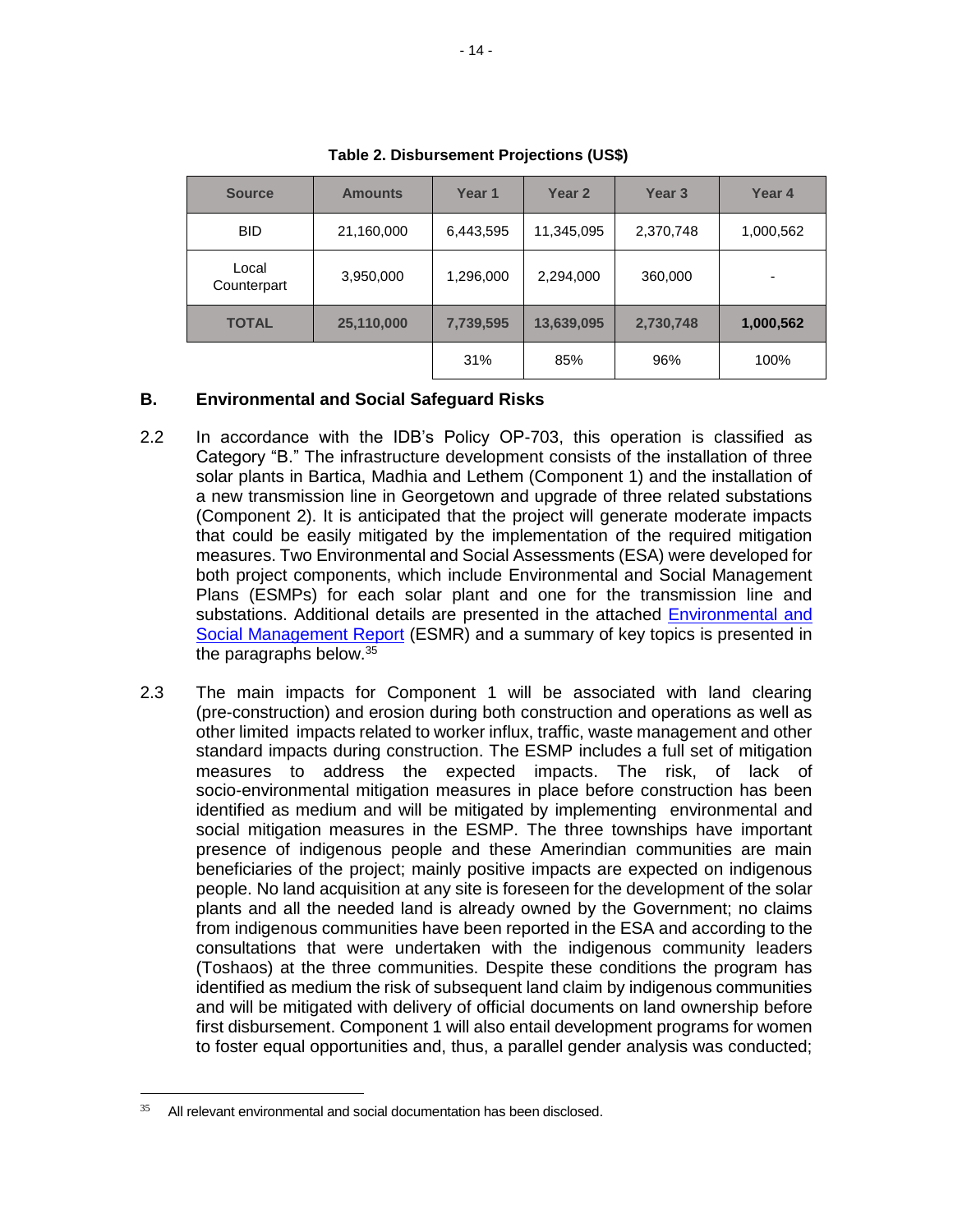consultations with relevant gender groups have been undertaken to understand women's expectations and the current employment situation.

2.4 The main impacts for Component 2 will be associated with the management of construction activities along the right-of-way (e.g. traffic and health and safety) that are addressed within the ESMP. During operations, considering that the project is in the urban area of Georgetown, potential impacts to avifauna are minor. There is a risk of lack of resilience planning by GPL's Projects Division to avoid flood damage that has been identified as medium. It will be mitigated by (i) the inclusion of flood reinforcement within the investment project ToRs; and (ii) full insurance coverage covered by GPL. Therefore, a qualitative analysis on disaster risk is included in the ESA along with the preliminary identification of mitigation measures to be considered into the ToRs of the design. No land acquisition from private owners is required according to both the ESA and the consultations that were undertaken; the land needed for the new transmission line is on state land and the land needed to upgrade the substation is owned by GPL directly. The risk, of lack of socio-environmental mitigation measures in place before construction has been identified as medium and will be mitigated by implementing environmental and social mitigation measures in the ESMP. Current environmental conditions at the Old Sophia substation are poor, a Remediation Plan will be required that includes: the improvement of (i) potential soil and water contamination; (ii) hazardous material storage; and (iii) general housekeeping during program implementation (Results Matrix output 6) in compliance with directive B.11, Operational Policy 703.

### **C. Fiduciary Risk**

<span id="page-18-0"></span>2.5 The responsibility for reporting to the Borrower and the IDB on fiduciary matters and program progress rests with the GEA for Components 1 and 3 and the GPL for Component 2. As detailed in Annex III, the fiduciary risk has been ranked as medium. GPL has experience executing Bank-financed projects and GEA has no experience. In the case of GEA, the main fiduciary risk, categorized as medium, of insufficient financial and administrative knowledge of IDB policies is being mitigated through: (i) the design of a POM which seeks to provide adequate guidance and mitigation measures to discharge all fiduciary duties in accordance with the Banks's rules and procedures of existing and new fiduciary and procurement teams; (ii) continuous support to streamline the timely execution of all fiduciary activities (financial management and procurement); and (iii) providing continuous technical supervision and training of financial management and procurement staff who will be responsible for fiduciary activities under the loan. In the case of GPL, the main fiduciary risk, categorized as medium, of insufficient financial management staff is mitigated by the recruitment of a financial assistant to ensure adequate segregation of duties coupled with the provision of training on Bank policies and procedures.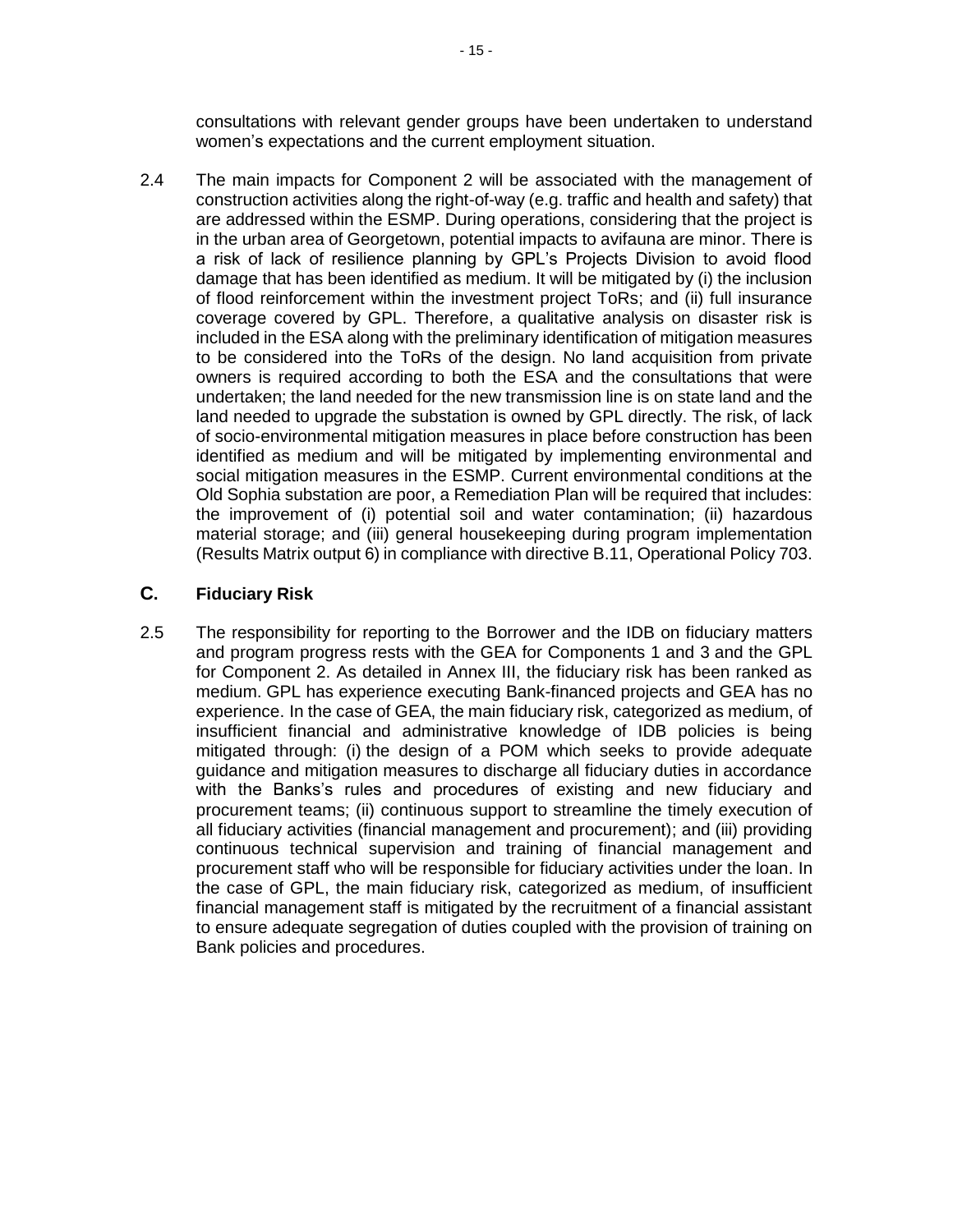# **D. Other Key Issues and Risks**

| <b>RISK AND TYPE</b>                                                                                                                                                            | <b>CLASIFICATION</b> | <b>MITIGATION</b>                                                                                                                                                                                                            |
|---------------------------------------------------------------------------------------------------------------------------------------------------------------------------------|----------------------|------------------------------------------------------------------------------------------------------------------------------------------------------------------------------------------------------------------------------|
|                                                                                                                                                                                 | <b>GEA</b>           |                                                                                                                                                                                                                              |
| <b>Development.</b> Execution delay due to<br>custom clearance lateness by not<br>receiving the Guyana Revenue<br>Authority (GRA) release within 2<br>weeks of arrival of goods | High                 | a) Engagement with Guyana Revene Authority<br>at Senior Level.<br>b) If after 1 1/2 months the issue is not solved<br>by the GoG goods importation tax exemption<br>application, a letter will be sent to GRA by GEA<br>CEO. |
| Development. Lack of technical<br>capacity, institutional inertia and<br>insufficient human capital in the O&G<br>sector                                                        | High                 | Extensive and widespread<br>consultation with stakeholders, rapid<br>deployment of a regulatory framework,<br>utilization of technology to increase<br>transparency.                                                         |
| <b>Development.</b> Political shifts and<br>difficulty to reach consensus on the<br>activities and scope of work of the DE                                                      | High                 | Close coordination with other development<br>partners involved with the development of the<br>DE.                                                                                                                            |
|                                                                                                                                                                                 | <b>GPL</b>           |                                                                                                                                                                                                                              |
| Development. Lack of technical<br>capacity in Transmission Projects in<br>GPL                                                                                                   | High                 | a) Development of TOR for the investment.<br>b) Train staff with the support and knowledge<br>from 3238/OC-GY, 3239/BL-GY.<br>c) Reinforce the PCU team with a transmission<br>expert consultant.                            |
| <b>Public Management and</b><br>Governance, PCU is overload<br>working with numerous projects to<br>manage.                                                                     | Medium               | Support staff hired with project funds (¶2.5).                                                                                                                                                                               |

### **Table 3. Risks and Mitigation**

2.6 **Sustainability.** The GoG is committed to support the program's sustainability beyond its execution as it has made important assurances to develop a cleaner and greener electricity matrix in the GSDS framework, commitments to the Paris Agreement and taken actions as indicated with the Clean Bartica Plan ([¶1.12\)](#page-6-0). Therefore, the development of the solar farms in the three townships with PV technologies – and low maintenance costs – will make significant contributions to a cleaner and affordable electricity generation in the Hinterland. Moreover, the strengthening of the DE will play an increasingly important role in managing the nascent O&G sector and ensuring its sustainability.

# **III. IMPLEMENTATION AND MANAGEMENT PLAN**

### **A. Summary of Implementation Arrangements**

- 3.1 **Execution arrangements.** The Borrower is the Cooperative Republic of Guyana. The EAs are: GEA for Components 1 and 3, and GPL for Component 2. Each EA will have a dedicated Project Coordination Unit (PCU) ([¶3.6\)](#page-20-1).
- 3.2 **GEA.** It was established in 1997, under the purview of the MoPI and is responsible for fostering harmonization, increased monitoring and enforcement of regulations. Currently, GEA is developing a national energy policy and provides all policy support to the Ministry. GEA is also in charge of the development of the projects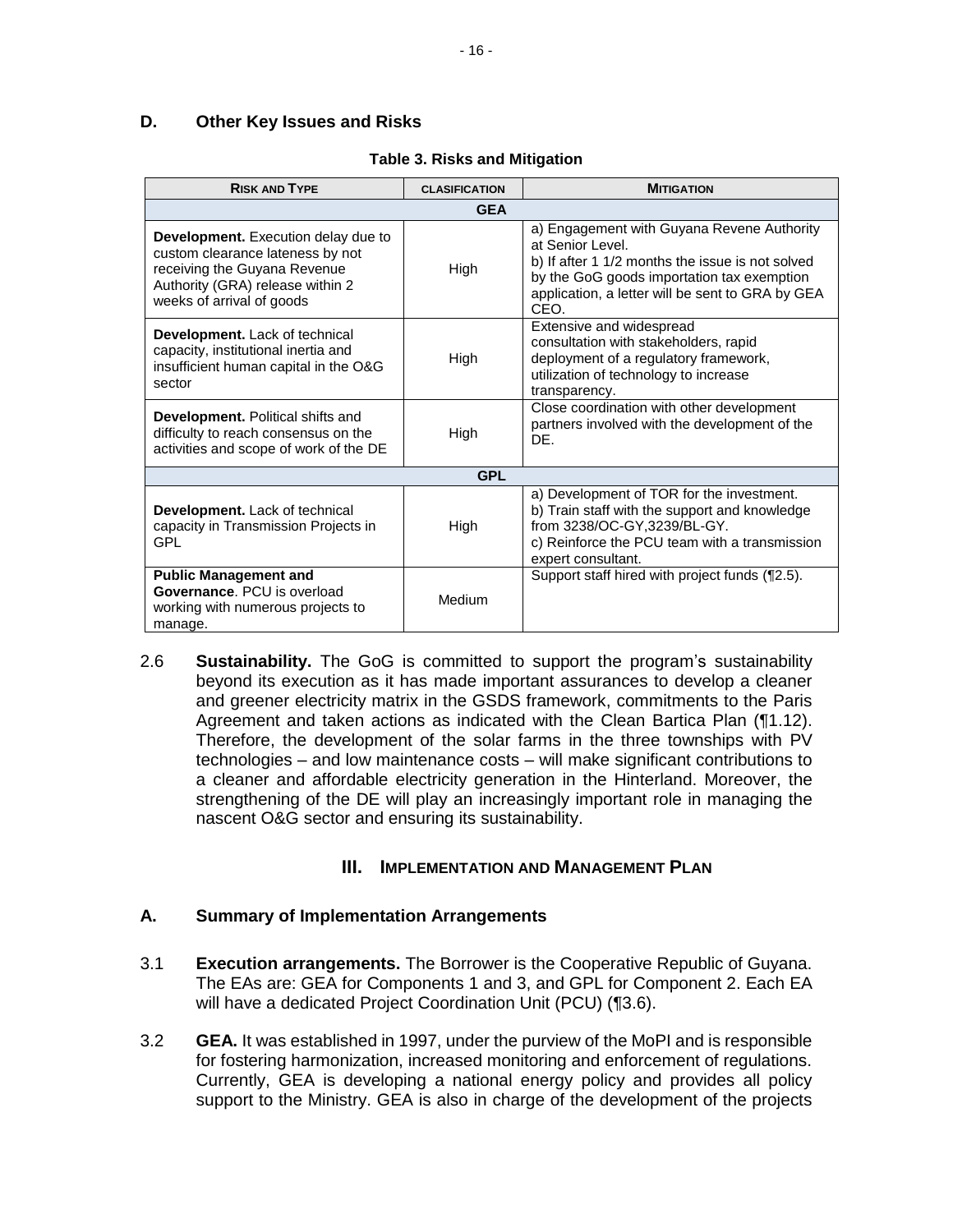for the provision of sustainable energy in the interior and main townships in coordination with the HECI. GEA has not been an EA of the Bank in the past, but a Capacity Assessment has been completed in 2018 which indicated the need that the Fiduciary Specialists (procurement and financial) will require training on the Bank's policies. HECI is the current implementer of GRT/FM-13897-GY.

- 3.3 **GPL**. GPL is the state-owned, vertically integrated utility. Operations comprise generation, transmission and distribution. More than 80% of the country's population is served by the utility. GPL is the current EA of 3239/BL-GY with a dedicated PCU.
- 3.4 The EAs will have PCUs<sup>36</sup> responsible for the program's technical, administrative, and operational management, including: (i) coordinating the procurement of works, goods, and services; (ii) requesting loan disbursements; (iii) preparing annual work plans, the Procurement Plan (PP), among others; (iv) submitting program management reports; (v) monitoring the supervision and inspection of works and service contracts; and (vi) acting as the interlocuter with the Bank.
- 3.5 The program includes the MoPI as a coordination entity between the two EAs and the IDB to ensure a successful execution. Both EAs are under the perview of the MoPI which will facilitate coordination with the Bank.
- <span id="page-20-1"></span>3.6 **The Program Operation Manual (POM).** The [POM](https://idbg.sharepoint.com/teams/EZ-GY-LON/GY-L1066/_layouts/15/DocIdRedir.aspx?ID=EZSHARE-669955382-31) will establish the terms and conditions that will apply during the execution of the program, the institutional and technical framework of the program, and the level of responsibilities of the institutions involved in implementation.
- <span id="page-20-0"></span>3.7 The following are **special contractual clauses prior to first disbursement: the Borrower will provide evidence to the satisfaction of the Bank of: (i) the entry into force of the POM according to the terms and conditions previously agreed with the Bank; (ii) the entry into force of a subsidiary agreement between the Borrower, GEA and GPL establishing the obligations of the parties for the execution of program Components 1 and 3, and 2 respectively, and the manner in which the resources of the loan and of the local counterpart will be transferred; (iii) the establishment of a PCU within GEA and of the recruitment or assignment of a coordinator, a RE specialist, a financial specialist with experience in contract management, and a monitoring assistant; and (iv) the recruitment or assignment within GPL's existing PCU<sup>37</sup> of an electricity transmission design expert, a financial assistant, a procurement assistant, and of a monitoring assistant.** Condition (i) will allow for the proper execution of the program by the EAs by detailing the guiding principles for execution and coordination of activities while condition (ii) will help to establish the obligations of the parties for the execution of all components and the manner in which the financial resources of the program will be transferred. Conditions (iii) and (iv) are essential to ensure that the Borrower begins the implementation of the program with a qualified team in each EA.

<sup>&</sup>lt;sup>36</sup> Component 2 implemented by GPL, the program will use the existing PCU implementing 3239/BL-GY.<br>37 (3238/OC-GV 3239/BL-GV and GBT/EX-14519-GV)

<sup>37</sup> (3238/OC-GY,3239/BL-GY and GRT/EX-14519-GY)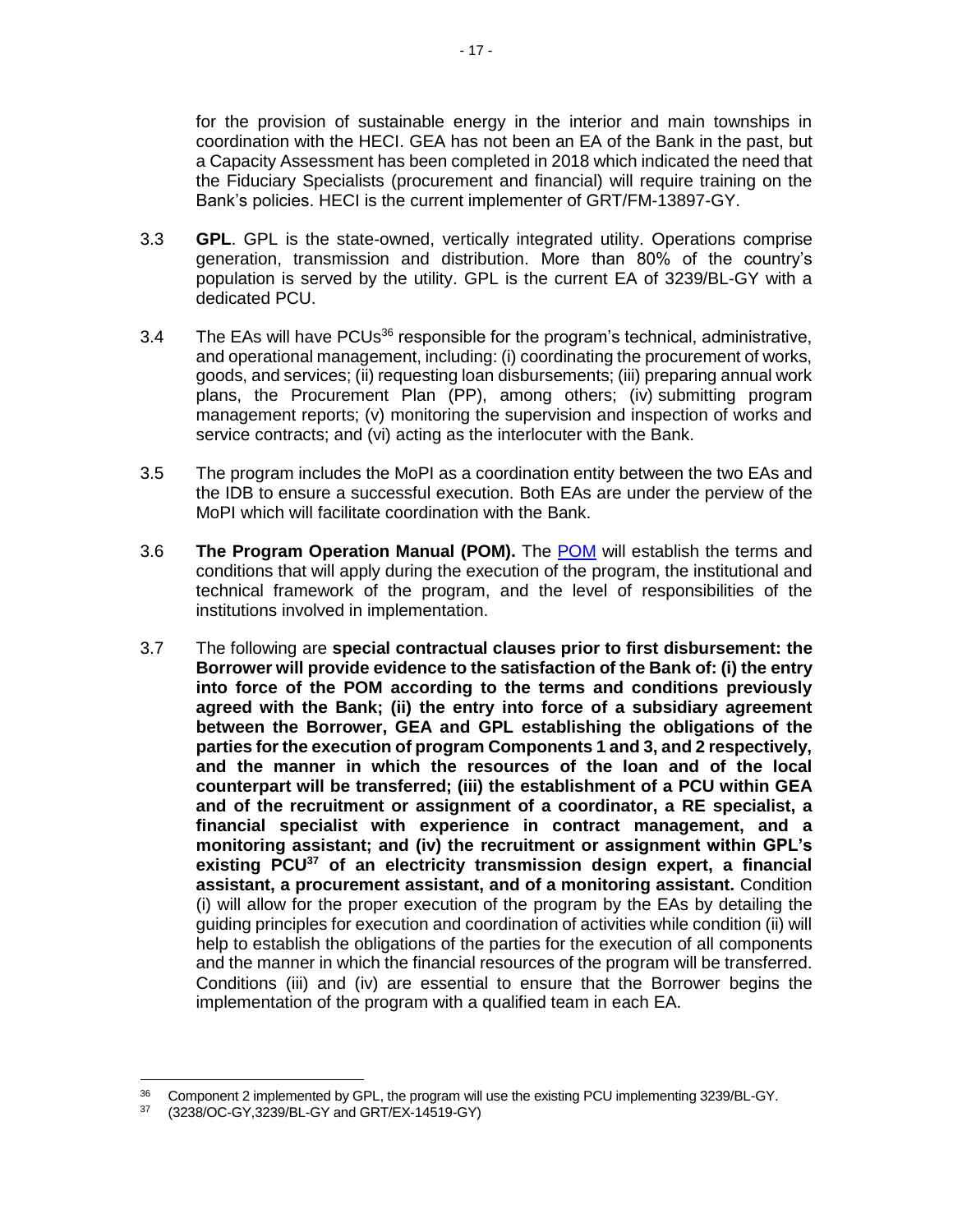- 3.8 The following is the special contractual clause of execution. Prior to the initiation of program activities of Component 3, the Borrower will provide evidence to the satisfaction of the Bank, of the entry into force of an agreement between the DE and GEA establishing their respective roles and responsibilities for the implementation of Component 3. This condition will allow for the adequate implementation of institutional strengthening and governance activities of the DE.
- 3.9 **Procurement policies**. The procurement of goods, works, and services, and the selection of consultants financed by the Bank will be carried out in accordance with the Polices for the Procurement of Works and Goods Financed by the IDB (document GN-2349-9) and the Policies for the Selection and Contracting of Consultants Financed by the IDB (document GN-2350-9), respectively. The [Procurement Plan](https://idbg.sharepoint.com/teams/EZ-GY-LON/GY-L1066/_layouts/15/DocIdRedir.aspx?ID=EZSHARE-669955382-39) includes details on program procurement. The procurement agreements and fiduciary requirements are included in Annex III.
- 3.10 The PCUs will follow procurement processes of the program as described in the PP to be approved by the Bank, which will cover the entire duration of the program starting on the date that the Loan Agreement for this program enters into effect. The PP will be updated through the semi-annual progress report, or whenever necessary or as required by the Bank.
- 3.11 **Retroactive Financing.** The Borrower has requested retroactive financing for procurement of consulting services. The Bank may finance retroactively eligible expenses incurred by the Borrower prior to the date of loan approval up to the amount of US\$3.17 million (15% of the proposed Bank financing), provided that all the requirements are substantially similar to those set out in the loan agreement requirements The expenses may include feasibility studies in accordance with Section 1.12 of GN-2350-9. These expenses must have been incurred on or after 31 of July 2018 (approval date of the Project Profile), and under no circumstances shall expenditures incurred more than 18 months prior to the loan approval date be included.
- 3.12 **Audit**. During the program disbursement period, GEA and GPL will submit the annual audited financial statements to the Bank within 120 days following the close of the respective fiscal year. The audit will be conducted by an independent firm of auditors acceptable to the Bank, to be selected in accordance with the Bank's policies and procedures. The determination as to scope and other related aspects will be governed in accordance with the Financial Management Policy for IDB - financed Projects (document OP-273-6) and the Guide for the Preparation of Financial Statements and External Audits. Audit costs will be financed with the proceeds of the loan, and GEA and GPL, through the respective PCUs, will be responsible for contracting the program audit.

### **B. Summary of Arrangements for Monitoring Results**

3.13 **Monitoring**. The monitoring arrangements include administrative missions, semi-annual progress reports, and annual external audits. GEA and GPL through the respective PCUs will carry out the overall monitoring of the program, based on the targets established in the Results Matrix and using the Annual Work Plan, which will be updated annually. The PEP will detail the progress made in the activities and include the execution schedule for the remaining years in the loan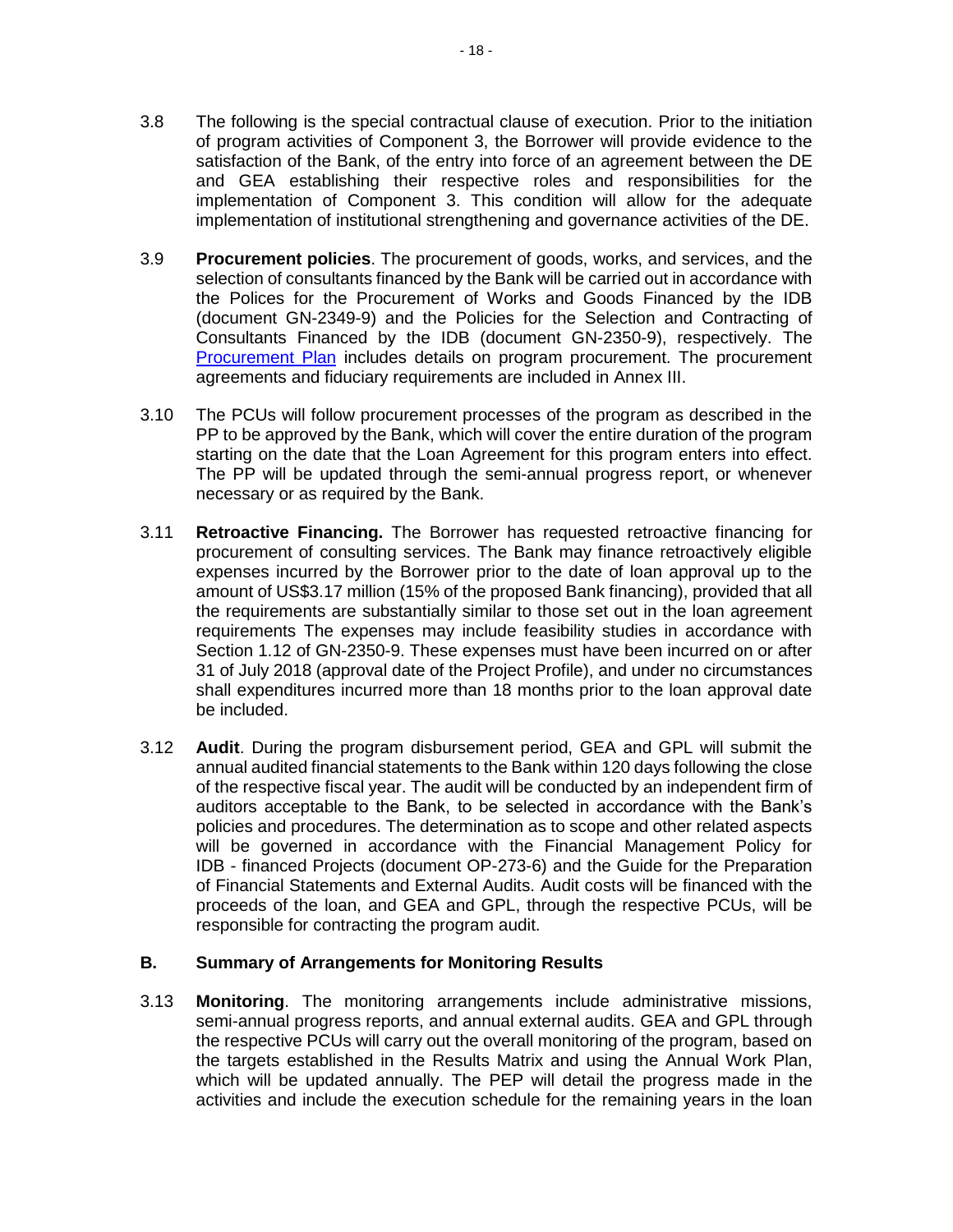disbursement period. GEA and GPL through their respective PCUs, will be responsible for preparing semi-annual reports and submitting them in March and September of each year, in addition to organizing meetings with the Bank to analyze the program's progress. The Bank, through the Sector Specialist, will supervise program execution [\(Monitoring and Evaluation Plan\)](https://idbg.sharepoint.com/teams/EZ-GY-LON/GY-L1066/_layouts/15/DocIdRedir.aspx?ID=EZSHARE-669955382-37).

- 3.14 **Evaluation**. GEA and GPL will present a mid-term evaluation report to the Bank 60 days after the date on which 50% of the loan proceeds have been disbursed, or two (2) years after the first disbursement of the Loan, whichever occurs first; and a final evaluation report 90 days after the date on which 90% of the loan proceeds have been disbursed. The terms of reference for the consultants who will prepare those reports will require the prior no objection of the Bank. These reports will include: (i) progress made in fulfilling the targets of the Results Matrix; (ii) the degree of compliance works with the environmental requirements and specifications, as established in the programs' ESMPs and according to the guidelines of the IDB Social and Environmental policies ([ESMR](https://idbg.sharepoint.com/teams/EZ-GY-LON/GY-L1066/_layouts/15/DocIdRedir.aspx?ID=EZSHARE-669955382-38)); (iii) the degree of compliance with the obligations established in the loan contract; (iv) the effectiveness of the monitoring and evaluation system; and (v) lessons learned. Upon completion of the program, a project completion report will be prepared to evaluate whether the program's objectives were met and to extract lessons that can be applied to future projects.
- 3.15 **Ex-post evaluation**. The IDB will perform an ex-post cost/benefit analysis with up-to date data on the: (i) costs of infrastructure financed by the program; and (ii) benefits achieved in the program. For consistency, this evaluation will - as much as possible - use methodologies similar as per the ex-ante evaluation.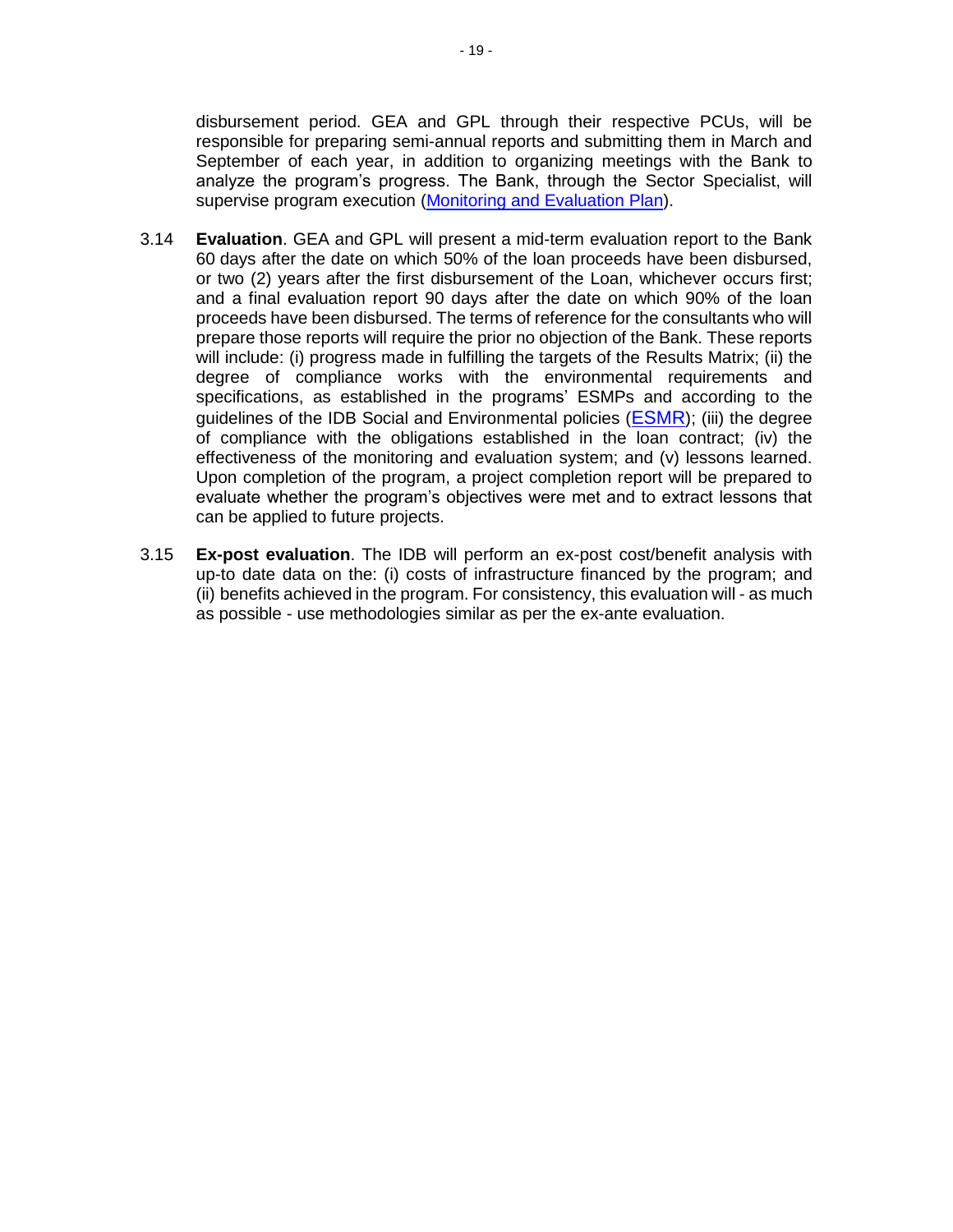| <b>Development Effectiveness Matrix</b>                                                                                                                                     |                                                                                                                                                                                                                                                                                                                                                                                                                                                                                                                                    |                                                                                                                                                                          |  |  |
|-----------------------------------------------------------------------------------------------------------------------------------------------------------------------------|------------------------------------------------------------------------------------------------------------------------------------------------------------------------------------------------------------------------------------------------------------------------------------------------------------------------------------------------------------------------------------------------------------------------------------------------------------------------------------------------------------------------------------|--------------------------------------------------------------------------------------------------------------------------------------------------------------------------|--|--|
| Summary: GY-L1066                                                                                                                                                           |                                                                                                                                                                                                                                                                                                                                                                                                                                                                                                                                    |                                                                                                                                                                          |  |  |
| <b>Corporate and Country Priorities</b>                                                                                                                                     |                                                                                                                                                                                                                                                                                                                                                                                                                                                                                                                                    |                                                                                                                                                                          |  |  |
| I. IDB Development Objectives                                                                                                                                               | Yes                                                                                                                                                                                                                                                                                                                                                                                                                                                                                                                                |                                                                                                                                                                          |  |  |
| Development Challenges & Cross-cutting Themes                                                                                                                               | <b>Social Inclusion and Equality</b><br>Productivity and Innovation<br><b>Gender Equality and Diversity</b><br><b>Climate Change and Environmental Sustainability</b><br>Institutional Capacity and the Rule of Law                                                                                                                                                                                                                                                                                                                |                                                                                                                                                                          |  |  |
| <b>Country Development Results Indicators</b>                                                                                                                               | -Reduction of emissions with support of IDBG financing (annual million tons CO2 e)*<br>-Women beneficiaries of economic empowerment initiatives (#)*<br>-Micro / small / medium enterprises provided with non-financial support (#)*<br>-Installed power generation from renewable energy sources (%)*<br>-Government agencies benefited by projects that strengthen technological and<br>managerial tools to improve public service delivery (#)*<br>-Electricity transmission and distribution lines installed or upgraded (km)* |                                                                                                                                                                          |  |  |
| 2. Country Development Objectives                                                                                                                                           |                                                                                                                                                                                                                                                                                                                                                                                                                                                                                                                                    | Yes                                                                                                                                                                      |  |  |
| <b>Country Strategy Results Matrix</b>                                                                                                                                      | GN-2905                                                                                                                                                                                                                                                                                                                                                                                                                                                                                                                            | (i) establishing a modern national strategy and planning<br>framework; and (ii) delivering critical infrastructure to<br>facilitate human and private sector development |  |  |
| <b>Country Program Results Matrix</b>                                                                                                                                       | GN-2915-2                                                                                                                                                                                                                                                                                                                                                                                                                                                                                                                          | The intervention is included in the 2018 Operational<br>Program.                                                                                                         |  |  |
| Relevance of this project to country development challenges (If not aligned to<br>country strategy or country program)                                                      |                                                                                                                                                                                                                                                                                                                                                                                                                                                                                                                                    |                                                                                                                                                                          |  |  |
| I. Development Outcomes - Evaluability                                                                                                                                      |                                                                                                                                                                                                                                                                                                                                                                                                                                                                                                                                    | <b>Evaluable</b>                                                                                                                                                         |  |  |
| <b>Evidence-based Assessment &amp; Solution</b>                                                                                                                             |                                                                                                                                                                                                                                                                                                                                                                                                                                                                                                                                    | 7.7                                                                                                                                                                      |  |  |
| 3.1 Program Diagnosis                                                                                                                                                       |                                                                                                                                                                                                                                                                                                                                                                                                                                                                                                                                    | 3.0                                                                                                                                                                      |  |  |
| 3.2 Proposed Interventions or Solutions<br>3.3 Results Matrix Quality                                                                                                       |                                                                                                                                                                                                                                                                                                                                                                                                                                                                                                                                    | 1.7<br>3.0                                                                                                                                                               |  |  |
| <b>Ex ante Economic Analysis</b>                                                                                                                                            |                                                                                                                                                                                                                                                                                                                                                                                                                                                                                                                                    | 10.0                                                                                                                                                                     |  |  |
| 4.1 Program has an ERR/NPV, or key outcomes identified for CEA                                                                                                              |                                                                                                                                                                                                                                                                                                                                                                                                                                                                                                                                    | 3.0                                                                                                                                                                      |  |  |
| 4.2 Identified and Quantified Benefits and Costs                                                                                                                            |                                                                                                                                                                                                                                                                                                                                                                                                                                                                                                                                    | 3.0                                                                                                                                                                      |  |  |
| 4.3 Reasonable Assumptions                                                                                                                                                  |                                                                                                                                                                                                                                                                                                                                                                                                                                                                                                                                    | 1.0                                                                                                                                                                      |  |  |
| 4.4 Sensitivity Analysis                                                                                                                                                    |                                                                                                                                                                                                                                                                                                                                                                                                                                                                                                                                    | 2.0                                                                                                                                                                      |  |  |
| 4.5 Consistency with results matrix                                                                                                                                         |                                                                                                                                                                                                                                                                                                                                                                                                                                                                                                                                    | 1.0                                                                                                                                                                      |  |  |
| <b>Monitoring and Evaluation</b><br>5.1 Monitoring Mechanisms                                                                                                               |                                                                                                                                                                                                                                                                                                                                                                                                                                                                                                                                    | 7.7<br>1.8                                                                                                                                                               |  |  |
| 5.2 Evaluation Plan                                                                                                                                                         |                                                                                                                                                                                                                                                                                                                                                                                                                                                                                                                                    | 6.0                                                                                                                                                                      |  |  |
| III. Risks & Mitigation Monitoring Matrix                                                                                                                                   |                                                                                                                                                                                                                                                                                                                                                                                                                                                                                                                                    |                                                                                                                                                                          |  |  |
| Overall risks rate = magnitude of risks*likelihood                                                                                                                          |                                                                                                                                                                                                                                                                                                                                                                                                                                                                                                                                    | <b>Medium</b>                                                                                                                                                            |  |  |
| Identified risks have been rated for magnitude and likelihood                                                                                                               | Yes                                                                                                                                                                                                                                                                                                                                                                                                                                                                                                                                |                                                                                                                                                                          |  |  |
| Mitigation measures have been identified for major risks                                                                                                                    | Yes                                                                                                                                                                                                                                                                                                                                                                                                                                                                                                                                |                                                                                                                                                                          |  |  |
| Mitigation measures have indicators for tracking their implementation<br>Environmental & social risk classification                                                         |                                                                                                                                                                                                                                                                                                                                                                                                                                                                                                                                    | Yes<br>$\overline{B}$                                                                                                                                                    |  |  |
| IV. IDB's Role - Additionality                                                                                                                                              |                                                                                                                                                                                                                                                                                                                                                                                                                                                                                                                                    |                                                                                                                                                                          |  |  |
| The project relies on the use of country systems                                                                                                                            |                                                                                                                                                                                                                                                                                                                                                                                                                                                                                                                                    |                                                                                                                                                                          |  |  |
|                                                                                                                                                                             |                                                                                                                                                                                                                                                                                                                                                                                                                                                                                                                                    |                                                                                                                                                                          |  |  |
| Fiduciary (VPC/FMP Criteria)                                                                                                                                                | Yes                                                                                                                                                                                                                                                                                                                                                                                                                                                                                                                                | Financial Management: Budget, Treasury, External Control.                                                                                                                |  |  |
|                                                                                                                                                                             |                                                                                                                                                                                                                                                                                                                                                                                                                                                                                                                                    | Procurement: Information System.                                                                                                                                         |  |  |
| Non-Fiduciary                                                                                                                                                               |                                                                                                                                                                                                                                                                                                                                                                                                                                                                                                                                    |                                                                                                                                                                          |  |  |
| The IDB's involvement promotes additional improvements of the intended beneficiaries<br>and/or public sector entity in the following dimensions:                            |                                                                                                                                                                                                                                                                                                                                                                                                                                                                                                                                    |                                                                                                                                                                          |  |  |
| Additional (to project preparation) technical assistance was provided to the public<br>sector entity prior to approval to increase the likelihood of success of the project | Yes                                                                                                                                                                                                                                                                                                                                                                                                                                                                                                                                | I٥                                                                                                                                                                       |  |  |

Note: (\*) Indicates contribution to the corresponding CRF's Country Development Results Indicator.

The objective of the program is to support Guyana's evolving energy sector by: (i) investing in sustainable/cleaner energy solutions to diversify the energy matrix in the Hinterland while<br>contributing to climate change mit (DBIS); and (iii) strengthening the Department of Energy (DE) to develop a regulatory framework, and improve institutional capacity and governance of the Oil and Gas (O&G) sector.

The documentation provides a good description of the energy sector, including a summary of the country's historical reliance on imports of fossil fuels for energy needs, and the recent discovery of oil and gas, which has brought the need to rethink the sector. A solid description of key challenges faced by the sector is presented: 1) lack of diversification of energy sources<br>in electricity generation (Hi

The proposed solution is clearly linked to the problems identified. The results matrix (RM) reflects the objectives of the program and shows a clear vertical logic. The baseline and target values for key impact and outcome indicators in the RM are consistent with those in the economic analysis (EA). The lower level indicators reflect the design of the three components. The<br>RM includes SMART indicators at the

The EA is based on a cost-benefit analysis, which is undertaken for each major investment separately, including an analysis for projects in each of the three targeted townships. The main benefits are a function of cost-savings from solar generation, improvements in reliability and a reduction of electricity transmission losses in DBIS, and an increase in energy consumption<br>due to voltage normalization. Key 15.7%. A sensitivity analysis is done under alternative scenarios modifying eight variables that can affect costs and benefits. The conservative scenario finds an IRR of 13%, with an NPV of US\$1.4 million.

The monitoring & evaluation plan proposes an evaluation using an ex-post cost-benefit analysis, which is complemented with a Before-and-After evaluation.

The risks identified in the risk matrix seem reasonable and are classified as Medium risk (5) and High (5). Risks include means of mitigation and compliance indicators.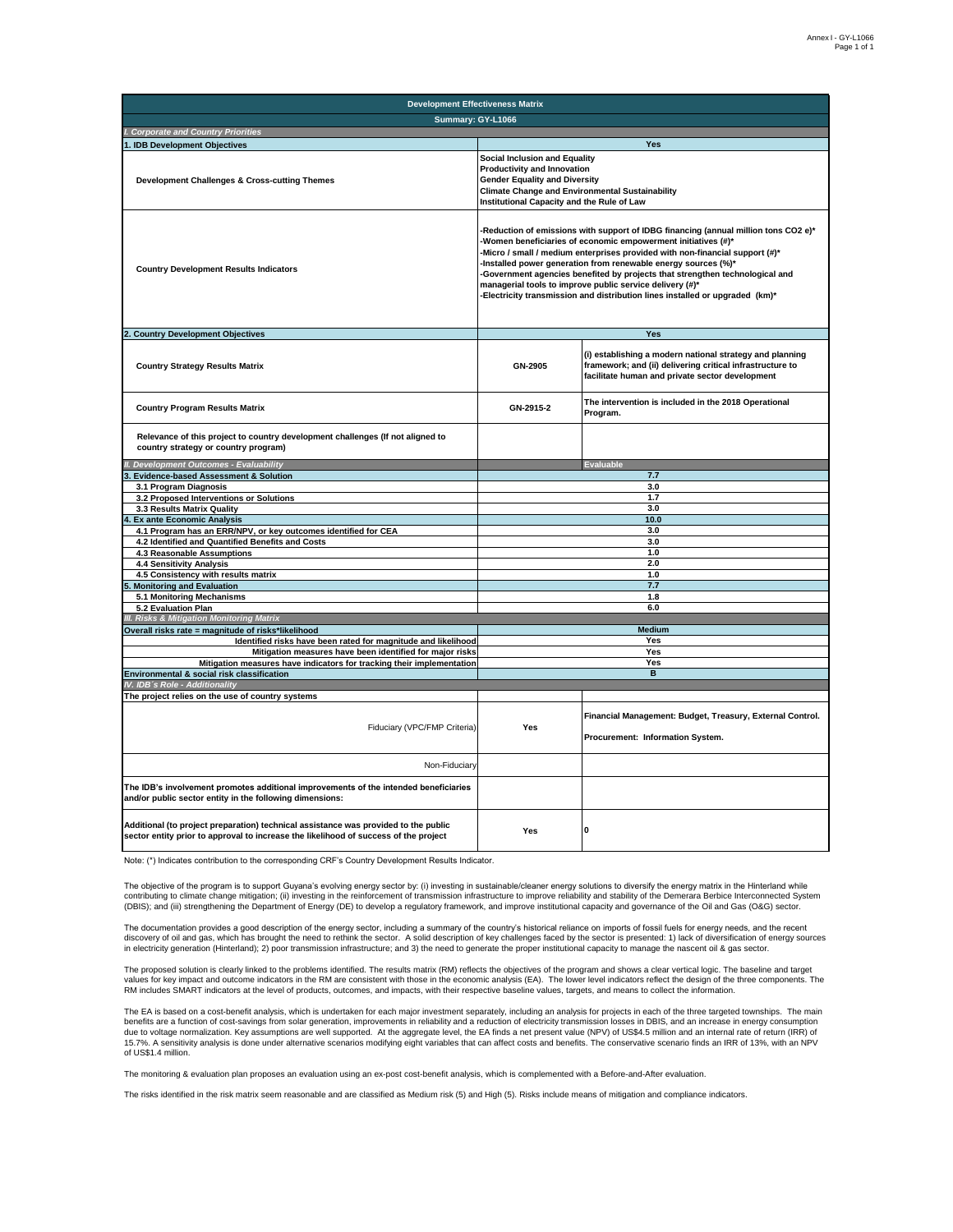# **ANNEX II - RESULTS MATRIX**

#### **RESULTS MATRIX**

| Project Objective: | The objective of the program is to support Guyana's evolving energy sector by: (i) investing in sustainable/cleaner energy<br>solutions to diversify the energy matrix in the Hinterland while contributing to climate change mitigation; (ii) investing in<br>the reinforcement of transmission infrastructure to improve the reliability and stability of the Demerara Berbice<br>Interconnected System (DBIS); and (iii) strengthening the Department of Energy (DE) to develop a regulatory framework,<br>and improve institutional capacity and governance of the Oil and Gas (O&G) sector. |
|--------------------|--------------------------------------------------------------------------------------------------------------------------------------------------------------------------------------------------------------------------------------------------------------------------------------------------------------------------------------------------------------------------------------------------------------------------------------------------------------------------------------------------------------------------------------------------------------------------------------------------|
|                    |                                                                                                                                                                                                                                                                                                                                                                                                                                                                                                                                                                                                  |

### **EXPECTED IMPACT**

| <b>Expected</b><br>Impact or<br><b>Result</b>              | <b>Indicators</b>                                                                                          | Unit of<br>measure    | <b>Baseline</b> | <b>Baseline</b><br>Year | Year     | Year<br>2   | Year<br>3 | Year<br>4 | End of<br><b>Project</b> | Means of<br>verification       | Observations <sup>1</sup>                                                                                                                                     |
|------------------------------------------------------------|------------------------------------------------------------------------------------------------------------|-----------------------|-----------------|-------------------------|----------|-------------|-----------|-----------|--------------------------|--------------------------------|---------------------------------------------------------------------------------------------------------------------------------------------------------------|
| <b>EXPECTED IMPACT #1 - TO DIVERSIFY THE ENERGY MATRIX</b> |                                                                                                            |                       |                 |                         |          |             |           |           |                          |                                |                                                                                                                                                               |
| Decrease<br>in electricity<br>generation<br>costs          | Indicator $#1 -$<br>US\$ for<br>electricity<br>production<br>per kilowatt<br>hour                          | US\$/kWh              | 0.50            | 2017                    | 0.50     | $\Omega$    | 0         | 0.15      | 0.15                     | Register of<br>local utilities | Average generation<br>cost impact in Bartica,<br>Lethem and Mahdia.<br>Linked to the<br>Development<br>Challenges (DC) of<br>social inclusion and<br>equality |
| Avoidance<br>of $CO2$<br>emissions                         | Indicator $#2 -$<br>Tons of<br>CO <sub>2</sub><br>equivalent<br>reduced per<br>year in the<br>townships of | tCO <sub>2e</sub> /yr | 0               | 2017                    | $\Omega$ | $\mathbf 0$ | 1,391     | 3,147     | 3,147                    | Register of<br>local utilities | Cumulative reduction<br>of $CO2$ in the three<br>townships compared<br>to business as usual<br>scenario <sup>2</sup>                                          |

<sup>&</sup>lt;sup>1</sup> If the indicator (impact, outcome and/or output) satisfies the Pro-Gender criteria, please write "Pro-Gender" in this column. If the indicator satisfies the Gender Tracking criteria, please write "Gender Tracking" in this column. If the indicator satisfies the Ethnicity Tracking criteria, please write "Ethnicity Tracking" in this column. These definitions are available in the **DEM Toolkit**.

 $2$  Formula for  $CO<sub>2</sub>$  calculations.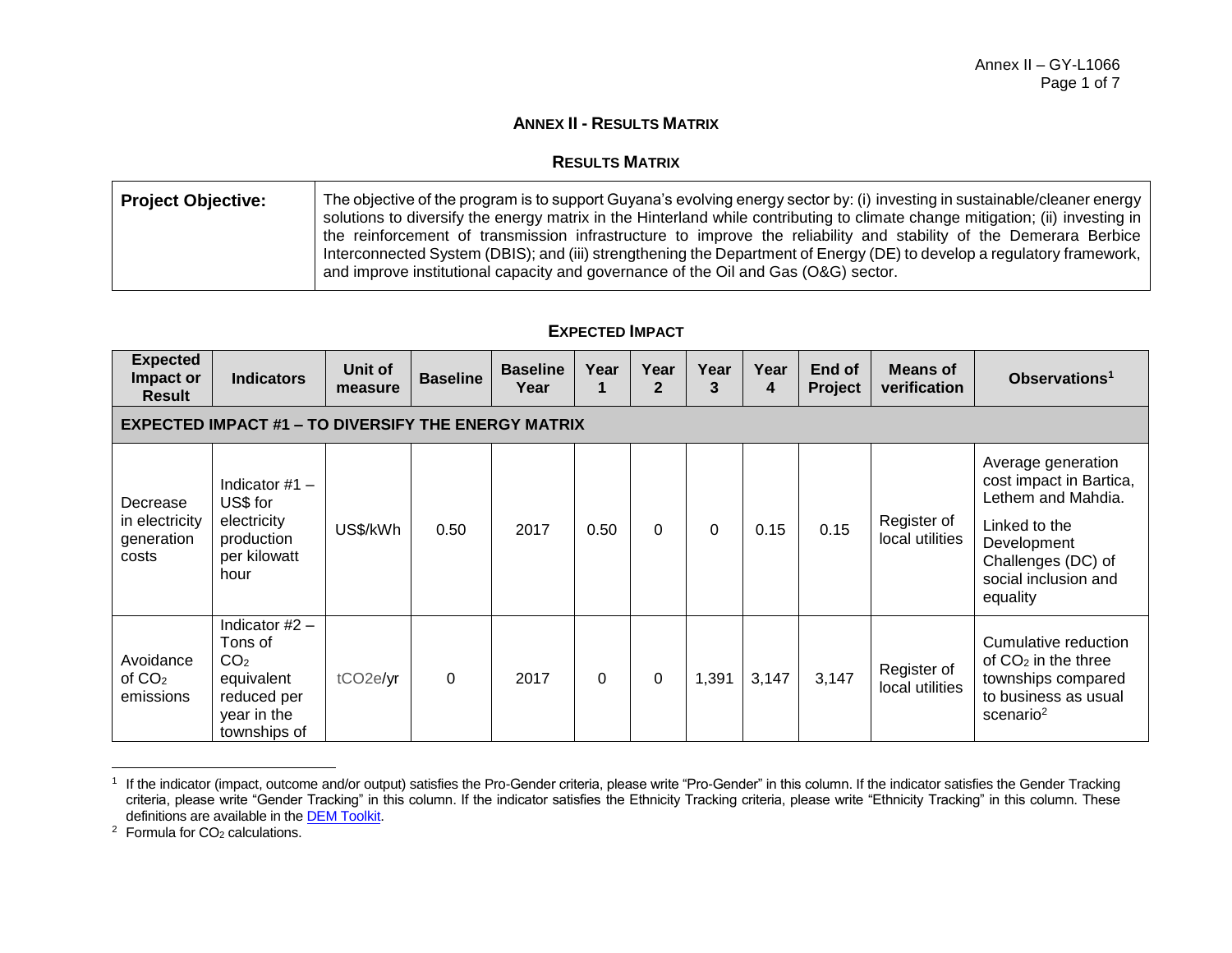|                                      | Bartica,<br>Mahdia and<br>Lethem                                             |            |       |      |       |       |       |       |       |                       | Linked to the Cross-<br>Cutting Theme (CCT)<br>of Climate Change<br>and Environmental<br>Sustainability (CC).                  |  |
|--------------------------------------|------------------------------------------------------------------------------|------------|-------|------|-------|-------|-------|-------|-------|-----------------------|--------------------------------------------------------------------------------------------------------------------------------|--|
|                                      | <b>EXPECTED IMPACT #2 - IMPROVE RELIABILITY OF POWER SUPPLY SYSTEM</b>       |            |       |      |       |       |       |       |       |                       |                                                                                                                                |  |
| Electricity<br>demand is<br>attended | Indicator $#3 -$<br>Electricity not<br>supplied due<br>to system<br>failures | <b>MWh</b> | 3,591 | 2017 | 3,591 | 3,591 | 3,154 | 2,714 | 2,714 | <b>GPL</b><br>records | Based on estimates of<br>the three types of<br>unserved demands <sup>3</sup> .<br>Average 437 MWh<br>more attended per<br>year |  |

# **EXPECTED OUTCOMES**

| <b>Expected</b><br>Impact or<br><b>Result</b>                            | <b>Indicators</b>                                                                                                                    | Unit of<br>measure | <b>Baseline</b><br>Value | <b>Baseline</b><br>Year | Year | Year<br>$\mathbf{2}$ | Year<br>3 | Year<br>4 | End of<br><b>Project</b> | <b>Means of</b><br>verification | Observations <sup>2</sup>                                                                                                                                                                 |  |
|--------------------------------------------------------------------------|--------------------------------------------------------------------------------------------------------------------------------------|--------------------|--------------------------|-------------------------|------|----------------------|-----------|-----------|--------------------------|---------------------------------|-------------------------------------------------------------------------------------------------------------------------------------------------------------------------------------------|--|
|                                                                          | OUTCOME #1: Renewable energy solutions are introduced for the hinterland                                                             |                    |                          |                         |      |                      |           |           |                          |                                 |                                                                                                                                                                                           |  |
| Electricity<br>generation in<br>the three<br>townships is<br>diversified | Indicator $#1$ :<br>Share of<br>electricity<br>produced with<br>Solar PV<br>technology is<br>introduced in<br>the three<br>townships | Percentage         | $0\%$                    | 2017                    | 0    |                      | 15%       | 27%       | 27%                      | Register of<br>local utilities  | Cumulative<br>installed capacity<br>of solar PV farm<br>divided by total<br>energy capacity in<br>Bartica, Lethem<br>and Mahdia.<br>Linked to the DC of<br>productivity and<br>innovation |  |

 $3$  Unserved demand calculated from three types of problems in the Kingston – Sofia transmission line: (i) emergency maintenance; (ii) trips/shutdowns in the DBIS system; and (iii) line losses (MVA difference in power transfer).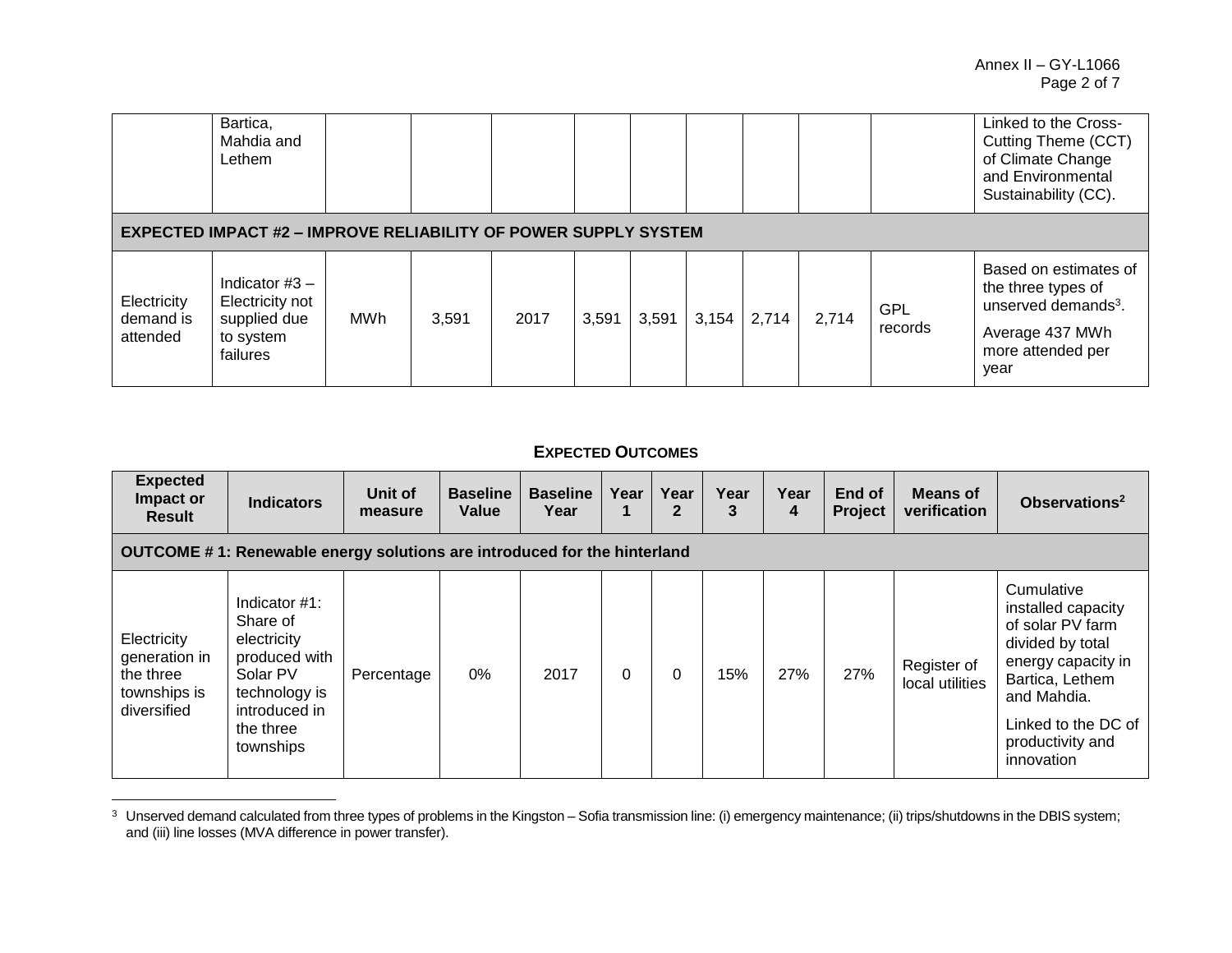| <b>Expected</b><br>Impact or<br><b>Result</b>                                                                   | <b>Indicators</b>                                                                       | Unit of<br>measure | <b>Baseline</b><br>Value | <b>Baseline</b><br>Year | Year<br>1 | Year<br>$\overline{2}$ | Year<br>$\mathbf{3}$ | Year<br>4   | End of<br>Project | <b>Means of</b><br>verification                                          | Observations <sup>2</sup>                                                                                                                                                                                         |  |
|-----------------------------------------------------------------------------------------------------------------|-----------------------------------------------------------------------------------------|--------------------|--------------------------|-------------------------|-----------|------------------------|----------------------|-------------|-------------------|--------------------------------------------------------------------------|-------------------------------------------------------------------------------------------------------------------------------------------------------------------------------------------------------------------|--|
| Improvement<br>of women's<br>economic<br>empowerment<br>through the<br>benefits of<br>productive<br>initiatives | Indicator #2:<br>Women<br>beneficiaries<br>of economic<br>empowerment<br>initiatives    | Number             | $\overline{0}$           | 2018                    | 0         | 100                    | $\Omega$             | 100         | 200               | Productive<br>projects<br>matrix with<br>the<br>participants<br>registry | An estimate of<br>women<br>beneficiaries was<br>done based on the<br>gender analysis<br>elaborates for the<br>preparation of this<br>operation.<br>Linked to the CCT<br>of Gender Equality<br>and Diversity (GD). |  |
| OUTCOME # 2: Reinforced transmission infrastructure in the DBIS system is in operation                          |                                                                                         |                    |                          |                         |           |                        |                      |             |                   |                                                                          |                                                                                                                                                                                                                   |  |
| Reduction of<br>Controlled<br>and<br>Monitored<br>electricity<br>service<br>outages                             | Indicator $#3 -$<br>Controlled<br>and<br>monitored<br>electricity<br>service<br>outages | number per<br>year | 6                        | 2017                    | 6         | 6                      | 4                    | 1           | 1                 | Report from<br><b>GPL</b>                                                | Number of outages<br>deriving from the<br>L5 transmission<br>line between<br>Kington - Sophia                                                                                                                     |  |
| Decrease in<br>voltage<br>fluctuations                                                                          | Indicator #4<br>$-$ % of<br>Voltage<br>variation                                        | $\frac{0}{0}$      | 5%                       | 2017                    | 5%        | 5%                     | 1.06%                | 1.06%       | 1.06%             | Report from<br>GPL                                                       | <b>SCADA</b> systems<br>reports on systems<br>voltage<br>fluctuations.<br>Overall 1.06%<br>average of voltage<br>variation                                                                                        |  |
|                                                                                                                 | <b>OUTCOME #3: Strengthened Oil and Gas Sector Framework</b>                            |                    |                          |                         |           |                        |                      |             |                   |                                                                          |                                                                                                                                                                                                                   |  |
| Approval of<br>Regulatory<br>framework for<br>the O&G<br>sector                                                 | Indicator #6 -<br>Framework                                                             | Number             | $\mathbf 0$              | 2017                    | $\Omega$  | $\mathbf 0$            | $\mathbf 1$          | $\mathbf 0$ | 1                 | Approved<br>by the<br>Ministry of                                        |                                                                                                                                                                                                                   |  |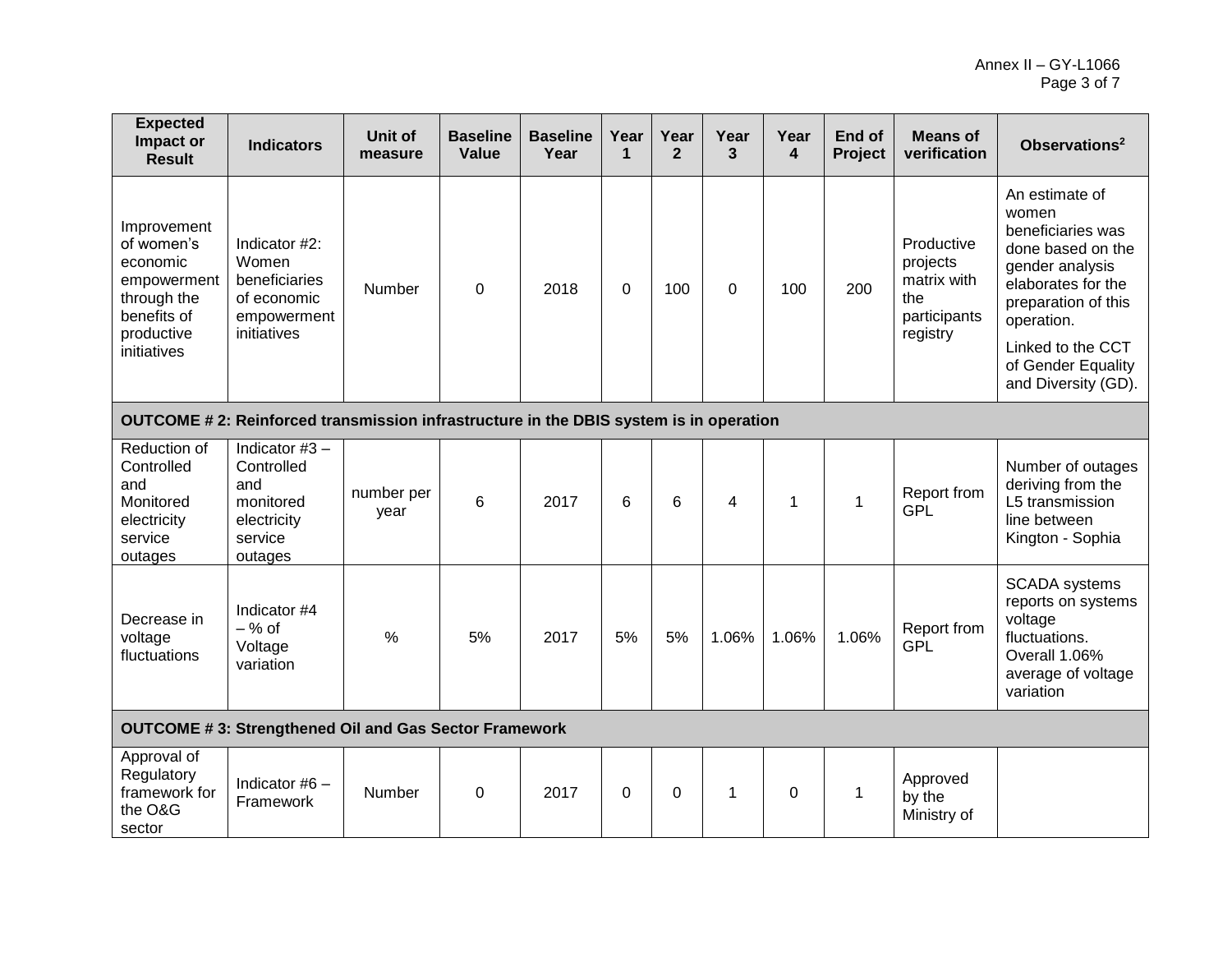| <b>Expected</b><br>Impact or<br><b>Result</b>                        | <b>Indicators</b>                         | Unit of<br>measure | <b>Baseline</b><br>Value | <b>Baseline</b><br>Year | Year        | Year<br>$\mathbf{2}$ | Year<br>3   | Year<br>4 | End of<br>Project | <b>Means of</b><br>verification                                                                        | Observations <sup>2</sup>                           |
|----------------------------------------------------------------------|-------------------------------------------|--------------------|--------------------------|-------------------------|-------------|----------------------|-------------|-----------|-------------------|--------------------------------------------------------------------------------------------------------|-----------------------------------------------------|
|                                                                      |                                           |                    |                          |                         |             |                      |             |           |                   | the<br>Presidency                                                                                      |                                                     |
| Enforcement<br>of the<br>Production<br>Sharing<br>Agreement<br>(PSA) | Indicator $#7 -$<br>Procedures<br>for PSA | Number             | 0                        | 2017                    | $\mathbf 0$ | 0                    | $\mathbf 0$ |           | 1                 | Report<br>prepared by<br>the<br>Department<br>of Energy<br>(DE) and<br>Independent<br>Audit<br>reports | Including PSA set<br>of protocols and<br>mechanisms |

#### **OUTPUTS**

| <b>Outputs</b>                                               | Unit of<br>measure | <b>Baseline</b><br>Value | <b>Baseline</b><br>Year | Year<br>1   | Year<br>$\mathbf{2}$ | Year<br>3 | Year<br>4 | End of<br>project | <b>Means of</b><br>verification                                                                                    | Observations <sup>2</sup> |
|--------------------------------------------------------------|--------------------|--------------------------|-------------------------|-------------|----------------------|-----------|-----------|-------------------|--------------------------------------------------------------------------------------------------------------------|---------------------------|
| Component #1 - Renewable energy solutions for the hinterland |                    |                          |                         |             |                      |           |           |                   |                                                                                                                    |                           |
| Output $#1 -$<br>Installed<br>capacity of solar<br>PV farms  | <b>MW</b>          | $\Omega$                 | 2018                    | $\mathbf 0$ | 1.5                  | 3.15      | 0         | 3.15              | Report from<br>local utility<br>company<br>based on<br>manufacturer's<br>data sheet and<br>plants<br>commissioning |                           |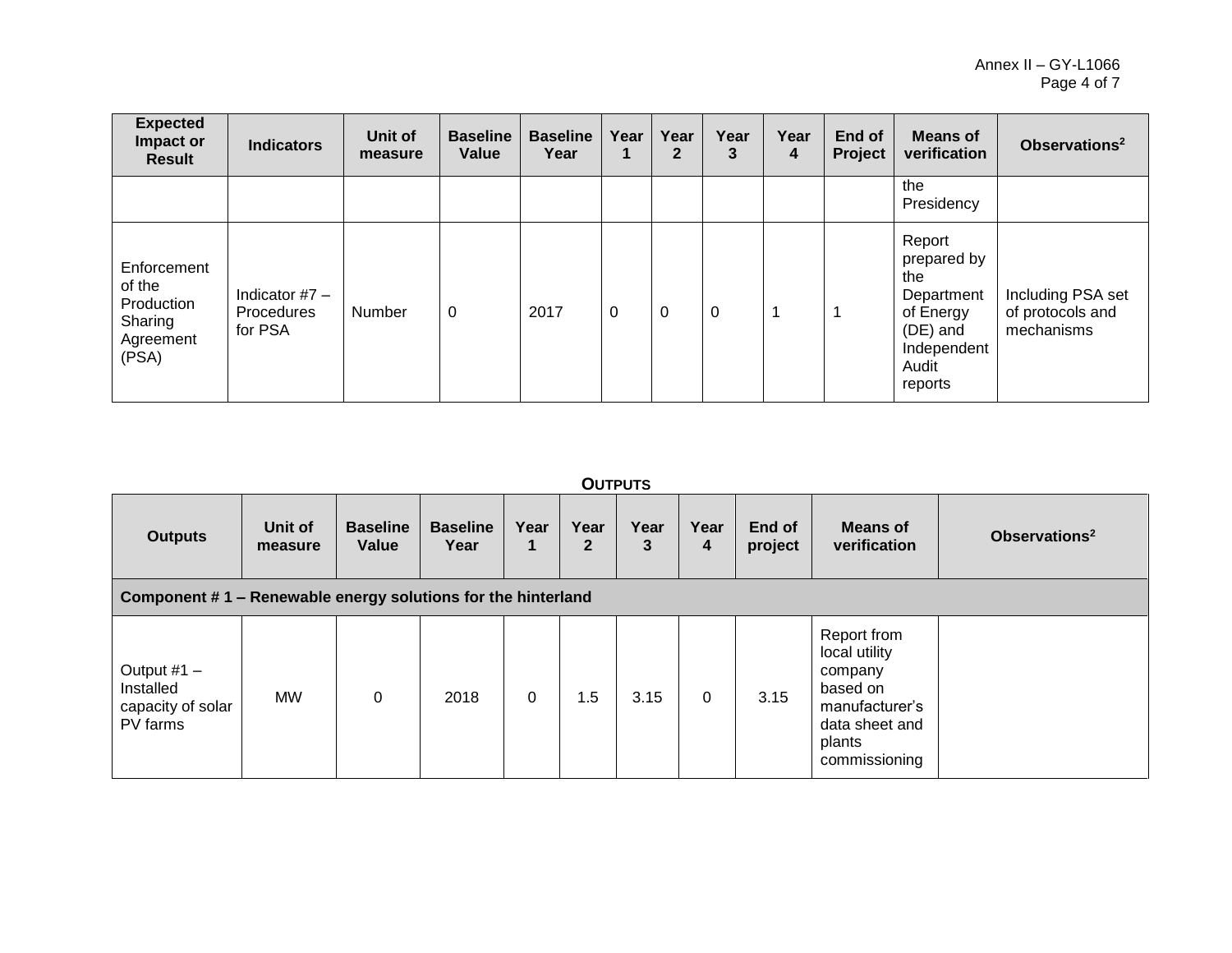| <b>Outputs</b>                                                                                                                    | <b>Unit of</b><br>measure | <b>Baseline</b><br>Value | <b>Baseline</b><br>Year | Year<br>$\mathbf 1$ | Year<br>$\mathbf{2}$ | Year<br>3   | Year<br>4 | End of<br>project | <b>Means of</b><br>verification                                                                                      | Observations <sup>2</sup>                                                                                                                                                                                                                                                                   |
|-----------------------------------------------------------------------------------------------------------------------------------|---------------------------|--------------------------|-------------------------|---------------------|----------------------|-------------|-----------|-------------------|----------------------------------------------------------------------------------------------------------------------|---------------------------------------------------------------------------------------------------------------------------------------------------------------------------------------------------------------------------------------------------------------------------------------------|
| Output #2 -<br>Pilot Project of<br>Smart metering<br>and<br>digitalization<br>implemented                                         | Number                    | 0                        | 2018                    | $\mathbf 0$         | 0                    | $\mathbf 0$ | 1         | $\mathbf{1}$      | Project<br>completed, and<br>report finalized                                                                        | Consumers consumption<br>and outages is remotely<br>monitor by the utility<br>providing fast reaction to<br>line trips and restoring<br>service as well as avowing<br>commercial losses due to<br>meter manipulation.<br>Linked to the DC of CC and<br>Productivity and Innovation<br>(PI). |
| Output $#3 -$<br>Women's<br>economic<br>empowerment<br>programs<br>focused on<br>productive use<br>of electricity<br>implemented. | Number                    | $\Omega$                 | 2018                    | $\Omega$            | $\Omega$             | $\mathbf 1$ |           | $\overline{2}$    | Selected<br>Community<br>Centers<br>connected to<br>the grid and<br>using electricity<br>in productive<br>equipment. | Activity includes capacity<br>building in the use of<br>electricity and in the related<br>productive equipment as<br>well as the development of<br>business skills<br>Linked to the CCT of GD                                                                                               |
| Component #2 - Reinforcement of transmission infrastructure                                                                       |                           |                          |                         |                     |                      |             |           |                   |                                                                                                                      |                                                                                                                                                                                                                                                                                             |
| Output $#4 -$<br>Transmission<br>line from<br>Kingston to<br>Sophia<br>constructed                                                | Number                    | 0                        | 2018                    | $\Omega$            | 1                    | $\Omega$    | $\Omega$  | $\mathbf 1$       | Transmission<br>line constructed<br>and in<br>operation                                                              | Transmission line will have<br>approximately 5 kilometers                                                                                                                                                                                                                                   |
| Output #5 -<br>Reinforcement<br>of New Sophia<br>sub-station                                                                      | Number                    | 0                        | 2018                    | 0                   | 1                    | $\Omega$    | $\Omega$  | $\mathbf{1}$      | New Sophia<br>substation<br>reinforced and<br>in operation                                                           | <b>Reinforcement of New</b><br>Sophia station with reactive<br>power compensation<br>equipment.                                                                                                                                                                                             |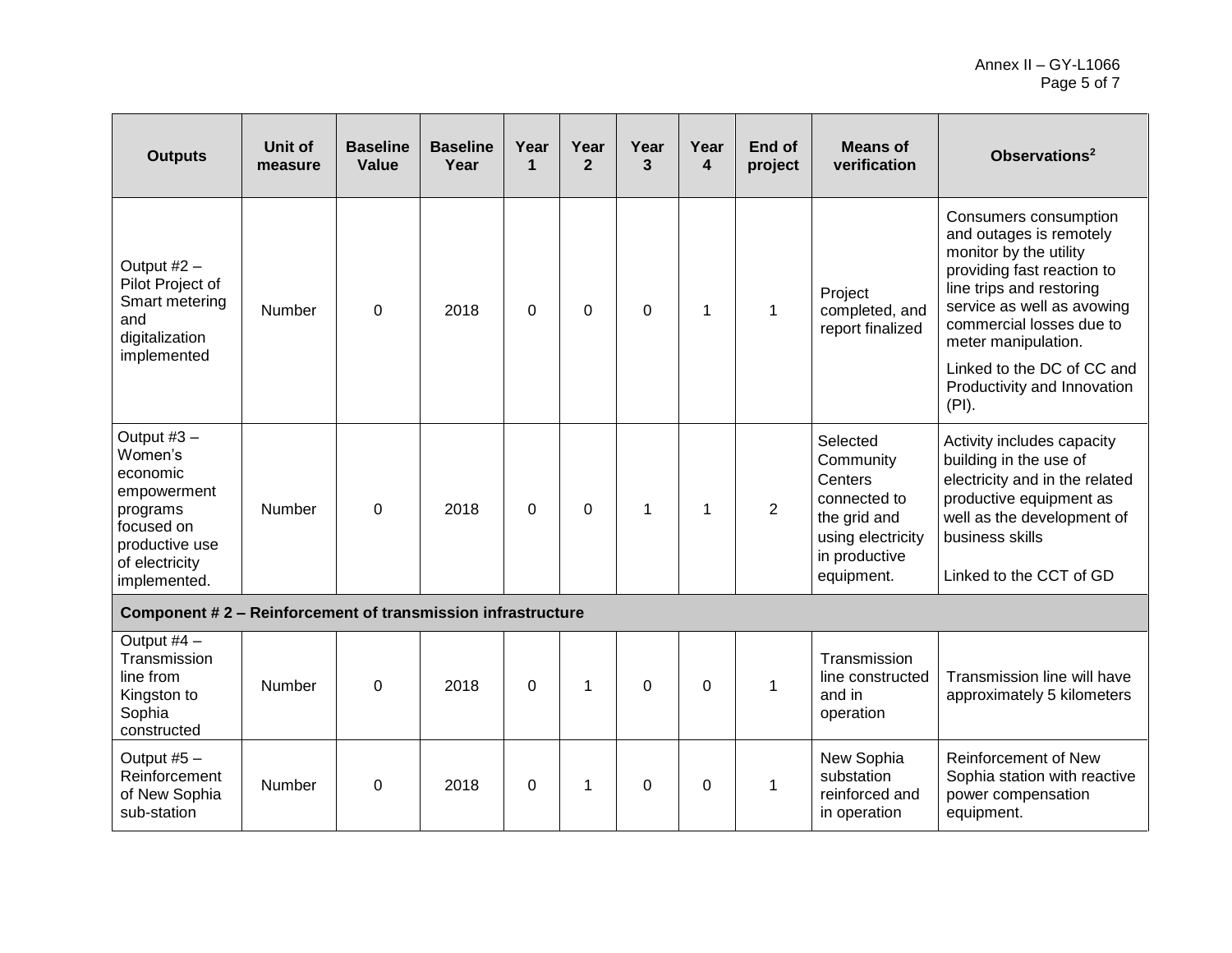| <b>Outputs</b>                                                                                                                 | Unit of<br>measure | <b>Baseline</b><br>Value | <b>Baseline</b><br>Year | Year<br>1   | Year<br>$\overline{2}$ | Year<br>3      | Year<br>4   | End of<br>project | <b>Means of</b><br>verification                           | Observations <sup>2</sup>                                                                                                                                                  |
|--------------------------------------------------------------------------------------------------------------------------------|--------------------|--------------------------|-------------------------|-------------|------------------------|----------------|-------------|-------------------|-----------------------------------------------------------|----------------------------------------------------------------------------------------------------------------------------------------------------------------------------|
|                                                                                                                                |                    |                          |                         |             |                        |                |             |                   |                                                           | Linked to the DC of CC and<br>PI.                                                                                                                                          |
| Output #6 $-$<br>Drafting of<br>technical<br>standards for<br>storing,<br>disposition &<br>treatment of<br>equipment           | Number             | $\mathbf 0$              | 2018                    | $\mathbf 1$ | $\mathbf 0$            | $\mathbf 0$    | $\mathbf 0$ | $\mathbf{1}$      | <b>New GPL</b><br>standard<br>discussed at<br>GPL's Board | Technical norm will improve<br>GPL's environmental<br>performance for hazardous<br>waste disposal.<br>Linked to the DC of PI                                               |
| Output #7 -<br>Development of<br>staff diversity<br>diagnostic and<br>gender<br>inclusion policy<br>proposal for<br><b>GPL</b> | Number             | $\mathbf 0$              | 2018                    | $\mathbf 1$ | $\mathbf 0$            | $\overline{0}$ | $\Omega$    | $\mathbf{1}$      | Report<br>discussed at<br><b>GPL's Board</b>              | Pro-Gender and Gender<br>Tracking tools and targets<br>are proposed.<br>Linked to the CCT of GD                                                                            |
| Component #3 - Institutional Strengthening and Governance of the Department of Energy                                          |                    |                          |                         |             |                        |                |             |                   |                                                           |                                                                                                                                                                            |
| Output #8 - A<br>Regulatory<br>framework for<br>the O&G sector<br>is proposed.                                                 | Number             | 0                        | 2018                    | 0           | $\mathbf{1}$           | $\mathbf 0$    | $\mathbf 0$ | $\mathbf{1}$      | Report prepared<br>by the DE                              | Report will include<br>institutional arrangements to<br>regulate and manage the<br>O&G sector.                                                                             |
| Output #9 -<br>PSA contract<br>administration<br>procedures<br>created.                                                        | Number             | $\Omega$                 | 2018                    | $\Omega$    | $\mathbf{1}$           | $\overline{0}$ | $\Omega$    | 1                 | Final report<br>prepared by the<br><b>DE</b>              | A tool for enabling the<br>proper administration of the<br>PSA contract, including a<br>comprehensive set of clear<br>and detailed processes<br>maps, responsibilities and |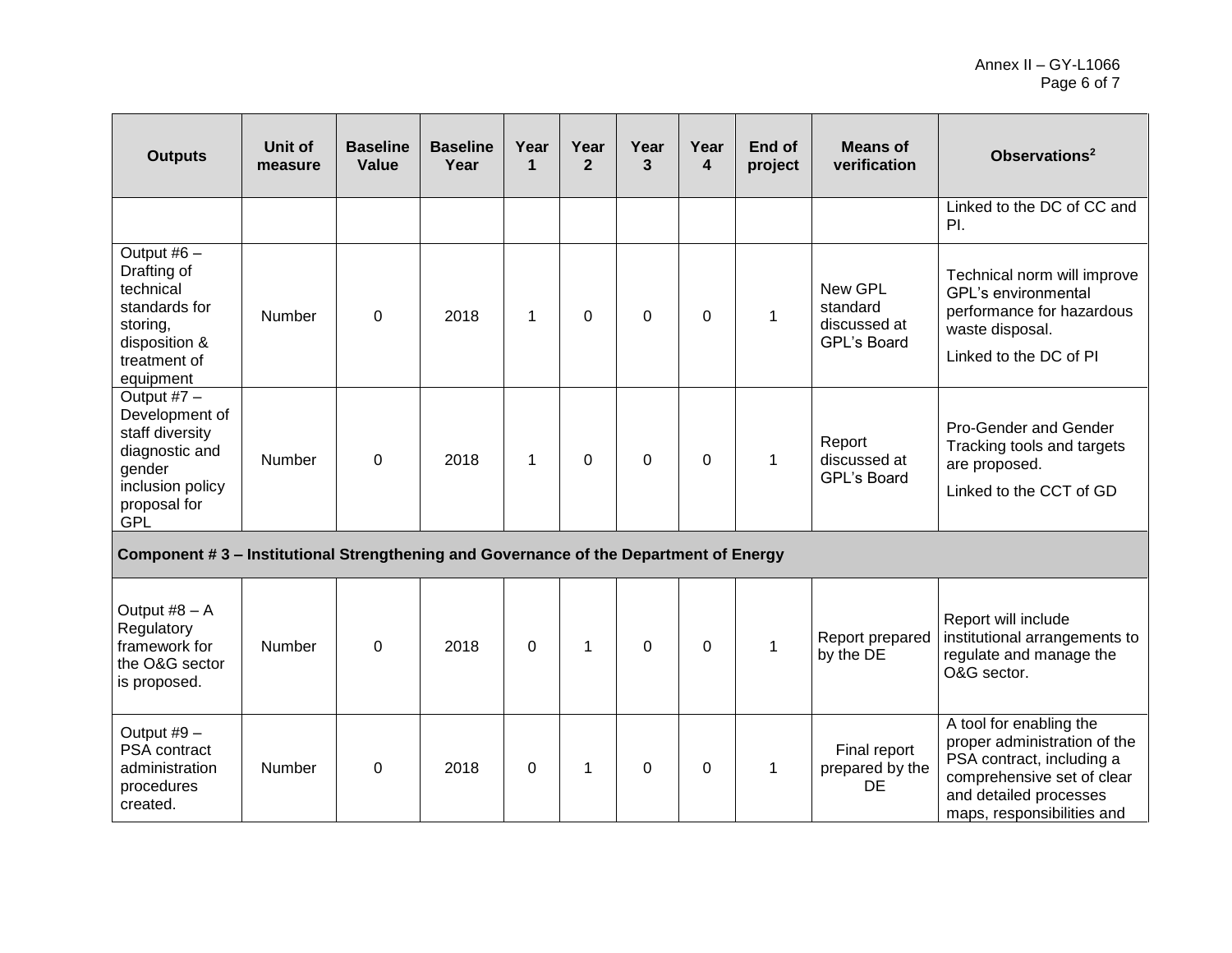| <b>Outputs</b>                                                             | Unit of<br>measure | <b>Baseline</b><br>Value | <b>Baseline</b><br>Year | Year     | Year<br>$\mathbf{2}$ | Year<br>3      | Year<br>4 | End of<br>project | <b>Means of</b><br>verification                       | Observations <sup>2</sup>                                                                                                                                                                           |
|----------------------------------------------------------------------------|--------------------|--------------------------|-------------------------|----------|----------------------|----------------|-----------|-------------------|-------------------------------------------------------|-----------------------------------------------------------------------------------------------------------------------------------------------------------------------------------------------------|
|                                                                            |                    |                          |                         |          |                      |                |           |                   |                                                       | requirements, cost<br>accounting rules and<br>control mechanisms                                                                                                                                    |
| Output #10 -<br>O&G<br>Management<br>Strengthening<br>program<br>executed. | Number             | $\mathbf{0}$             | 2018                    | $\Omega$ | $\mathbf 1$          | $\Omega$       | $\Omega$  |                   | Recruiting docs<br>provided by the<br>DE.             | This include a team of<br>advisors with deep industry<br>experience, including<br>issues, legal matters, tax<br>policy, economic modelling,<br>geology, and other issues.<br>Linked to the DC of PI |
| Output $#11 -$<br>DE Staff teams<br>trained.                               | <b>Number</b>      | $\Omega$                 | 2018                    | 0        | $\overline{2}$       | $\overline{2}$ | 0         | 4                 | Training<br>certificate list<br>provided by the<br>DE | Number of teams created.<br>Linked to the DC of PI                                                                                                                                                  |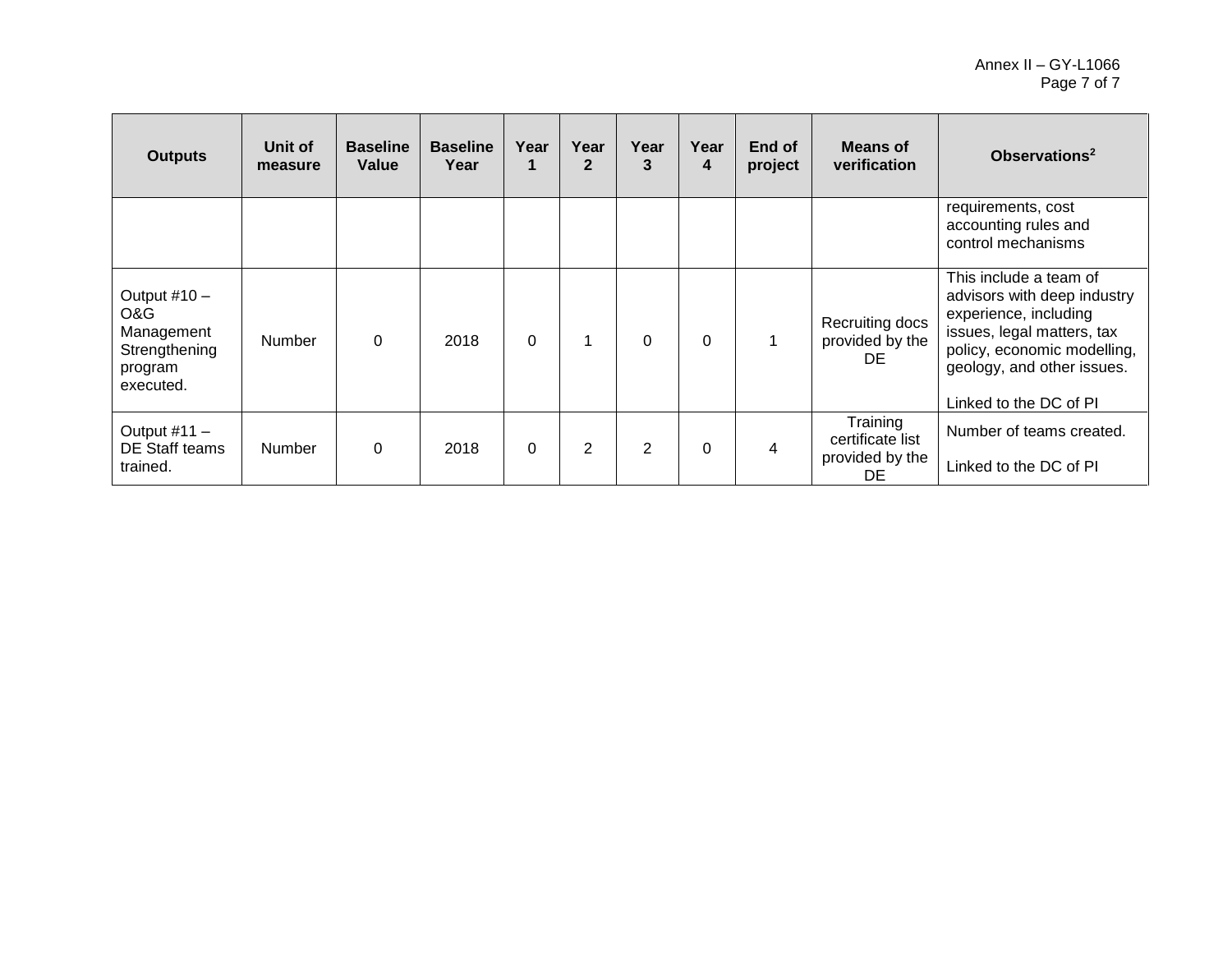#### **FIDUCIARY ARRANGEMENTS**

| Country: | Guyana |
|----------|--------|
|          |        |

**Project Nº**: GY-L1066

**Name:** Energy Matrix Diversification and Institutional Strengthening of the Department of Energy (EMISDE)

**Executing Agencies:** Guyana Power and Light Inc. (GPL) and Guyana Energy Agency (GEA)

### **I. EXECUTIVE SUMMARY**

- 1.1 The general objective of the project is to support Guyana's evolving energy sector. The total estimated budget is \$25,110,000, of which \$21,160,000 will be financed by the IDB from the OC/COC resources and \$3,950,000 with counterpart resources.
- 1.2 Components 1 and 3 will be executed by the Guyana Energy Agency (GEA). Component 2 will be executed by the Guyana Power and Light Inc. (GPL). GPL has experience executing Bank-financed Loans – 3238/OC-GY; 3239/BL-GY and 2567/BL-GY (closed). GEA has no experience executing Bank-financed operations. The fiduciary aspects for the present Loan are analyzed accordingly.
- 1.3 The Institutional Capacity Analysis Platform (PACI) methodology was conducted in June 2018 to assess GPL and GEA using. The assessment and the previous experiences of the Bank in working with GPL and the findings from the PACI (for GPL and GEA) conclude that the fiduciary risk for all components is considered medium. For the 2 agencies, a re-evaluation of the fiduciary risks will be conducted during execution as part of the regular fiduciary supervision to ensure efficient support to project execution.
- 1.4 **Fiduciary context of the country.** An Integrated Fiduciary Assessment (IFA) was conducted in 2012/2013. Conclusions indicate that Guyana's overall budget planning, accounting and reporting systems worked well; that the financial management accounting system used by the Government (IFMAS which has recently been upgraded to IFMIS) operated consistently and reliably. It provided updated information about all elements of budget execution and budget planning, and reporting was being done in accordance with the cash basis of accounting and its standards.
- 1.5 The Public Financial Management (PFM) indicator scores from the 2012/2013, continued to show encouraging results with slight improvements in areas such as Strengthened External Audit Function, Budget Preparation Process, Revenue Administration etc. Notwithstanding, the IFA highlighted that attention needed to be paid to the internal control environment, Internal Audit, Payroll Control and Procurement Control among others. To date, confirmations from the Borrower on the results of the 2012/2013 IFA and 2007 PEFA remain outstanding. The Bank's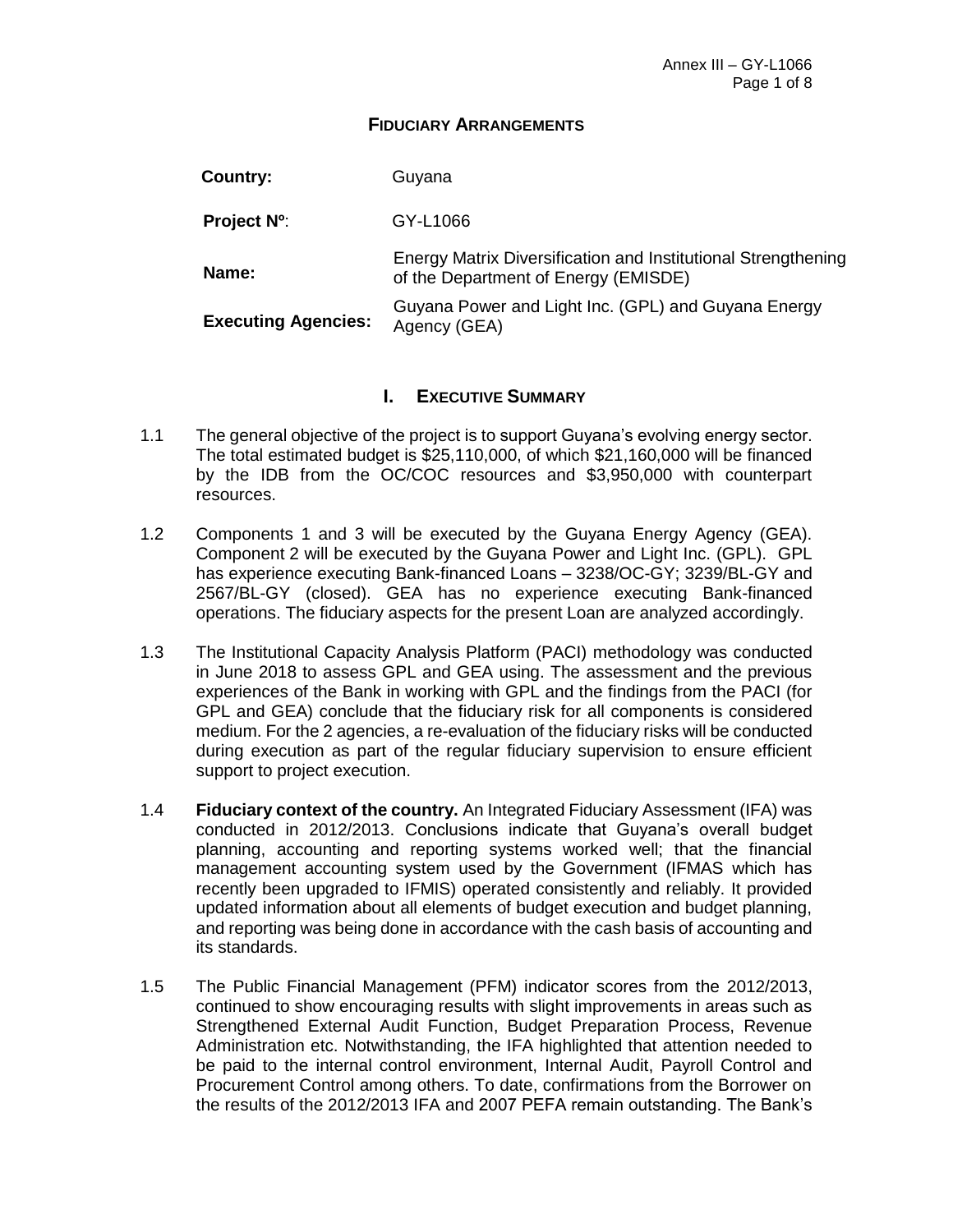Guide for the Use of Country Systems (GUS) Assessment was also conducted in 2013; this also has not been accepted by the Government.

- 1.6 The Audit Office of Guyana (AOG) is currently eligible to audit all Bank-financed operations. An updated GUS assessment on External Control was undertaken in 2018 and an assessment using the Supreme Audit Institutions' Performance Measurement Framework methodology. Both assessments concluded a sound performance on the part of the AOG. For this operation, the Bank is recommending: (i) the use of the national accounting system, and or any other accounting system acceptable to the Bank, for the financial administration of the project; and (ii) for external control, a firm of independent public accountants acceptable to the Bank or the Auditor General of Guyana (AGG).
- 1.7 Regarding procurement, assessments of the national system (MAPS) were performed in 2007 and 2013. The results are not yet endorsed by the Government of Guyana (GoG). Guyana has a dedicated legislation that governs public procurement, namely the *Procurement Act of 2003* and its associated regulations. The National Procurement and Tender Administration Board (NPTAB) was established in the same Procurement Act of 2003. It is responsible for exercising jurisdiction over the country's tender processes, reporting to the Ministry of Finance with policy making, advisory oversight, and monitoring and information functions. Per the same Act of 2003, the NPTAB is a temporary entity while awaiting the creation of the Public Procurement Commission (PPC). The PPC is a Constitutional body with responsibility for overseeing that the purchasing of goods and services and the execution of works by public institutions is carried out in a fair, equitable, transparent, and competitive manner; its members are appointed by the President and approved by the National Assembly.
- 1.8 The country is in the process of strengthening its centralized website for publication of opportunities for requests for proposals. Additionally, efforts are being deployed to strengthen capacity to retain records of procurement processes, registry for protests, suspension and debarment and contractors' performance. Statistics on public procurement awards is also an area of focus for GoG.
- 1.9 The Country Procurement System has not been approved yet and hence will not be used under the present Loan. Consequently, the Bank requires the use of its Procurement Policies GN-2349-9 and GN-2350-9 for all projects approved starting April 19, 2011. In the meantime, the Bank will bring adequate support to the procurement function to ensure that procurement activities enable the prompt execution of the operation in accordance with the Bank's policy.

# **II. FIDUCIARY CONTEXT OF THE EXECUTING AGENCY (EA)**

2.1. The GEA will be responsible for the execution of Component 1 and 3 of the Loan and for carrying out all related fiduciary activities pertaining to the components. GEA has been established as a corporate body whose mandate is to monitor, oversee the provision of all policy support, technical planning, and the develop operating codes and regulations for the energy sector. The structure consists of a Board of Directors, Chief Executive Officer and five divisions including a Finance Division.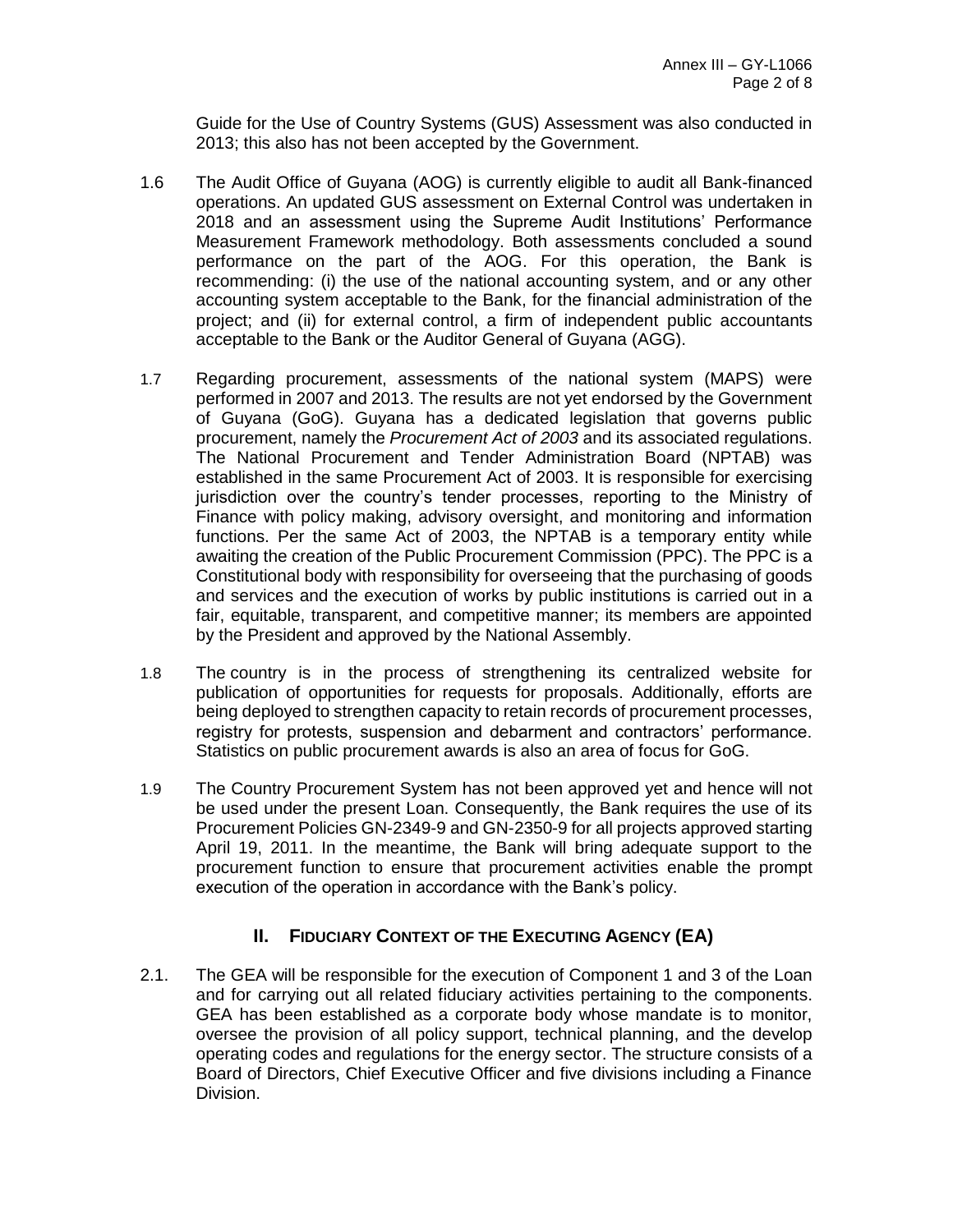- 2.2. GEA uses IFMIS for high level financial management related activities and SAGE Accounting Software for detailed financial management and reporting of the agency. It is recommended that this program use IFMIS along with SAGE Accounting Software for the financial management of the program. To strengthen the execution capacity of GEA, a dedicated Financial Officer be assigned to discharge the expected fiduciary duties for the duration of the Loan (see special contractual condition prior to the first disbursement (iii) of the Project Summary).
- 2.3. GPL is the state electricity utility company with the responsibility for the execution of Component 2 of the Loan and for carrying out all fiduciary activities related to the Component. The current structure of the Project Execution Unit in GPL for Operation GY-L1041, needs to be complemented with support fiduciary staff – 1 financial assistant and 1 procurement assistant; to mitigate the increased work load of this operation (see special contractual condition prior to first disbursement (iv) of the Project Summary).
- 2.4. GPL as a budget agency, uses the Oracle Accounting Software Package system, used by major state-owned entities such as the Guyana Water Inc. and The Guyana Sugar Corporation. It is recommended that this program uses the software for the financial management and accounting of the program.
- 2.5. It is foreseen that a team of personnel for both GEA and GPL with the requisite skills be contracted, as per the PACI findings and recommendations. The current staff and structure of GPL's PCU for 3238/OC-GY; 3239/BL-GY, needs to be complemented to ensure adequate and effective coverage of fiduciary tasks under both Loan programs.
- 2.6. Component 2 will be executed by the current GPL PCU with support being provided in the overall execution of the operation, inclusive of the fiduciary policies and procedures. GEA, as a new PCU, will require initial support and training prior to the commencement of any procurement activity to ensure it can execute its components per Bank procurement policies.
- 2.7. It is necessary to have staff with a high degree of technical expertise, largely in the areas of contract management and procurement (as warranted by Components 1 & 2) and financial management. Regarding procurement, it is recommended that both PCUs receive training on procurement planning and contract management.
- 2.8. The Internal Control Systems of GPL were assessed as being strong (PACI) given its present execution of the aforementioned loans. GEA also received a positive assessment due to a highly organized leadership structure that is meticulous about adherence to established processes. The Project Operations Manual (POM), which must include a chapter on contract management will be useful as a guide and is recommended as a condition prior.

# **III. FIDUCIARY RISK EVALUATION AND MITIGATION ACTIONS**

3.1. The Project Team in consultation with GEA, GPL and other stakeholders developed a Risk Analysis Matrix included in the package of project documents to be approved for the present Loan Agreement. The Bank, GEA and GPL will undertake joint reviews of the Matrix on a yearly basis and introduce additional mitigating actions because of such reviews and as deemed necessary.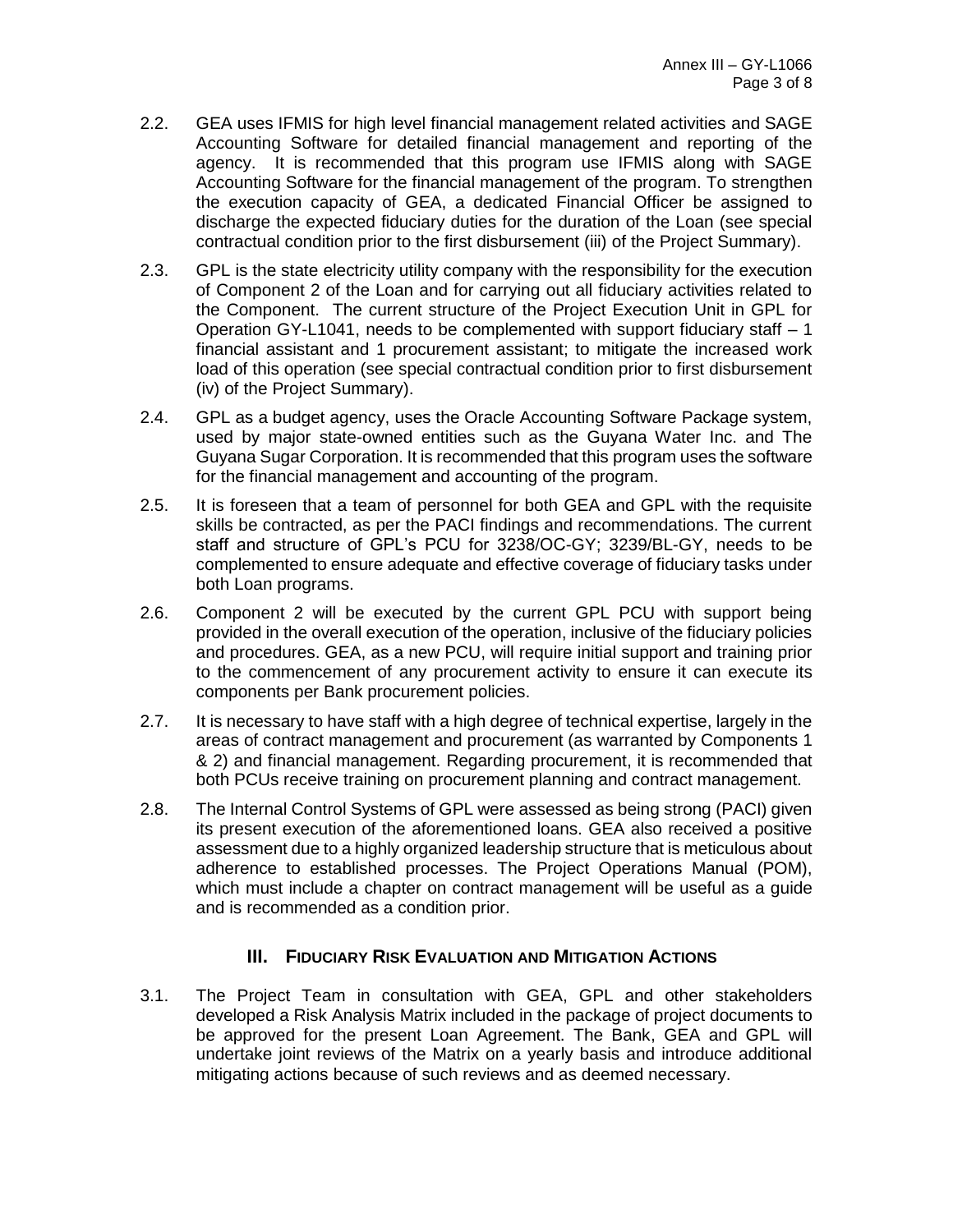- 3.2. Taking into consideration the current GPL and GEA organizational structures, the capacity of the existing accounting staff to undertake the financial management for the new operation, the PACI Assessment and the experience of the Bank with the previous loans (executed GPL), the financial management risk has been classified as medium. The recruitment of a financial assistant for GPL will mitigate the risk; and a financial officer for GEA to ensure adequate segregation of duties coupled with the provision of training on Bank policies and procedures should mitigate the existing risk and strengthen the control environment (see special contractual conditions prior to first disbursement (iii) and (iv) of the Project Summary).
- 3.3. The current organizational structure of GEA and absence of experience with Bank-financed operations presents a main fiduciary risk, categorized as medium. The insufficient financial and administrative knowledge of Bank policies is mitigated through: (i) the design of a POM which seeks to provide adequate guidance and mitigation measures to discharge all fiduciary duties in accordance with the Bank's rules and procedures of existing and new fiduciary and procurement teams; (ii) support to streamline the timely execution of all fiduciary activities (financial management and procurement); and (iii) providing technical supervision and training of financial management and procurement staff who will be responsible for fiduciary activities under the loan.
- 3.4. As indicated in the PACI, GPL procurement officer is presently responsible for the procurement activities under the ongoing Bank-financed operation. Given that this same PCU will be executing this Loan, recruiting a procurement assistant is a necessary additional mitigation measure to avoid potential bottlenecks in the execution of the procurement activities under the Bank-financed Loans (see special contractual condition prior to first disbursement (iv) of the Project Summary). As expected, once the present Loan enters in execution, the Procurement Officer overseeing the existing loan operation would be responsible for two critical energy projects above US\$7 million.This adapted structure should be reflected and catered for in the operation's manual as approved under the conditions of Section 4.2 below.

# **IV. FINANCIAL MANAGEMENT**

- 4.1 **Financial Statements and Reports, audited.** (i) Annual financial statements of the project submitted by GEA and GPL, audited by the AOG are to be submitted to the Bank within 120 days at the end of each fiscal year, beginning with the fiscal year in which the first project expenditures are incurred; and (ii) a final financial audit report of the program is to be submitted by GEA and GPL within 120 days after the date of the last disbursement.
- 4.2 **Programming and Budget.** The Borrower has committed to allocate, for each fiscal year of project execution, adequate fiscal space to guarantee the unfettered execution of the project; as determined by normal operative instruments such as the Annual Operating Plan and the PP.
- 4.3 **Accounting and Information Systems.** It is expected that Oracle accounting system will facilitate the recording and classification of all financial transactions by GPL and SAGE Accounting Software, will be used by GEA.
- 4.4 **Disbursements and Cash Flow.** The Bank will supervise the creation of an Advance of Funds, using the Advance of Funds methodology. Whenever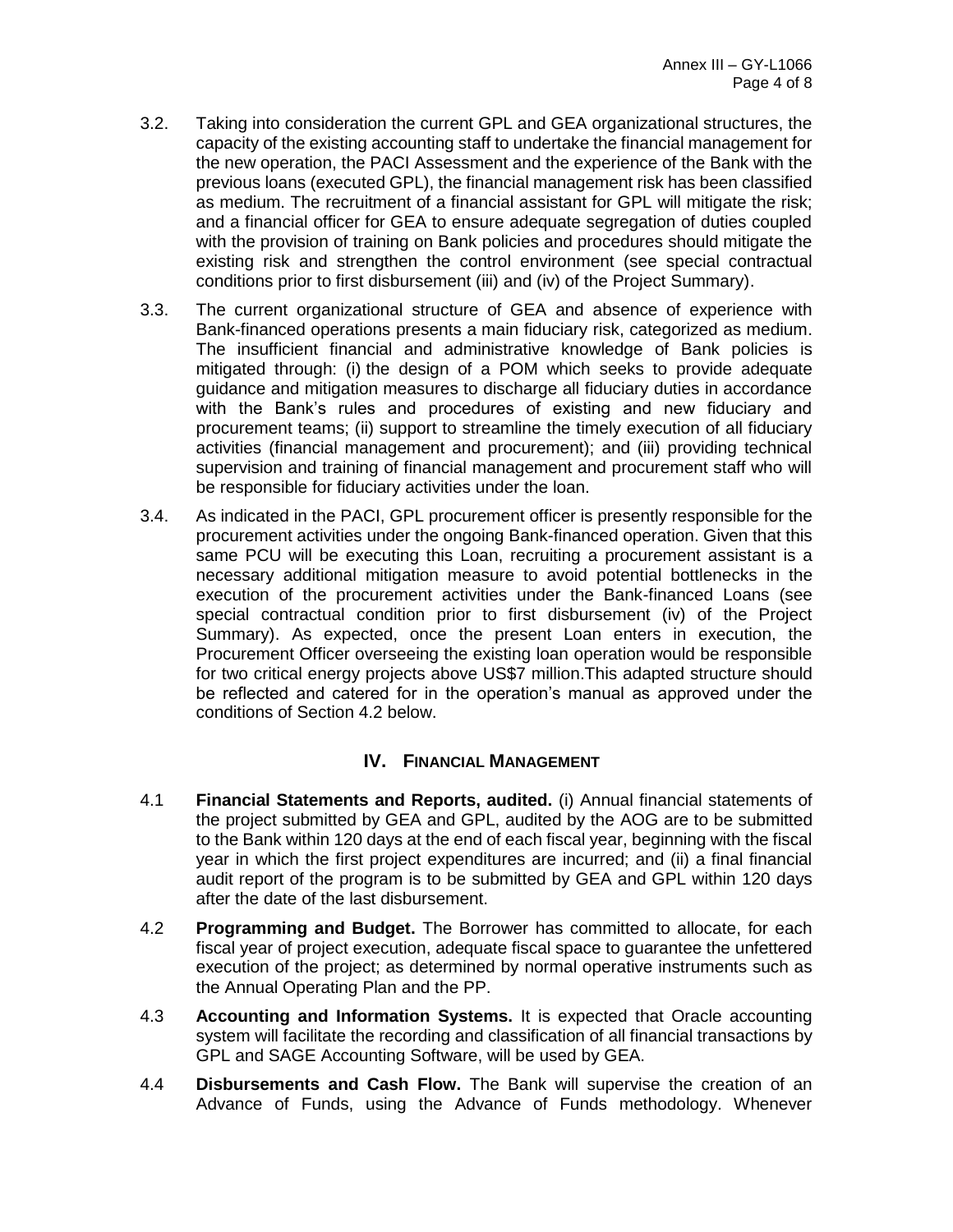resources from the financing are requested through an Advance of Funds, it will be deposited into a Special Account (one for each EA), denominated in US\$, established exclusively for the project at the Central Bank of Guyana. Required resources from this Special Account will be transferred to another bank account, denominated in Guyana Dollars to be utilized for payment of expenditures in local currency.

4.5 The project will provide adequate justification of the existing Advance of Funds balance, whenever 80% of said balance has been spent. Advances will normally cover a period not exceeding 180 days and no less than 90 days. To request disbursements from the Bank, the EA will present the following forms and supporting documents:

| Type of<br><b>Disbursement</b>     | <b>Mandatory Forms</b>                                                                | <b>Optional forms/</b><br>information that can be<br>requested by the IDB   |
|------------------------------------|---------------------------------------------------------------------------------------|-----------------------------------------------------------------------------|
| Advance                            | Disbursement Request/ Financial Plan                                                  | <b>List of Commitments</b><br><b>Physical/Financial Progress</b><br>Reports |
| Reimbursements of<br>Payments Made | Disbursement Request/ Project Execution<br>Status/ Statement of Expenses              | <b>List of Commitments</b><br><b>Physical/Financial Progress</b><br>Reports |
| Direct Payment to<br>Supplier      | Disbursement Request/ Statement of<br>Expenses/Acceptable Supporting<br>Documentation | <b>List of Commitments</b><br><b>Physical/Financial Progress</b><br>Reports |

- 4.6 Generally, supporting documentation for Justification of Advances and Reimbursement of Payments Made will be kept at the office of the EA. Disbursements' supporting documents may be reviewed by the Bank on an expost basis.
- 4.7 **Type of exchange rate to be used by EA.** The type of funds to be used are established in the following manner: (i) reimbursement of actual expenses: the effective rate of exchange on the date of payment of each expenditure, as published by the Central Bank of Guyana; and (ii) reporting on accounts (Advance of Funds): the effective rate of exchange used in the conversion of the currency of the operation to the local currency. In cases of reimbursement of a guarantee of letter of credit, the equivalent of the currency of the operation will be fixed in accordance with the amount effectively disbursed by the IDB.
- 4.8 **Internal Control and Internal Audit.** The management of the project will assume the responsibility for designing and implementing a sound system of internal controls for the project.
- 4.9 **External Control and Reports.** For each fiscal year during project execution, GEA and GPL will be responsible to produce annual Audited Financial Reports of the Program and one final Audited Financial Report at the end of the Program, audited by the AGG.
- 4.10 **Financial Supervision Plan.** It will be developed based on the initial and subsequent risk assessments carried out for the project. Inspection visits will be performed based on the risk assessed, covering the following: (i) review of the bank reconciliation and supporting documentation for Advances and Justifications;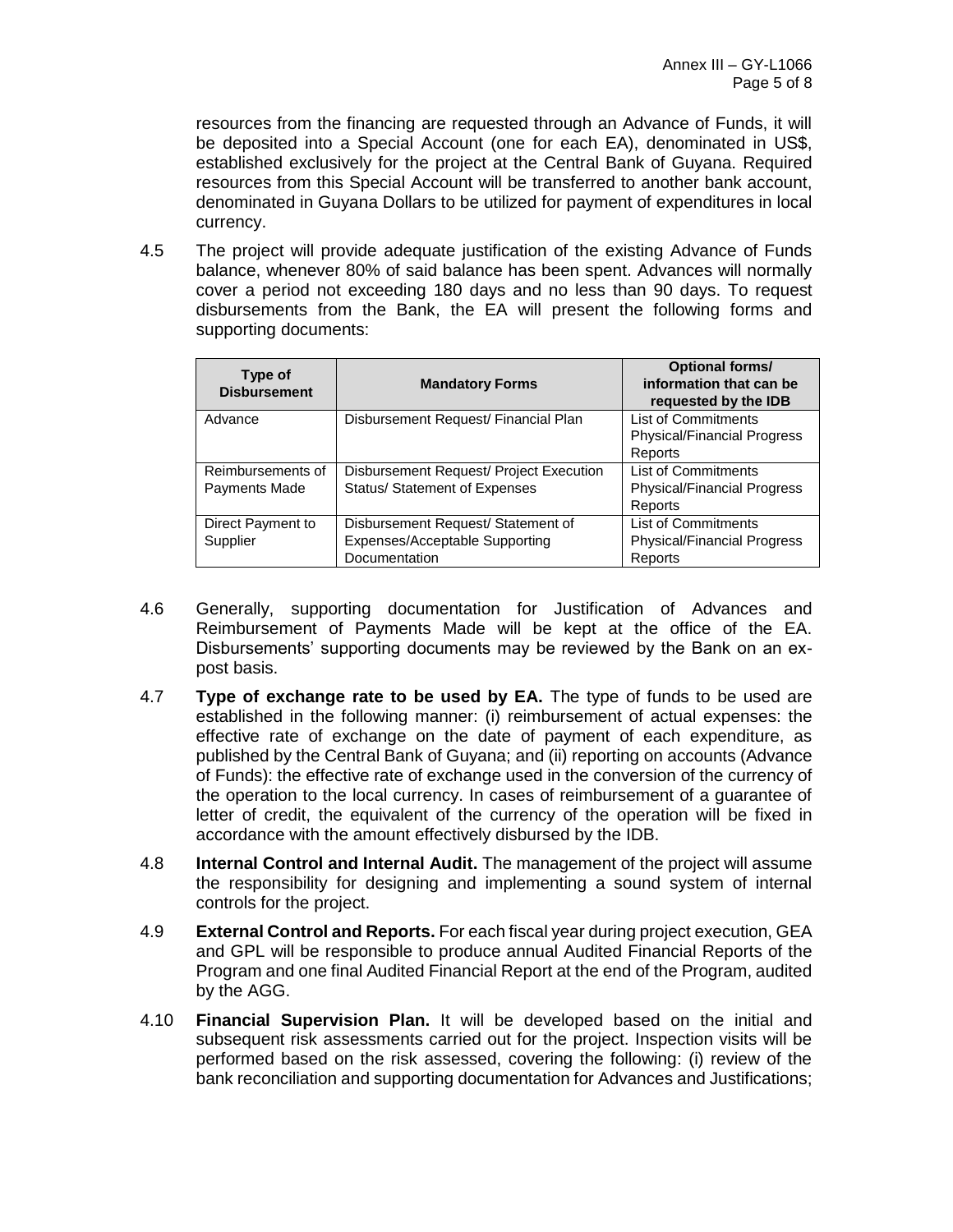(ii) compliance with procedures; (iii) review of compliance with the lending criteria; and (iv) ex-post review of disbursements.

4.11 **Execution Mechanism.** GPL will be the EA with responsibility for the financial administration of Component 2, and GEA will be the EA with responsibility for the financial administration of Components 1 and 3. GEA's and GPL's responsibilities will include: (i) preparation of required project reports; (ii) monitoring product, output and outcomes achievement using established indicators; (iii) preparation and submission of disbursement requests to the Bank and justification of expenses; (iv) preparation of financial reports; (v) ensure compliance with all aspects of the Operating Manual; and (vi) maintain adequate documentation filing system.

### **V. REQUIREMENTS AND AGREEMENTS FOR EXECUTION OF PROCUREMENT**

- 5.1 **Procurement Execution.** Procurement activities for the proposed project will be carried out in accordance with the Policies for the Procurement of Works and Goods Financed by the Inter-American Development Bank (IDB) (GN-2349-9), of March 2011, and the Policies for the Selection and Contracting of Consultants Financed by the IDB (GN-2350-9), of March 2011. They will also be subject to the provisions established in the Loan Contract. In addition, for all projects, the Borrower is required to prepare and submit to the Bank, a draft General Procurement Notice as well as an initial Procurement Plan (PP) which will be updated in accordance with the applicable sections of the Policies and the Loan Agreement.
- 5.2 **Exception to Bank Procurement Policies.** The operation does not foresee any exception to the Bank's procurement policies.
- 5.3 **Procurement of Goods, Works, and Non-Consulting Services.** In accordance with Section 1.2 of GN-2349-9, "the responsibility for the implementation of the project, and therefore for the award and administration of contracts under the project, rests with the Borrower". In accordance with the findings of the PACI for this Loan and given the level of risk as identified above, all procurement activities will be carried out under ex-ante supervision.
- 5.4 **Procurement of Consulting Services.** In accordance with Section 1.4 of GN-2350-9, "The Borrower is responsible for preparing and implementing the project, and therefore for selecting the consultant, and awarding and subsequently administering the contract." As such, the Borrower is responsible for preparing and implementing the scheduled activities, and therefore for preparing the TORs, short lists, selecting the consultants, awarding the contract, management, and closeout. In accordance with the findings of the PACI for this Loan and given the level of risk as identified above, all procurement activities will be carried out under exante supervision.
- 5.5 **Sole Source Selection and/or Direct Contracting.** No sole sourcing activities foreseen.
- 5.6 **Selection of Individual Consultants.** Individual consultants will be selected and recruited in accordance with Section V of GN-2350-9.
- 5.7 **Recurring Expenses.** Include payment of utilities and other office operating expenses of the Executing Unit, if any.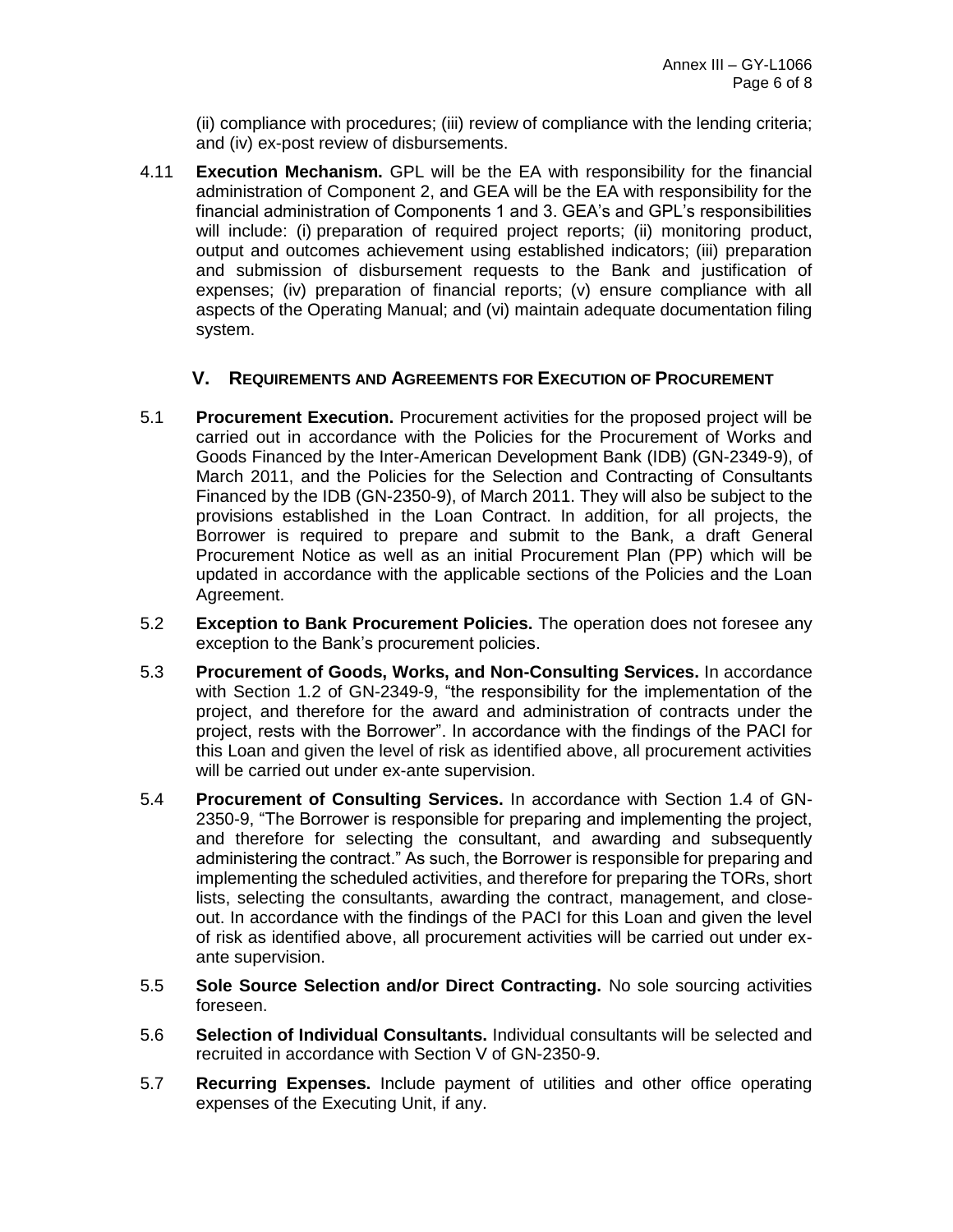- 5.8 **Retroactive Financing.** The Borrower has requested retroactive financing for procurement of consulting services. The Bank may finance retroactively eligible expenses incurred by the Borrower prior to the date of loan approval up to the amount of US\$3.17 million (15% of the proposed Bank financing), provided that all the requirements are substantially similar to those set out in the loan agreement requirements. The expenses may include feasibility studies in accordance with Section 1.12 of GN-2350-9. These expenses must have been incurred on or after 31 of July 2018 (approval date of the Project Profile), and under no circumstances shall expenditures incurred more than 18 months prior to the loan approval date be included.
- 5.9 **Domestic Preference.** Domestic Preference is not requested under this Loan.
- 5.10 **Country Threshold.** Table (US\$ thousands) [www.iadb.org/procurement](http://www.iadb.org/procurement)

| <b>International Competitive</b><br>Bidding Threshold* |              |  |              | National Competitive Bidding Range<br>** (complex works and non-common<br>goods) | <b>Consulting Services</b>         |  |  |
|--------------------------------------------------------|--------------|--|--------------|----------------------------------------------------------------------------------|------------------------------------|--|--|
| <b>Works</b>                                           | <b>Goods</b> |  | <b>Works</b> | <b>Goods</b>                                                                     | <b>International Short</b><br>List |  |  |
| >1,000,000                                             | >100.000     |  | < 1,000,000  | $<$ 100.000                                                                      | >100.000                           |  |  |

\* When procuring simple works and common goods and their amount is under the International Competitive Bidding thresholds, Shopping may be used.

\*\* When procuring non-complex works or common goods with amounts under the NCB range, Shopping shall be used.

- 5.11 **Procurement Plan (PP).** The PP for the operation covering the first 18 months of project execution can be accessed through the following [electronic link.](http://idbdocs.iadb.org/WSdocs/getDocument.aspx?DOCNUM=38332109) The online Electronic Procurement Execution System (known by its Spanish acronym as SEPA) will be used for the publication and updates of the PP during project execution. It is expected that the EA will use the SEPA program for management of its procurement activities. The PP will be updated annually or whenever necessary, or as required by the Bank [\(www.iadb.org/procurement](http://www.iadb.org/procurement)[;http://www.iniciativasepa.org/bid/sitio/guyana/index](http://www.iniciativasepa.org/bid/sitio/guyana/index-_ing.htm) ing.htm). The initial PP for the operation lists all procurement activities foreseen under this operation. The table below includes the list of the main procurement activities for this Loan.
- 5.12 GEA and assigned staff of its PCU will be receiving preliminary and secondary training from the Bank on Procurement Policies, procedures, and use of procurement toolkit.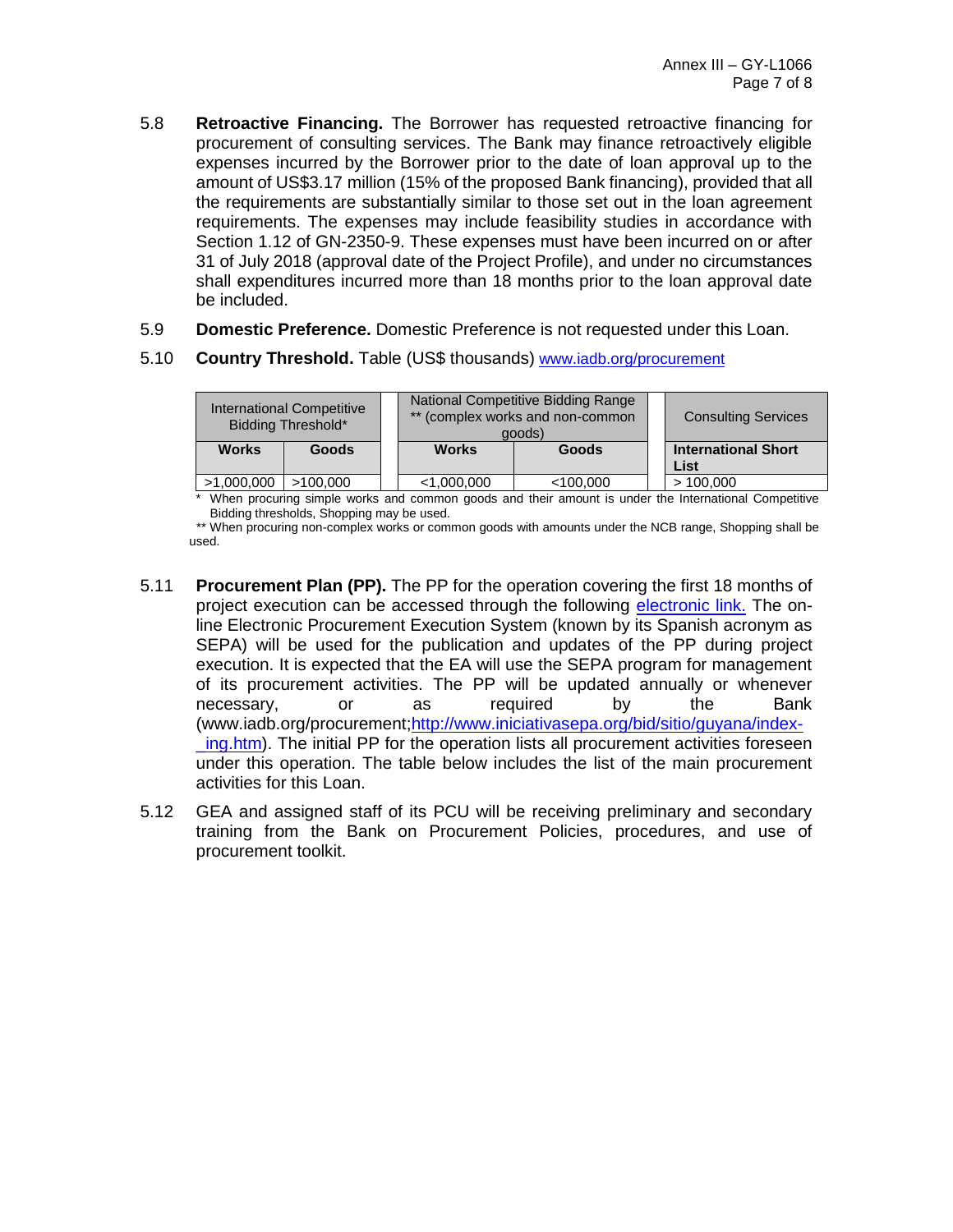| <b>Description</b>                                                                                                                              | <b>Amount</b><br>US\$ | <b>Procurement</b><br>methodology | Ex-Ante /<br>Ex-post | % financed<br>by <b>IDB</b> | <b>Schedule for</b><br>procurement |                |  |
|-------------------------------------------------------------------------------------------------------------------------------------------------|-----------------------|-----------------------------------|----------------------|-----------------------------|------------------------------------|----------------|--|
|                                                                                                                                                 |                       |                                   |                      |                             | <b>Start</b>                       | <b>End</b>     |  |
| Component 1 and 3:                                                                                                                              | \$9,828,000           |                                   |                      |                             |                                    |                |  |
| <b>Works</b>                                                                                                                                    | \$8,390,000           |                                   |                      |                             |                                    |                |  |
| Installation of three solar PV<br>mini-grid systems in the<br>townships of Bartica, Lethem<br>and Mahdia including storage<br>capacity (3 LOTS) | \$8,250,000           | <b>ICB</b>                        | Ex-Ante              | 100                         | Mon<br>3/25/19                     | Mon<br>9/13/21 |  |
| <b>Component 2:</b>                                                                                                                             | \$10,422,000          |                                   |                      |                             |                                    |                |  |
| <b>Works</b>                                                                                                                                    | \$9,750,000           |                                   |                      |                             |                                    |                |  |
| Reinforcements of the DBIS<br>with the rehabilitation of 5<br>kilometers of associated<br>transmission line and<br>substations upgrades         | \$2,550,000           | <b>ICB</b>                        | Ex-Ante              | 100                         | Mon<br>4/15/19                     | Fri<br>1/22/21 |  |
| Procurement and installation of<br>reactive power compensation<br>equipment in the New Sophia<br>substation                                     | $$7,200,000$ (a)      | <b>ICB</b>                        | Ex-Ante              | 45%                         | Mon<br>4/15/19                     | Thu<br>1/14/21 |  |

#### **Table 2. Main Procurement Activities**

(a) Procurement will include the US\$ 3,950,000 as voluntary local contribution from GPL (see procurement plan)

- 5.13 **Supervision.** Under the present loan, procurement activities (i) are not expected to be complex in nature; (ii) will be subject to ex-ante review given the level of risk as identified above; (iii) will be explicitly listed in the approved and updated PP in SEPA; (iv) will be launched once all technical specifications and/or terms of reference are validated by the Bank's Sector Specialist; and (v) will be documented in accordance with the general filing guidelines that will be provided as part of the inception training of the fiduciary staff and in accordance with the applicable Bank Policies.
- 5.14 All modifications to the present arrangement are subject to a prior written agreement between the respective EA and the Bank. The evaluation of capacity and the level of risk may vary during the project's execution depending on the findings of the regular supervision activities that will be conducted during the project's lifespan. As such, supervision modalities may vary as capacity increases.
- 5.15 **Records and Files.** All records and files will be maintained by the respective EA, according to accepted best practices and to the general guidelines that will be provided by the Bank at the initial training of the fiduciary staff. All records must be kept for seven (7) years beyond the end of the operation's execution period. It is also recommended that the EA's develop electronic filing to avoid losing all paper files.